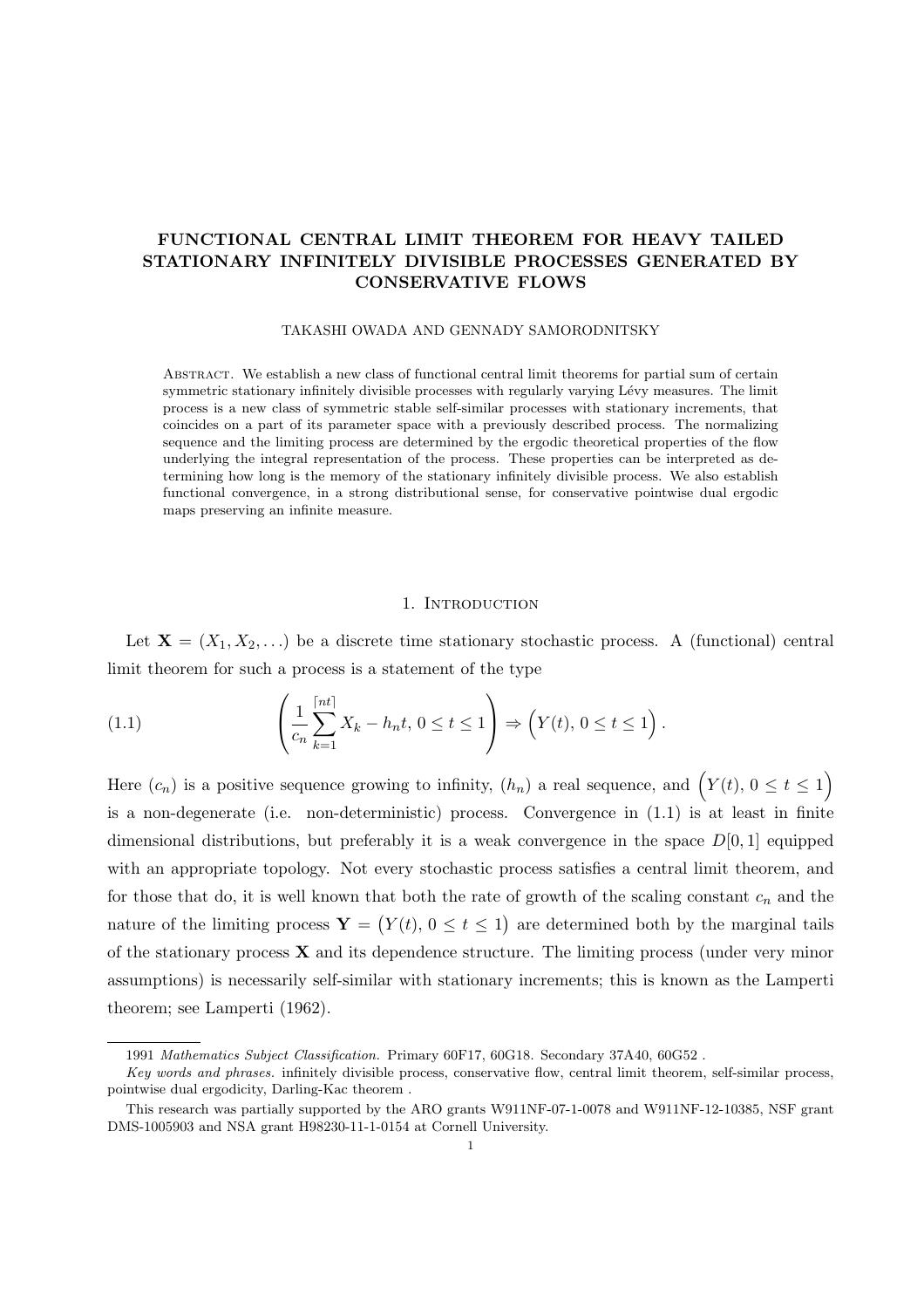If, say,  $X_1$  has a finite second moment, and **X** is an i.i.d. sequence then, clearly, one can choose  $c_n = n^{1/2}$ , and then **Y** is a Brownian motion. With equally light marginal tails, if the memory is sufficiently short, then one expects the situation to remain, basically, the same, and this turns out to be the case. When the variance is finite, the basic tool to measure dependence is, obviously, the correlations, which have to decay fast enough. It is well known, however, that a fast decay of correlations is alone not sufficient for this purpose, and, in general, certain strong mixing conditions have to be assumed. See for example Rosenblatt (1956) and, more recently, Merlevéde et al. (2006). If the memory is not sufficiently short, then both the rate of growth of *c<sup>n</sup>* can be different from  $n^{1/2}$ , and the limiting process can be different from the Brownian motion. In fact, the limiting process may fail to be Gaussian at all; see e.g. Dobrushin and Major (1979) and Taqqu (1979).

If the marginal tails of the process are heavy, which, in this case, means that  $X_1$  is in the domain of attraction of an  $\alpha$ -stable law,  $0 < \alpha < 2$ , and **X** is an i.i.d. sequence then, clearly, one can choose  $c_n$  to be the inverse of the marginal tail (this makes  $c_n$  vary regularly with exponent  $1/\alpha$ ), and then **Y** is an  $\alpha$ -stable Lévy motion. Again, one expects the situation to remain similar if the memory is sufficiently short. Since correlations do not exist under heavy tails, statements of this type have been established for special models, often for moving average models; see e.g. Davis and Resnick (1985), Avram and Taqqu (1992) and Paulauskas and Surgailis (2008). Once again, as the memory gets longer, then both the rate of growth of  $c_n$  can be different from that obtained by inverting the marginal tail, and the limiting process will no longer have independent increments (i.e. be an  $\alpha$ -stable Lévy motion). It is here, however, that the picture gets more interesting than in the case of light tails. First of all, in absence of correlations there is no canonical way of measuring how much longer the memory gets. Even more importantly, certain types of memory turn out to result in the limiting process **Y** being a self-similar  $\alpha$ -stable process with stationary increments of a canonical form, the so-called Linear Fractional Stable motion; see e.g. Maejima (1983) for an example of such a situation, and Samorodnitsky and Taqqu (1994) for information on self-similar processes. However, when the memory gets even longer, Linear Fractional Stable motions disappear as well, and even more "unusual" limiting processes **Y** may appear. This phenomenon may qualify as change from short to long memory; see Samorodnitsky (2006).

In this paper we consider a functional central limit theorem for a class of heavy tailed stationary processing exhibiting long memory in this sense. It is particularly interesting both because of the manner in which memory in the process is measured, and because the limiting process **Y** that happens to be an extension of a very recently discovered self-similar stable process with stationary increments. Specifically, we will assume that **X** is a stationary infinitely divisible process (satisfying certain assumptions, described in details in Section 2). That is, all finite dimensional distributions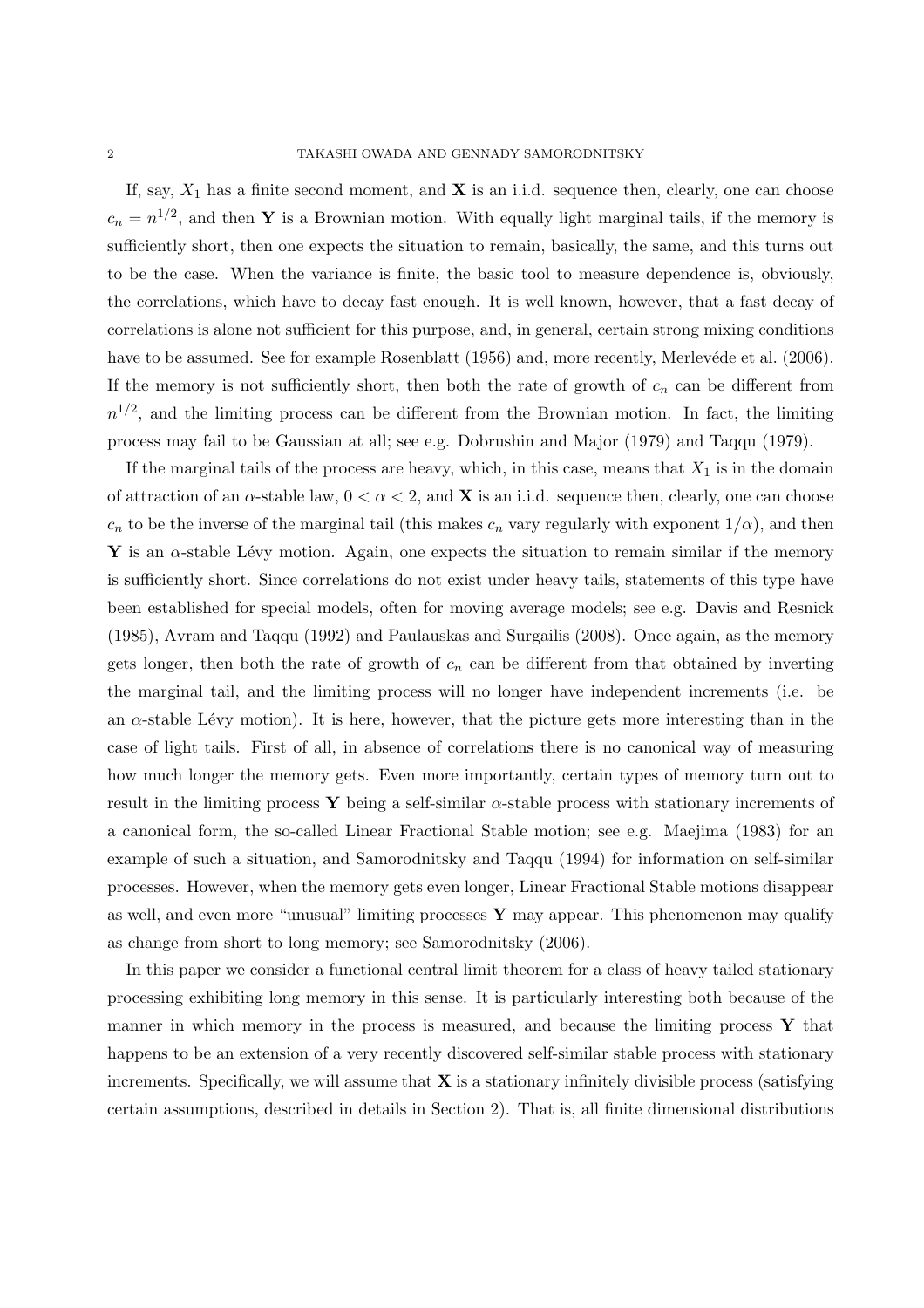of  $X$  are infinitely divisible; we refer the reader to Rajput and Rosinski (1989) for more information on infinitely divisible processes and their integral representations we will work with in the sequel.

The class of central limit theorems we consider involves a significant interaction of probabilistic and ergodic theoretical ideas and tools. To make the discussion more transparent, we will only consider symmetric infinitely divisible processes without a Gaussian component (but there is no doubt that results of this type will hold in a greater generality as well). The law of such a process is determined by its (function level) Lévy measure. This is a (uniquely determined) symmetric measure  $\kappa$  on  $\mathbb{R}^{\mathbb{N}}$  satisfying

$$
\kappa\Big(\mathbf{x}=(x_1,x_2,\ldots)\in\mathbb{R}^{\mathbb{N}}:\,x_j=0\text{ for all }j\in\mathbb{N}\Big)=0
$$

and

$$
\int_{\mathbb{R}^{\mathbb{N}}} \min(1, x_j^2) \,\kappa(d\mathbf{x}) < \infty \quad \text{for each } j \in \mathbb{N},
$$

such that for each finite subset  $\{j_1, \ldots, j_k\}$  of N, the *k*-dimensional Lévy measure of the infinitely divisible random vector  $(X_{j_1},\ldots,X_{j_k})$  is given by the projection of  $\kappa$  on the appropriate coordinates of **x**. See Maruyama (1970).

Because of the stationarity of the process  $\bf{X}$ , its Lévy measure  $\mu$  is invariant under the left shift  $\theta$  on  $\mathbb{R}^{\mathbb{N}},$ 

$$
\theta(x_1, x_2, x_3, \ldots) = (x_2, x_3, \ldots).
$$

It has been noticed in the last several years that the ergodic-theoretical properties of the shift operator with respect to the L´evy measure have a profound effect on the memory of the stationary process **X**. The Lévy measure of the process is often described via an integral representation of the process, and in some cases the shift operator with respect to the L´evy measure can be related to an operator acting on the space on which the integrals are taken. Thus, Rosinski and Samorodnitsky (1996) and Samorodnitsky (2005) dealt with the ergodicity and mixing of stationary stable processes, while Roy (2008) dealt with general stationary infinitely divisible processes. The effect of the ergodic-theoretical properties of the shift operator with respect to the Lévy measure on the partial maxima of stationary stable processes was discussed in Samorodnitsky (2004).

In the present paper we consider stationary symmetric infinitely divisible processes without a Gaussian component given via an integral representation described in Section 2. This representation naturally includes a measure-preserving operator on a measurable space, and we related its ergodictheoretical properties to the kind of central limit theorem the process satisfies. We consider the so-called conservative operators, that turn out to lead to non-standard limit theorems of the type that, to the best of our knowledge, have not been observed before.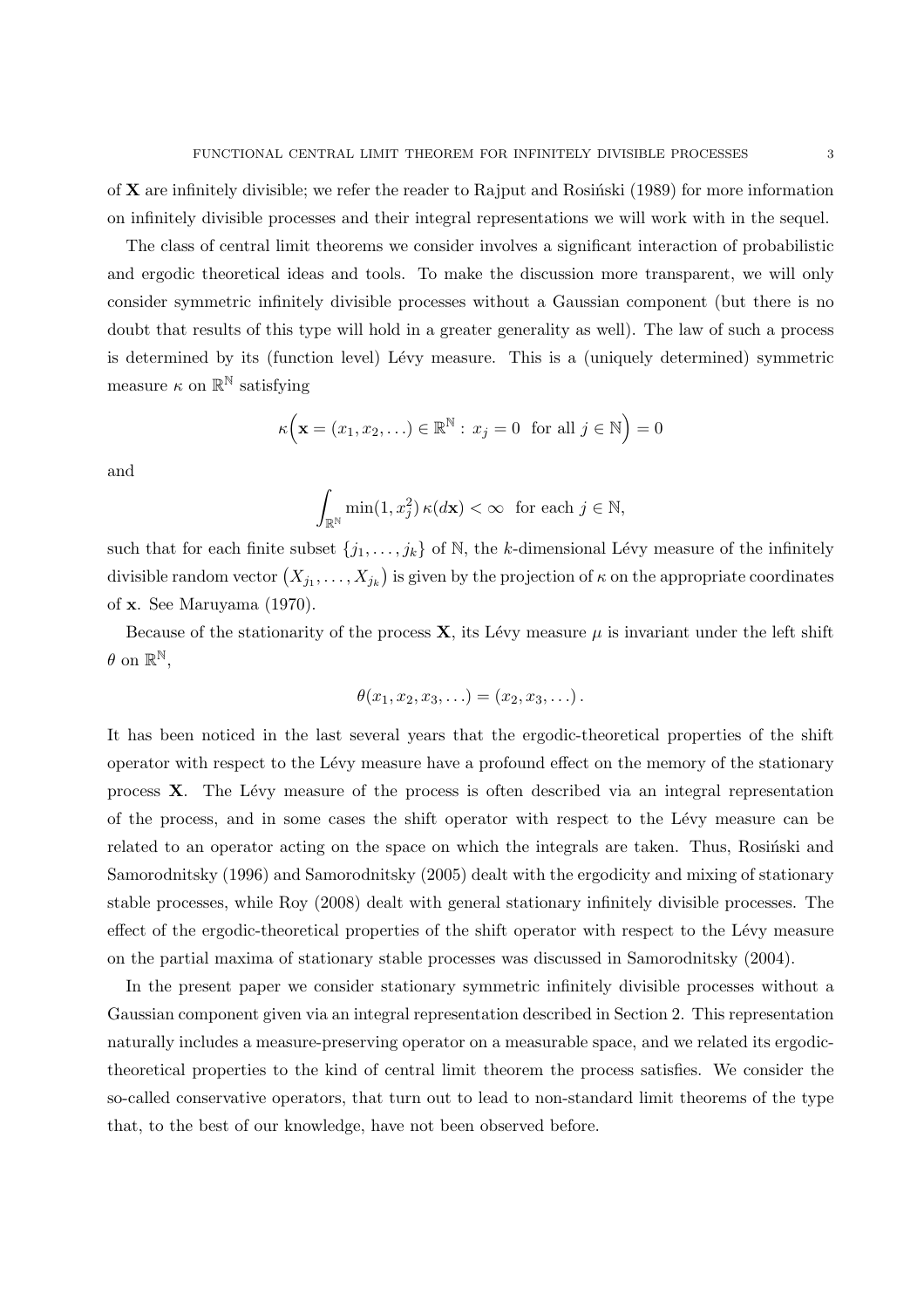We describe our setup in Section 2. In Section 3 we introduce the limiting symmetric  $\alpha$ -stable (henceforth, S*α*S) process self-similar processes with stationary increments and discuss its properties. In Section 4 we present the ergodic-theoretical notions that we use in the paper. The exact assumptions in the central limit theorem are stated in Section 5. In this section we also present the statement of the theorem and several examples. The proof of the theorem uses several distributional ergodic-theoretical results we present and prove in Section 6. These results may be of independent interest in ergodic theory. Finally, the proof of the central limit theorem is completed in Section 7.

### 2. THE SETUP

We consider infinitely divisible processes of the form

(2.1) 
$$
X_n = \int_E f_n(x) dM(x), \quad n = 1, 2, \dots,
$$

where *M* is an infinitely divisible random measure on a measurable space  $(E, \mathcal{E})$ , and the functions  $f_n$ ,  $n = 1, 2, \ldots$  are deterministic functions of the form

(2.2) 
$$
f_n(x) = f \circ T^n(x) = f(T^n x), \ x \in E, \ n = 1, 2, \dots,
$$

where  $f: E \to \mathbb{R}$  is a measurable function, and  $T: E \to E$  a measurable map. The (independently scattered) infinitely divisible random measure *M* is assumed to be a homogeneous symmetric infinitely divisible random measure without a Gaussian component, with control measure *µ* and local Lévy measure *ρ*. That is, *μ* is *σ*-finite measure on *E*, which we will assume to be infinite. Further,  $\rho$  is a symmetric Lévy measure on R, and for every  $A \in \mathcal{E}$  with  $\mu(A) < \infty$ ,  $M(A)$  is a (symmetric) infinitely divisible random variable such that

(2.3) 
$$
E e^{iuM(A)} = \exp\left\{-\mu(A)\int_{\mathbb{R}}\left(1-\cos(ux)\right)\rho(dx)\right\} \quad u \in \mathbb{R}.
$$

It is clear that, in order for the process **X** to be well defined, the functions  $f_n$ ,  $n = 1, 2, \ldots$  have to satisfy certain integrability assumptions; the assumptions we will impose below will be sufficient for that. Once the process **X** is well defined, it is, automatically, symmetric and infinitely divisible, without a Gaussian component, with the function level Lévy measure given by

(2.4) 
$$
\kappa = (\rho \times \mu) \circ K^{-1},
$$

with  $K: \mathbb{R} \times E \to \mathbb{R}^N$  given by  $K(x, s) = x(f_1(s), f_2(s), \ldots), s \in E, x \in \mathbb{R}$ . For details see Rajput and Rosiński (1989).

We will assume that the measurable map  $T$  preserves the control measure  $\mu$ . It follows immediately from (2.4) and the form of the functions  $(f_n)$  given in (2.2) that the Lévy measure  $\kappa$  is invariant under the left shift  $\theta$  and, hence, the process **X** is stationary. We intend to relate the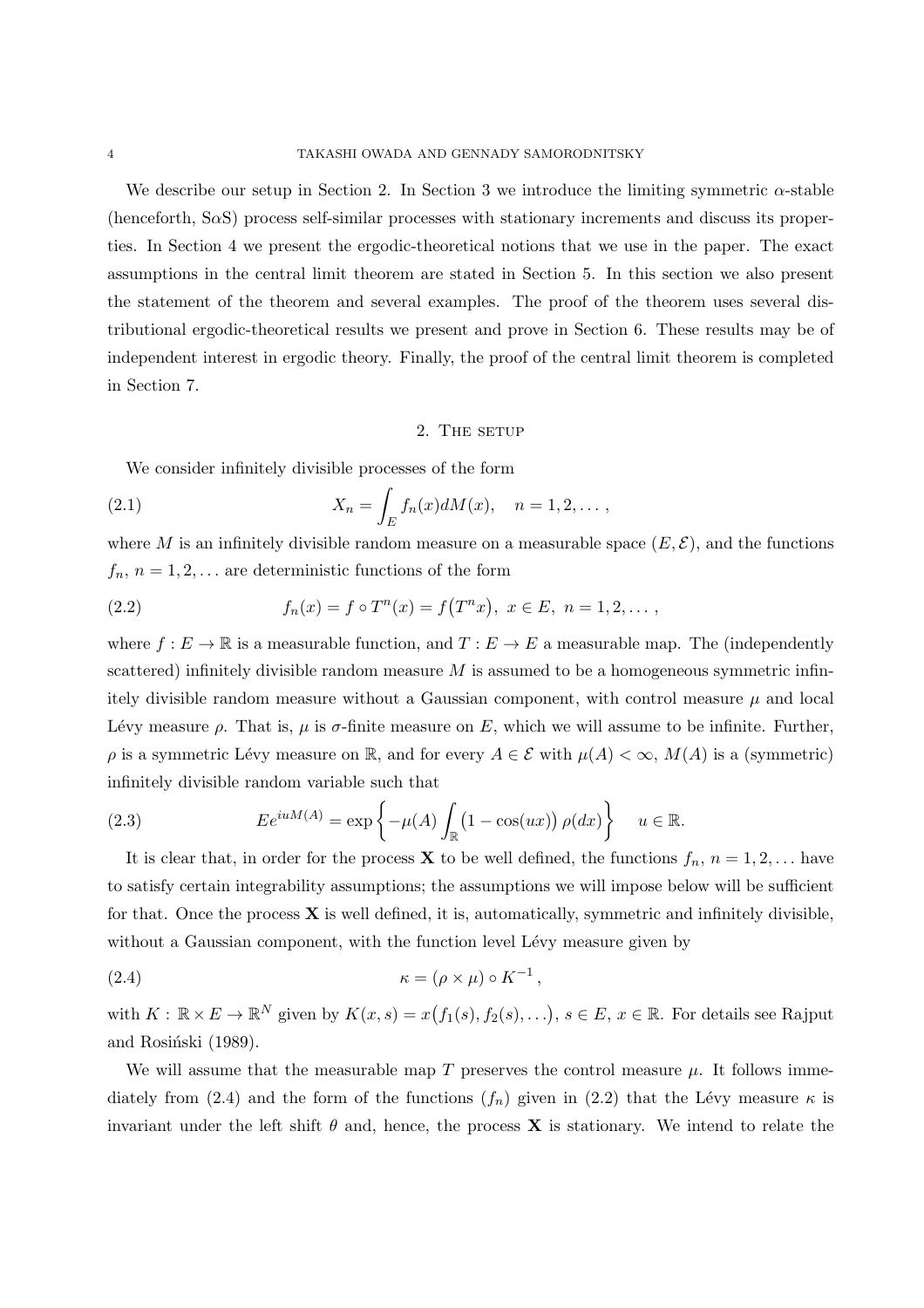ergodic-theoretical properties of the map *T* to the dependence properties of the process **X** and, subsequently, to the kind of central limit theorem the process satisfies. We refer the reader to Aaronson (1997) for more details on the ergodic-theoretical notions used in the sequel. A short review of what we need will be given in Section 4 below.

Our basic assumption is that the map *T* is conservative. This property has already been observed to be related to long memory in the process **X**; see e.g. Samorodnitsky (2004) and Roy (2008). We will quantify the resulting length of memory by assuming, further, that the map *T* is ergodic and pointwise dual ergodic, with a regularly varying normalizing sequence. We will see that the exponent of regular variation plays a major role in the central limit theorem.

The second major "player" in the central limit theorem is the heaviness of the marginal tail of the process **X**. We will assume that the local Lévy measure  $\rho$  has a regularly varying tail with index *−α*, 0 *< α <* 2. That is,

(2.5) 
$$
\rho(\cdot,\infty) \in RV_{-\alpha} \text{ at infinity.}
$$

With a proper integrability assumption on the function  $f$  in  $(2.2)$ , the process **X** has regularly varying marginal (and even finite-dimensional) distributions, with the same tail exponent  $-\alpha$ ; see Rosiński and Samorodnitsky (1993). That is, all the finite-dimensional distributions of the process are in the domain of attraction of a S*α*S law.

This leads to a rather satisfying picture, in which the kind of the central limit theorem that holds for the process **X** depends both on the marginal tails of the process and on the length of memory in it, and both are clearly parametrized.

In fact, in order to obtain the central limit theorem for the process **X**, we will need to impose more specific assumptions on the map *T*. We will also, clearly, need specific integrability assumptions on the kernel in the integral representation of the process. These assumptions are presented in Section 5.

We proceed, first, with a description of the limiting process we will eventually obtain.

### 3. The limiting process

In this section, we will introduce a class of self-similar S*α*S processes with stationary increments. These processes will later appear as weak limits in the central limit theorem. We will see this process is an extension (to a wider range of parameters) of a class recently introduced by Dombry and Guillotin-Plantard (2009). Before introducing this process we need to some preliminary work.

For  $0 < \beta < 1$ , let  $(S_\beta(t), t \ge 0)$  be a  $\beta$ -stable subordinator, i.e. a Lévy process with increasing sample paths, satisfying  $Ee^{-\theta S_\beta(t)} = \exp\{-t\theta^\beta\}$  for  $\theta \ge 0$  and  $t \ge 0$ ; see e.g. Chapter III of Bertoin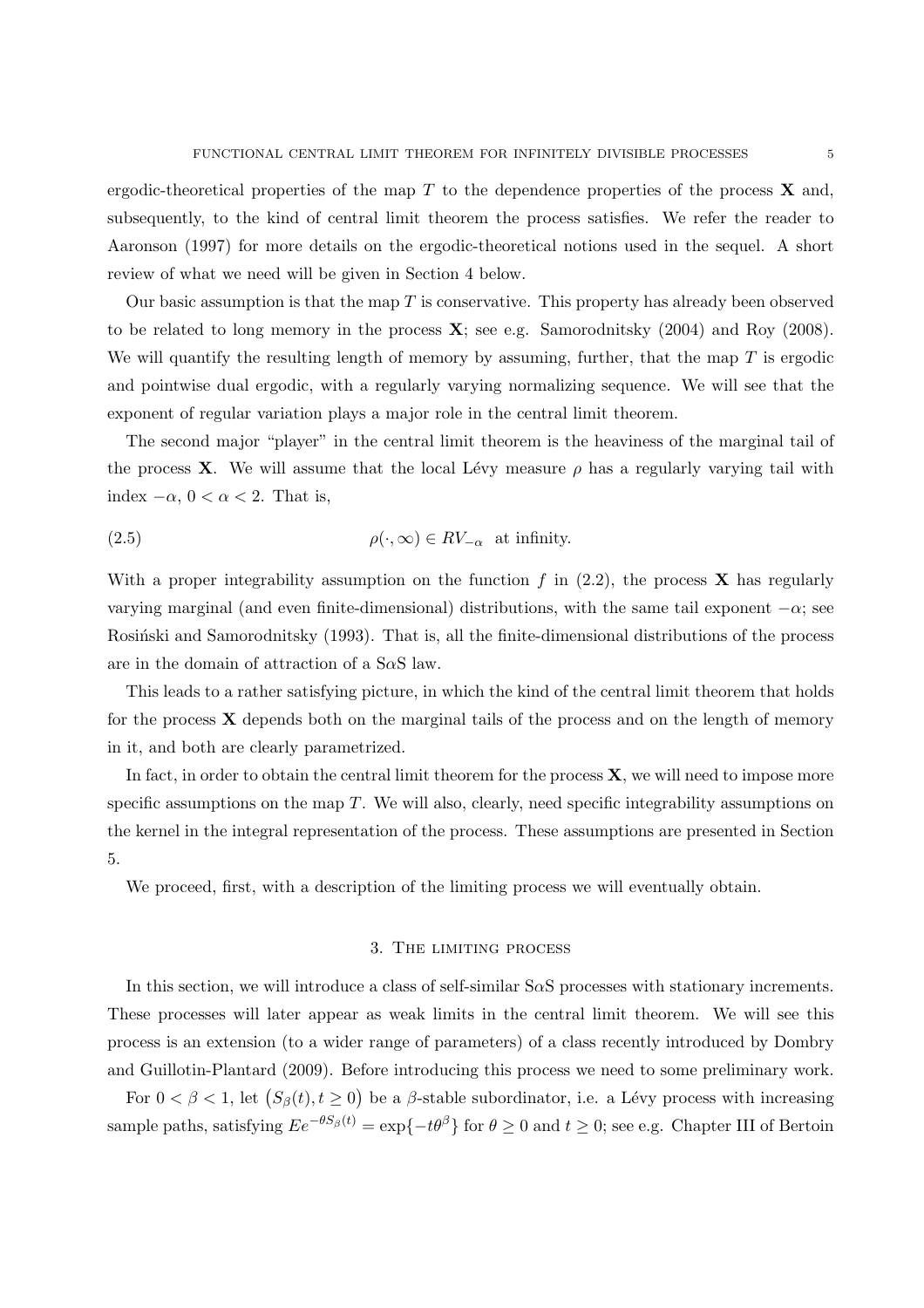(1996). Define its inverse process by

(3.1) 
$$
M_{\beta}(t) = S_{\beta}^{\leftarrow}(t) = \inf \{ u \ge 0 : S_{\beta}(u) \ge t \}, t \ge 0.
$$

Recall that the marginal distributions of the process  $(M_\beta(t), t \ge 0)$  are the Mittag-Leffler distributions, with the Laplace transform

(3.2) 
$$
E \exp\{\theta M_{\beta}(t)\} = \sum_{n=0}^{\infty} \frac{(\theta t^{\beta})^n}{\Gamma(1+n\beta)}, \quad \theta \in \mathbb{R};
$$

see Proposition 1(a) in Bingham (1971). We will call this process *the Mittag-Leffler process*. This process has a continuous and non-decreasing version; we will always assume that we are working with such a version. It follows from  $(3.2)$  (or simply from the definition) that the Mittag-Leffler process is self-similar with exponent *β*. Further, all of its moments are finite. Recall, however, that this process has neither stationary nor independent increments; see e.g. Meerschaert and Scheffler (2004).

We are now ready to introduce the new class of self-similar S*α*S processes with stationary increments announced at the beginning of this section. Let  $0 < \alpha < 2$  and  $0 < \beta < 1$ , and let  $(\Omega', \mathcal{F}', P')$ be a probability space. We define

(3.3) 
$$
Y_{\alpha,\beta}(t) = \int_{\Omega' \times [0,\infty)} M_{\beta}\big((t-x)_{+}, \omega'\big) dZ_{\alpha,\beta}(\omega',x), \quad t \ge 0,
$$

where  $Z_{\alpha,\beta}$  is a S $\alpha$ S random measure on  $\Omega' \times [0,\infty)$  with control measure  $P' \times \nu$ , with  $\nu$  a measure on  $[0, \infty)$  given by  $\nu(dx) = (1 - \beta)x^{-\beta} dx$ ,  $x > 0$ . Here  $M_{\beta}$  is a Mittag-Leffler process defined on  $(\Omega', \mathcal{F}', P')$ . The random measure  $Z_{\alpha,\beta}$  itself and, hence, also the process  $Y_{\alpha,\beta}$ , are defined on some generic probability space  $(\Omega, \mathcal{F}, P)$ . We refer the reader to Samorodnitsky and Taqqu (1994) for more information on integrals with respect to stable random measures.

In Theorem 3.1 below we prove that the process  $(Y_{\alpha,\beta}(t), t \ge 0)$  is a well defined self-similar S*α*S processes with stationary increments. We call it *the β-Mittag-Leffler* (or *β*-ML) *fractional SαS motion*.

**Theorem 3.1.** *The β-ML fractional SαS motion is a well defined self-similar SαS processes with stationary increments. It is also self-similar with exponent of self-similarity*  $H = \beta + (1 - \beta)/\alpha$ .

*Proof.* By the monotonicity of the process  $M_\beta$  we have, for any  $t \geq 0$ ,

$$
\int_{[0,\infty)} \int_{\Omega'} M_{\beta}((t-x)_+,\omega')^{\alpha} P'(d\omega) \nu(dx) \leq t^{\beta} E' M_{\beta}(t)^{\alpha} < \infty,
$$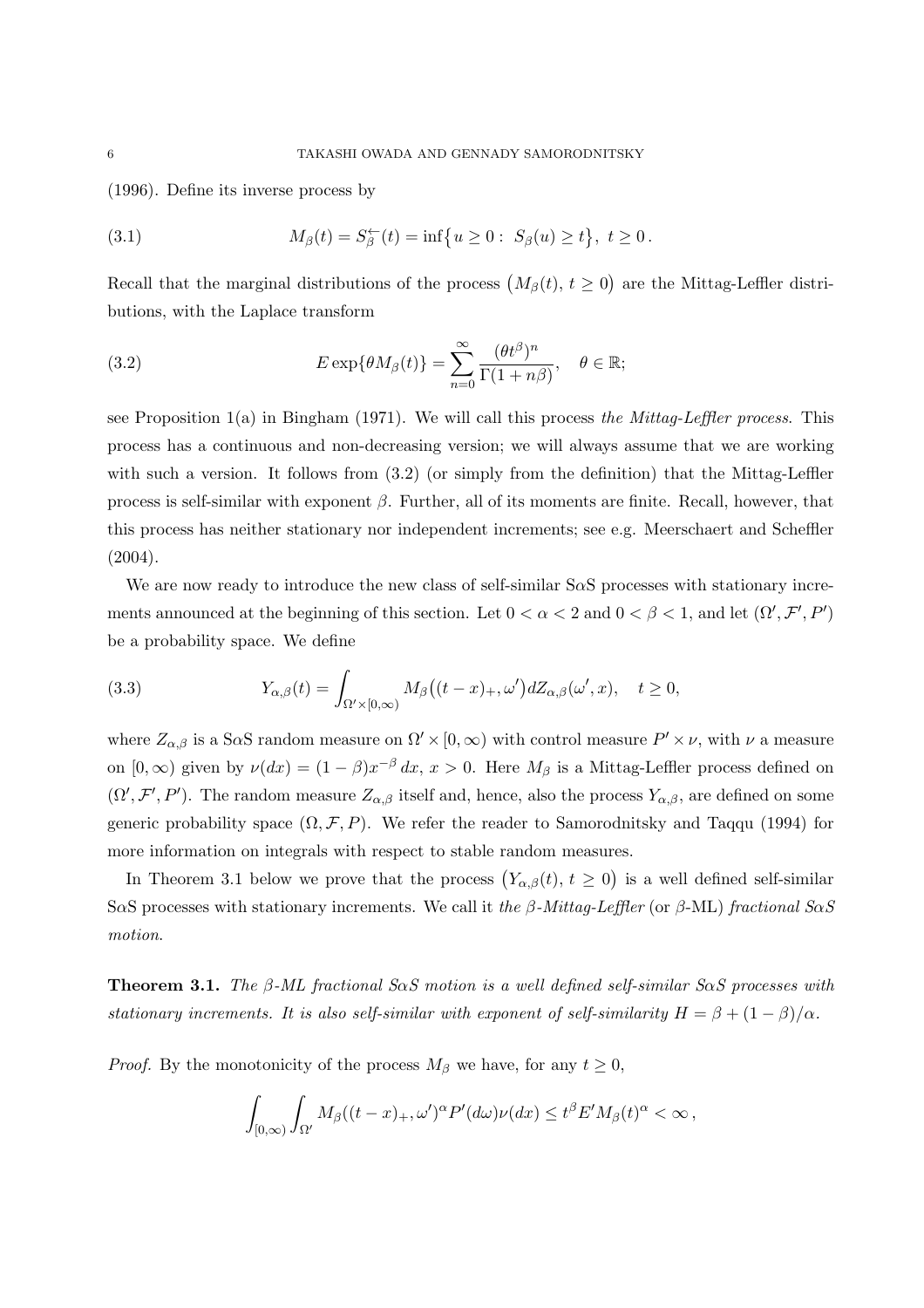which proves that the process  $(Y_{\alpha,\beta}(t), t \ge 0)$  is well defined. Further, by the *β*-self-similarity of the process  $M_{\beta}$ , we have for any  $k \geq 1$ ,  $t_1 \ldots t_k \geq 0$ , and  $c > 0$ , for all real  $\theta_1, \ldots, \theta_k$ ,

$$
E \exp\left\{i\sum_{j=1}^{k} \theta_j Y_{\alpha,\beta}(ct_j)\right\} = \exp\left\{-\int_0^\infty E' \Big|\sum_{j=1}^{k} \theta_j M_{\beta}((ct_j - x)_+)\Big|^\alpha (1 - \beta)x^{-\beta} dx\right\}
$$
  
= 
$$
\exp\left\{-\int_0^\infty E' \Big|\sum_{j=1}^{k} \theta_j c^H M_{\beta}((t_j - y)_+)\Big|^\alpha (1 - \beta)y^{-\beta} dy\right\} = E \exp\left\{i\sum_{j=1}^{k} \theta_j c^H Y_{\alpha,\beta}(t_j)\right\},
$$

which shows the *H*-self-similarity of the *β*-ML fractional S*α*S motion.

For the proof of stationary increment property, it suffices to check that

$$
E \exp\left\{i \sum_{j=1}^{k} \theta_j (Y_{\alpha,\beta}(t_j + s) - Y_{\alpha,\beta}(s))\right\} = E \exp\left\{i \sum_{j=1}^{k} \theta_j Y_{\alpha,\beta}(t_j)\right\}
$$

for all  $k \geq 1, t_1...t_k \geq 0, s \geq 0$ , and  $\theta_1... \theta_k \in \mathbb{R}$ . This is equivalent to verifying the equality in

$$
\int_0^{\infty} E' \Big| \sum_{j=1}^k \theta_j \{ M_\beta((t_j + s - x)_+) - M_\beta((s - x)_+) \} \Big|^{\alpha} x^{-\beta} dx
$$
  
= 
$$
\int_0^{\infty} E' \Big| \sum_{j=1}^k \theta_j M_\beta((t_j - x)_+) \Big|^{\alpha} x^{-\beta} dx.
$$

Changing variable by  $r = s - x$  in the left hand side and rearranging the terms shows that we need to check the equality in

(3.4)  

$$
\int_{0}^{s} E' \Big| \sum_{j=1}^{k} \theta_{j} (M_{\beta}(t_{j} + r) - M_{\beta}(r)) \Big|^{\alpha} (s - r)^{-\beta} dr
$$

$$
= \int_{0}^{\infty} E' \Big| \sum_{j=1}^{k} \theta_{j} M_{\beta} ((t_{j} - x)_{+}) \Big|^{\alpha} (x^{-\beta} - (s + x)^{-\beta}) dx.
$$

Let  $\delta_r = S_\beta\left(M_\beta(r)\right) - r$  be the overshoot of the level  $r > 0$  by the *β*-stable subordinator  $(S_\beta(t), t \geq 0)$  related to  $(M_\beta(t), t \geq 0)$  by (3.1). The law of  $\delta_r$  is known to be given by

(3.5) 
$$
P(\delta_r \in dx) = \frac{\sin \beta \pi}{\pi} r^{\beta} (r+x)^{-1} x^{-\beta} dx, \ x > 0;
$$

see e.g. Exercise 5.6 in Kyprianou (2006). Further, by the strong Markov property of the stable subordinator we have

$$
(M_{\beta}(t+r)-M_{\beta}(r), t\geq 0)\stackrel{d}{=} (M_{\beta}((t-\delta_r)_+), t\geq 0),
$$

with the understanding that  $M_\beta$  and  $\delta_r$  in the right hand side are independent. We conclude that

(3.6) 
$$
\int_0^s E' \left( \sum_{j=1}^k \theta_j (M_\beta(t_j + r) - M_\beta(r)) \right) |^\alpha (s - r)^{-\beta} dr
$$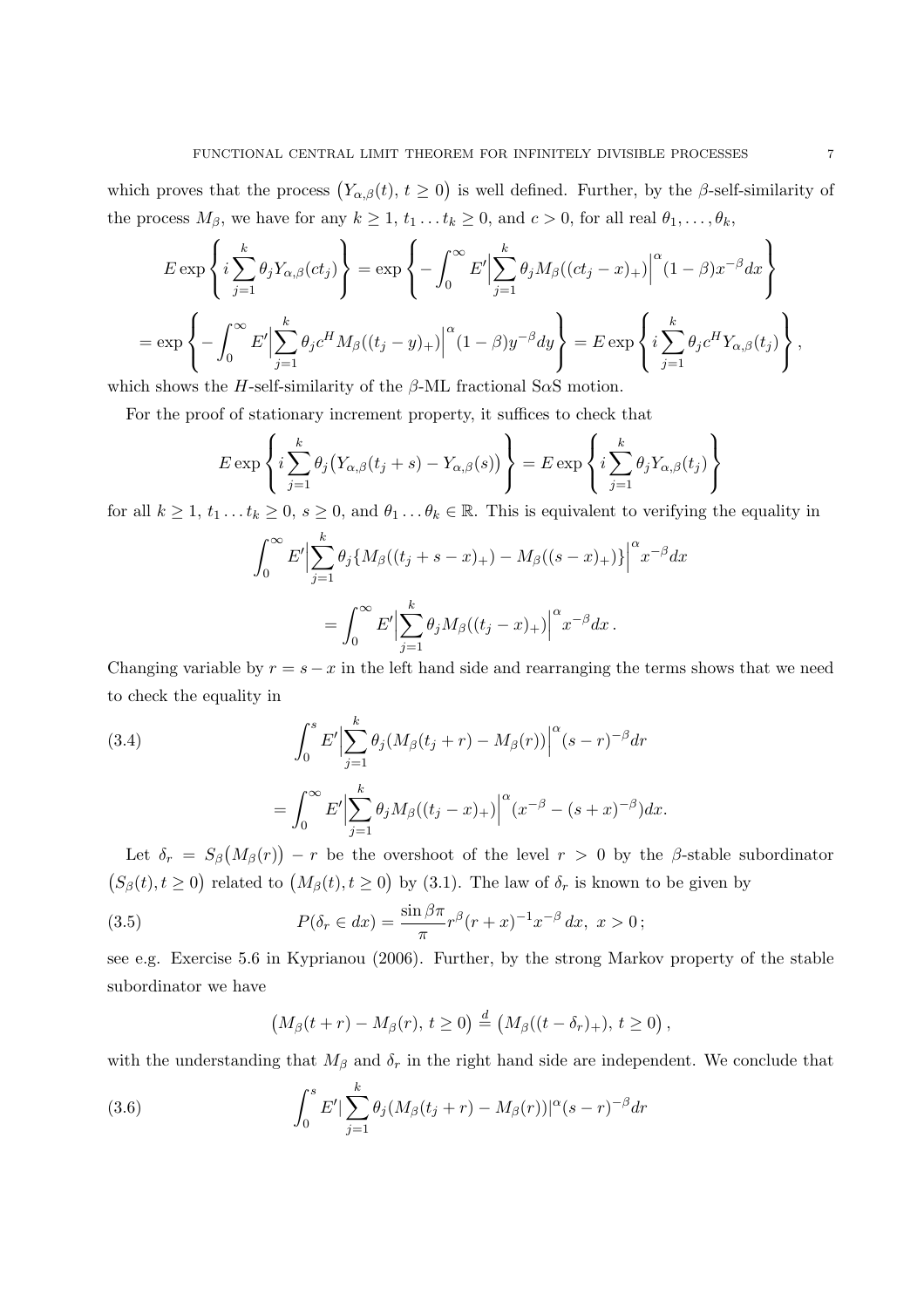$$
= \frac{\sin \beta \pi}{\pi} \int_0^{\infty} \int_0^s E' |\sum_{j=1}^k \theta_j M_{\beta} ((t_j - x)_+)|^{\alpha} r^{\beta} (r + x)^{-1} x^{-\beta} (s - r)^{-\beta} dr dx.
$$

Using the integration formula

$$
\int_0^1 \left(\frac{t}{1-t}\right)^{\beta} \frac{1}{t+y} dt = \frac{\pi}{\sin \beta \pi} \left[1 - \left(\frac{y}{1+y}\right)^{\beta}\right], \ y > 0,
$$

given on p. 338 of Gradshteyn and Ryzhik  $(1994)$ , shows that  $(3.6)$  is equivalent to  $(3.4)$ . This completes the proof.  $\Box$ 

Recall that, when  $0 < \beta < 1/2$ , the Mittag-Leffler process of (3.1) is distributionally equivalent to the local time at zero of a symmetric stable Lévy process with index of stability  $\hat{\beta} = (1 - \beta)^{-1}$ .  $\text{Specifically, let } (W_{\hat{\beta}}(t), t \geq 0) \text{ be a symmetric } \hat{\beta}$ -stable Lévy process, such that  $Ee^{irW_{\hat{\beta}}(t)} =$  $\exp\{-t|r|^{\hat{\beta}}\}$  for  $r \in \mathbb{R}$  and  $t \geq 0$ . This process has a jointly continuous local time process,  $L_t(x)$ ,  $t \geq 0$ ,  $x \in \mathbb{R}$ ; see e.g. Getoor and Kesten (1972). Then

(3.7) 
$$
(M_{\beta}(t), t \ge 0) \stackrel{d}{=} (c_{\beta}L_t(0), t \ge 0)
$$

for some  $c_{\beta} > 0$ ; see Section 11.1.1 in Marcus and Rosen (2006). Therefore, in the range  $0 < \beta \leq$ 1*/*2, the *β*-ML fractional S*α*S motion (3.3) can be represented in law as

(3.8) 
$$
Y_{\alpha,\beta}(t) = c_{\beta} \int_{\Omega' \times [0,\infty)} L_{(t-x)_+}(0,\omega') dZ_{\alpha,\beta}(\omega',x), \quad t \ge 0,
$$

where  $(L_t(x))$  is the local time of a symmetric  $\hat{\beta}$ -stable Lévy process defined on  $(\Omega', \mathcal{F}', P')$ . Recall also the *β*ˆ-stable local time fractional S*α*S motion introduced in Dombry and Guillotin-Plantard (2009) (see also Cohen and Samorodnitsky (2006)). That process can be defined by

(3.9) 
$$
\hat{Y}_{\alpha,\beta}(t) = \int_{\Omega' \times \mathbb{R}} L_t(x,\omega') d\hat{Z}_{\alpha}(\omega',x), \quad t \ge 0,
$$

where  $\hat{Z}_{\alpha}$  is a S $\alpha$ S random measure on  $\Omega' \times \mathbb{R}$  with control measure  $P' \times$  Leb. We claim that, in fact, if  $0 < \beta \leq 1/2$ ,

(3.10) 
$$
(Y_{\alpha,\beta}(t) \ t \geq 0) \stackrel{d}{=} c_{\beta}^{(1)}(\hat{Y}_{\alpha,\beta}(t) \ t \geq 0),
$$

for some multiplicative constant  $c_{\beta}^{(1)}$ *β* . Therefore, one can view the ML fractional S*α*S motion as an extension of the  $\hat{\beta}$ -stable local time fractional S $\alpha$ S motion from the range  $1 < \hat{\beta} \leq 2$  to the range  $1 < \hat{\beta} < \infty$ . It is interesting to note that the central limit theorem in Section 5 is of a very different type from the random walk in random scenery situation of Cohen and Samorodnitsky (2006) and Dombry and Guillotin-Plantard (2009).

To check (3.10), let

$$
H_x = \inf\left\{t \ge 0: \ W_{\hat{\beta}}(t) = x\right\}, \ x \in \mathbb{R}.
$$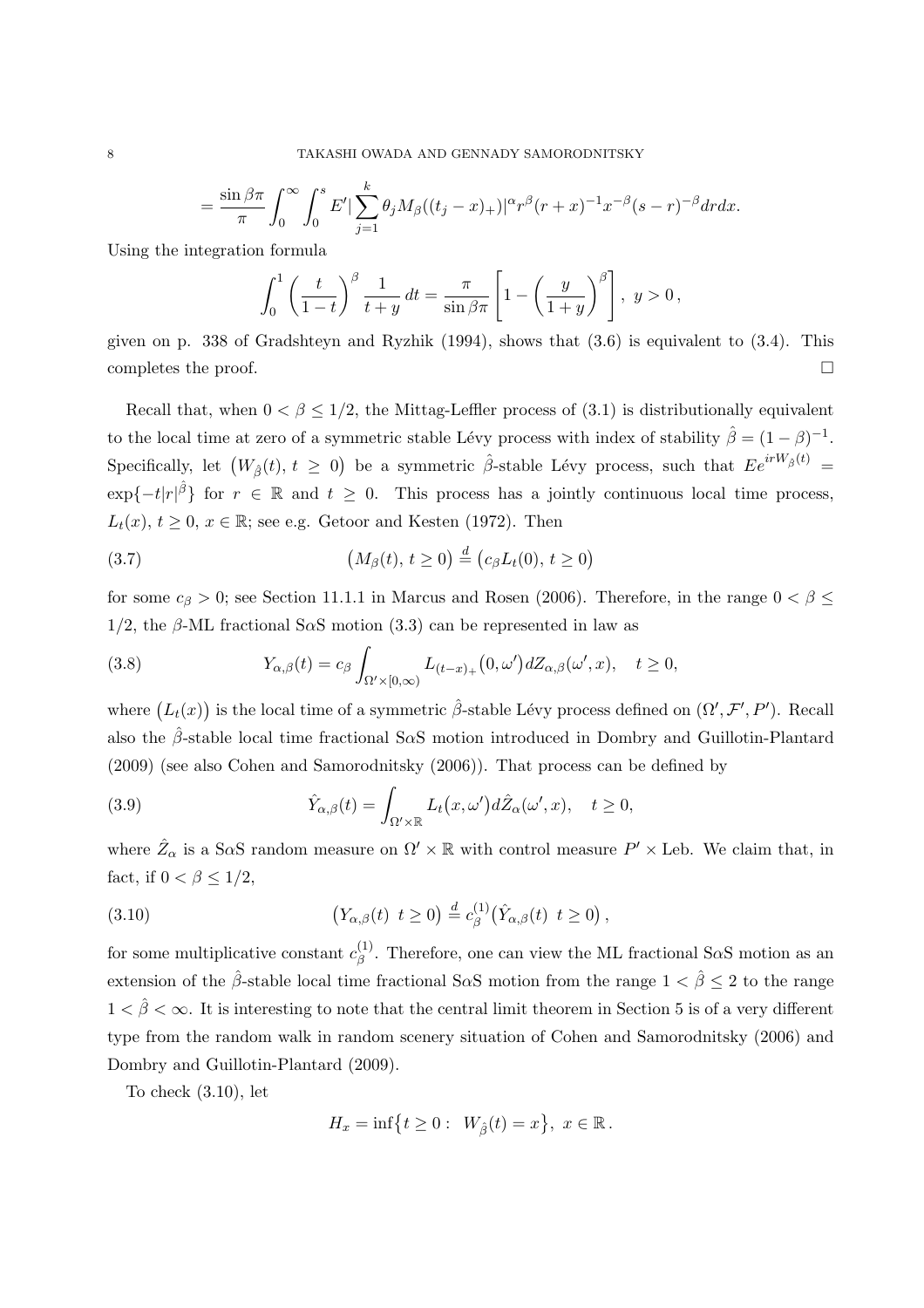Since  $1 < \hat{\beta} \leq 2$ ,  $H_x$  is a.s. finite for any  $x \in \mathbb{R}$ ; see e.g. Remark 43.12 in Sato (1999). Further, by the strong Markov property, for every  $x \in \mathbb{R}$ , the conditional law of  $(L_{H_x+t}(x), t \ge 0)$  given  $\mathcal{F}'_{H_x}$ , coincides a.s. with the law of  $(L_t(0), t \ge 0)$ . We conclude that for any  $k \ge 1, t_1 \dots t_k \ge 0$ , and real  $\theta_1, \ldots, \theta_k$ 

$$
-\log E \exp\left\{\sum_{j=1}^k \theta_j \hat{Y}_{\alpha,\beta}(t_j)\right\} = \int_{\mathbb{R}} E' \Big|\sum_{j=1}^k \theta_j L_{t_j}(x)\Big|^{\alpha} dx
$$

$$
= \int_{\mathbb{R}} \int_0^{\infty} E' \Big|\sum_{j=1}^k \theta_j L_{(t_j-y)_+}(0)\Big|^{\alpha} F_x(dy) dx,
$$

where  $F_x$  is the law of  $H_x$ . Using the obvious fact that  $H_x \stackrel{d}{=} |x|^{\hat{\beta}} H_1$ , an easy calculation shows that the mixture  $\int_{\mathbb{R}} F_x dx$  is, up to a multiplicative constant, equal to the measure  $\nu$  in (3.3). Therefore, for some constant  $c_{\beta}^{(1)}$ *β* ,

$$
-\log E \exp\left\{\sum_{j=1}^k \theta_j c_\beta^{(1)} \hat{Y}_{\alpha,\beta}(t_j)\right\} = -\log E \exp\left\{\sum_{j=1}^k \theta_j Y_{\alpha,\beta}(t_j)\right\},\,
$$

and (3.10) follows.

**Remark 3.2.** It is interesting to observe that, for a fixed  $0 < \alpha < 2$ , the range of the exponent of self-similarity  $H = \beta + (1 - \beta)/\alpha$  of the  $\beta$ -ML fractional S $\alpha$ S motion, as  $\beta$  varies between 0 and 1, is a proper subset of the feasible range of the exponent of self-similarity of stationary increment self-similar S*α*S processes, which is  $0 < H \le \max(1, 1/\alpha)$ ; see Samorodnitsky and Taqqu (1994).

It was shown in Dombry and Guillotin-Plantard (2009) that the stable local time fractional S*α*S motion is Hölder continuous. We extend this statement to the ML fractional S $\alpha$ S motion.

**Theorem 3.3.** *The β-ML fractional SαS motion satisfies, with probability 1,*

$$
\sup_{0\leq s
$$

*if*  $0 < \alpha < 1$ *, and* 

$$
\sup_{0\leq s
$$

*if*  $1 < \alpha < 2$ *.* 

*Proof.* The statement of the theorem follows from Lemma 3.4 and the argument in Theorem 5.1 in Cohen and Samorodnitsky (2006); see also Theorem 1.5 in Dombry and Guillotin-Plantard  $(2009).$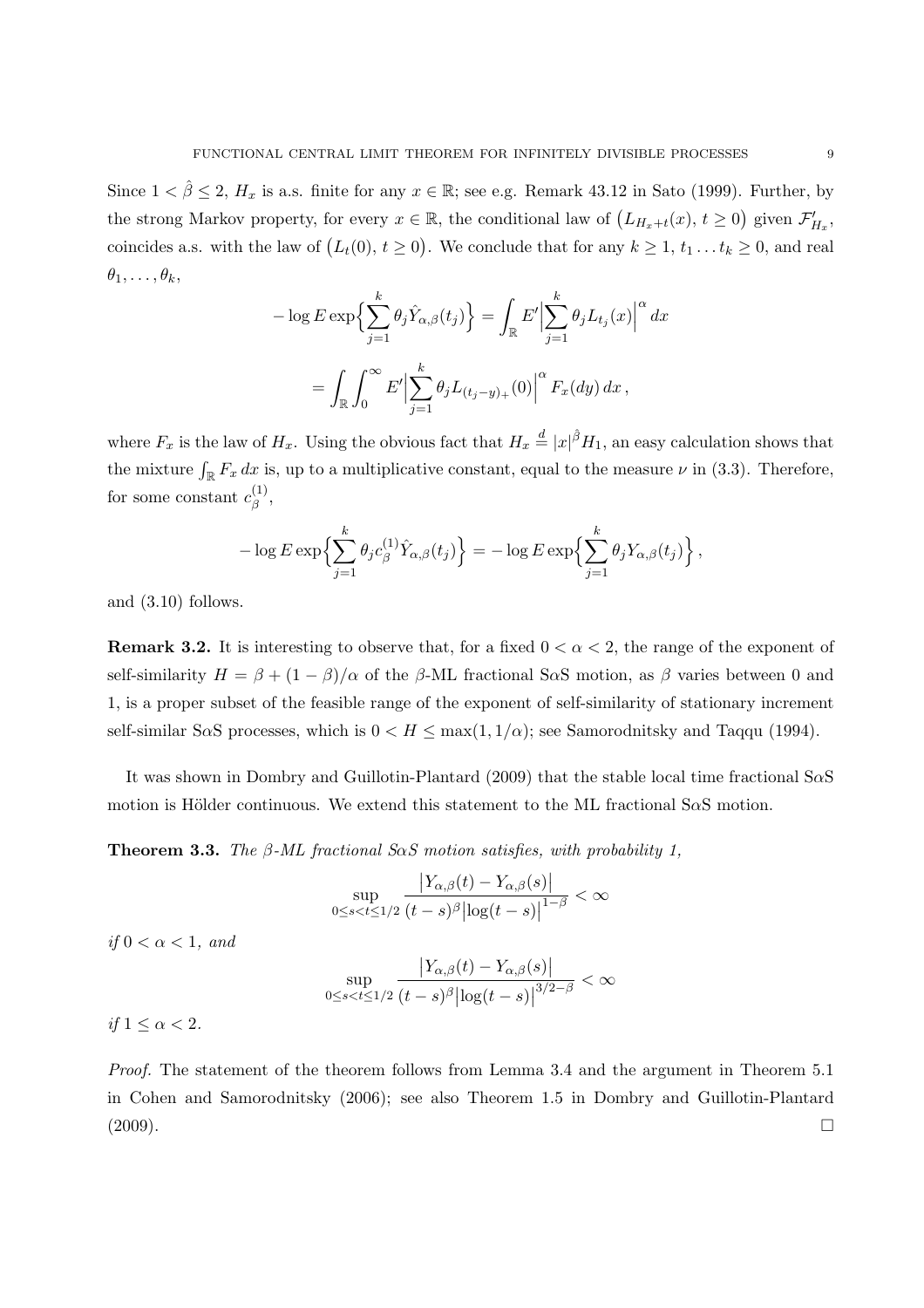The next lemma establishes Hölder continuity of the Mittag-Leffler process  $(3.1)$ . The statement might be known, but we could not find a reference, so we present a simple argument. In the case  $0 < \beta \leq 1/2$  (most of) the statement is in Theorem 2.1 in Ehm (1981), through the relation with the local time (3.7).

**Lemma 3.4.** *For B >* 0 *let*

$$
K = \sup_{0 \le s < t < s+1/2 \le B} \frac{|M_{\beta}(t) - M_{\beta}(s)|}{(t - s)^{\beta} |\log(t - s)|^{1 - \beta}}.
$$

*Then K is an a.s. finite random variable with all finite moments.*

*Proof.* Because of the self-similarity of the Mittag-Leffler process it is enough to consider  $B = 1/2$ . In the course of the proof we will use the notation  $c(\beta)$  for a finite positive constant that may depend on *β*, and that may change from one appearance to another. Recall the lower tail estimate of a positive *β*-stable random variable:

(3.11) 
$$
P(S_{\beta}(1) \leq \theta) \leq \exp\{-c(\beta)\theta^{-\beta/(1-\beta)}\}, \ 0 < \theta \leq 1;
$$

see Zolotarev (1986). Let  $\lambda \geq 1$ . We have

$$
P(K > \lambda) \leq \sum_{n=1}^{\infty} P\Big( \sup_{\substack{0 \leq s < t \leq 1/2 \\ 2^{-(n+1)} \leq t-s \leq 2^{-n}}} M_{\beta}(t) - M_{\beta}(s) > c(\beta) \lambda n^{1-\beta} 2^{-n\beta} \Big) := \sum_{n=1}^{\infty} q_n(\lambda).
$$

For  $n = 1, 2, \ldots$  we use the following decomposition:

$$
q_n(\lambda) \le P\big(S_\beta(\lambda \log n) \le 1/2\big)
$$
  
+P\Big[for some  $0 < t \le \lambda \log n$ ,  $S_\beta\Big(t + c(\beta)\lambda n^{1-\beta}2^{-n\beta}\Big) - S_\beta(t) \le 2^{-n}\Big] := q_n^{(1)}(\lambda) + q_n^{(2)}(\lambda)$ .

Using (3.11) and self-similarity of the stable subordinator, we obtain

$$
\sum_{n=1}^{\infty} q_n^{(1)}(\lambda) \le c(\beta)^{-1} \exp\{-c(\beta)\lambda^{1/(1-\beta)}\}.
$$

On the other hand,

$$
q_n^{(2)}(\lambda) \le P\Big(S_\beta\Big(2^{-1}(i+1)c(\beta)\lambda n^{1-\beta}2^{-n\beta}\Big) - S_\beta\Big(2^{-1}ic(\beta)\lambda n^{1-\beta}2^{-n\beta}\Big) \le 2^{-n}, \text{ some } i = 0, \dots, K_n\Big),
$$

with  $K_n \leq 2c(\beta)^{-1} n^{\beta-1} 2^{n\beta} \log n$ . Switching to the complements, and using once again (3.11) together with the independence of the increments and self-similarity of the stable subordinator, we conclude, after some straightforward calculus, that for all  $\lambda \geq \lambda(\beta) \in (0, \infty)$ ,

$$
\sum_{n=1}^{\infty} q_n^{(2)}(\lambda) \le c(\beta)^{-1} \exp \{-c(\beta)\lambda^{1/(1-\beta)}\}.
$$

The resulting bound on the tail probability  $P(K > \lambda)$  is sufficient for the statement of the lemma.

 $\Box$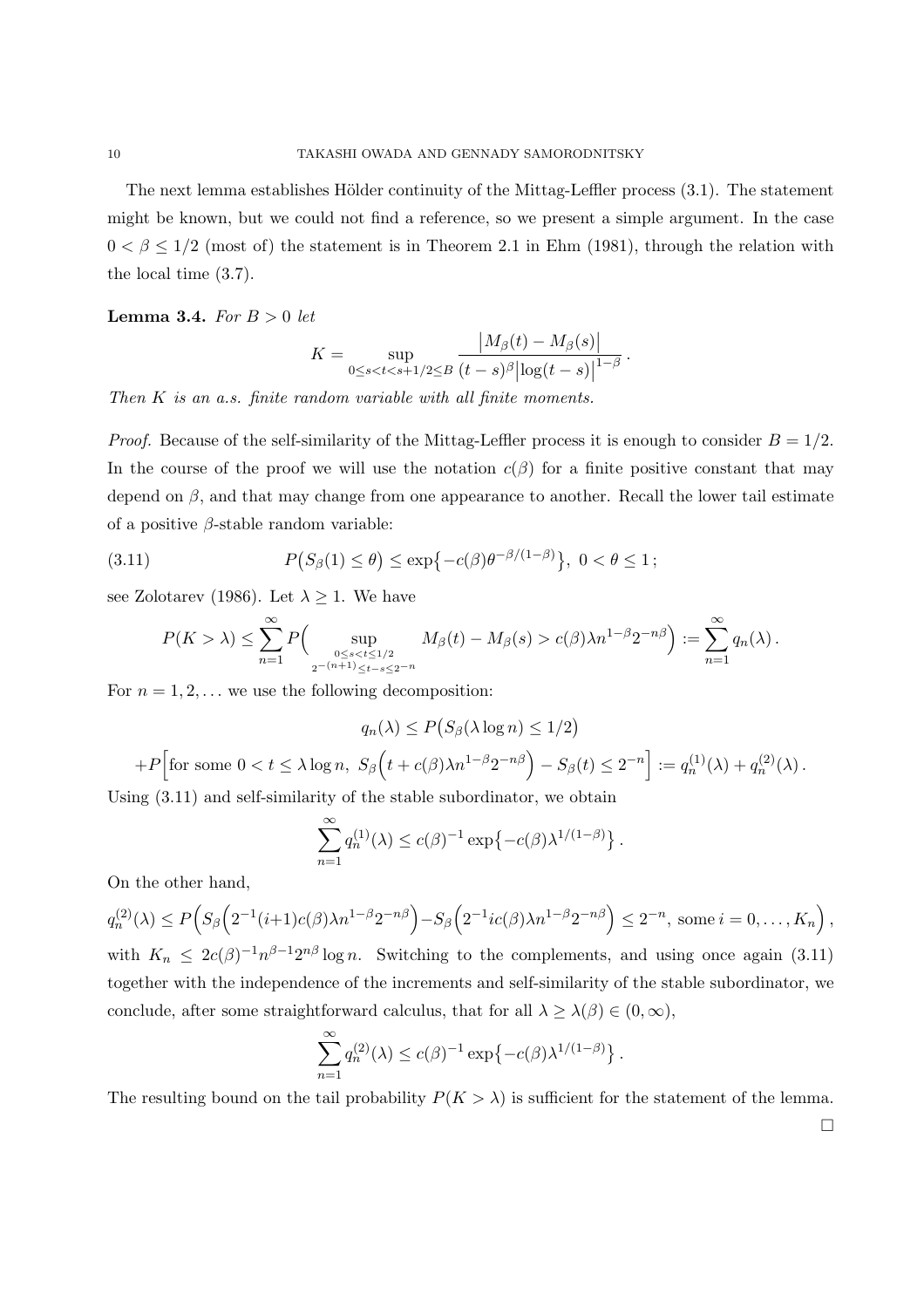Recall that the only self-similar Gaussian process with stationary increments is the Fractional Brownian motion (FBM), whose law is, apart from the scale, uniquely determined by the selfsimilarity parameter  $H \in (0,1)$ ; see Samorodnitsky and Taqqu (1994). This parameter of selfsimilarity also determines the dependence properties of the increment process of the FBM, the so-called Fractional Gaussian noise, with the case  $H > 1/2$  regarded as the long memory case. In contrast, the self-similarity parameter almost never determines the dependence properties of the increment processes of stable self-similar processes with stationary increments; see Samorodnitsky (2006). Therefore, it is interesting and important to discuss the memory properties of the increment process

(3.12) 
$$
V_n^{(\alpha,\beta)} = Y_{\alpha,\beta}(n+1) - Y_{\alpha,\beta}(n), \quad n = 0, 1, 2, \dots
$$

We refer the reader to Rosinski (1995) and Samorodnitsky (2005) for some of the notions used in the statement of the following theorem.

**Theorem 3.5.** *The stationary process*  $(V_n^{(\alpha,\beta)})$  *is generated by a conservative null flow and is mixing.*

*Proof.* Note that the increment process has the integral representation

$$
V_n^{(\alpha,\beta)} = \int_{\Omega' \times [0,\infty)} \left( M_\beta\big((n+1-x)_+, \omega'\big) - M_\beta\big((n-x)_+, \omega'\big)\right) dZ_{\alpha,\beta}(\omega',x), \ \ n=0,1,2,\ldots.
$$

Since for every  $x > 0$ , on a set of P' probability 1, by the strong Markov property of the stable subordinator we have

$$
\limsup_{n\to\infty}M_\beta\big((n+1-x)_+\big)-M_\beta\big((n-x)_+\big)>0\,,
$$

we see that

$$
\sum_{n=1}^{\infty} \left( M_{\beta} \left( (n+1-x)_{+}, \omega' \right) - M_{\beta} \left( (n-x)_{+}, \omega' \right) \right)^{\alpha} = \infty \quad P' \times \nu \text{ a.e.}.
$$

By Corollary  $4.2$  in Rosinski (1995) we conclude that the increment process is generated by a conservative flow.

It remains to prove that the increment process is mixing, since mixing implies ergodicity which, in turns, implies that the increment process is generated by a null flow; see Samorodnitsky (2005). By Theorem 5 of Rosiński and  $\operatorname{Zak}$  (1996), it is enough to show that for every  $\epsilon > 0$ ,

$$
(P' \times \nu)\{(\omega', x) : M_{\beta}((1-x)_{+}, \omega') > \epsilon, M_{\beta}((n+1-x)_{+}, \omega') - M_{\beta}((n-x)_{+}, \omega') > \epsilon\}
$$
  
\n
$$
\rightarrow 0 \text{ as } n \rightarrow \infty.
$$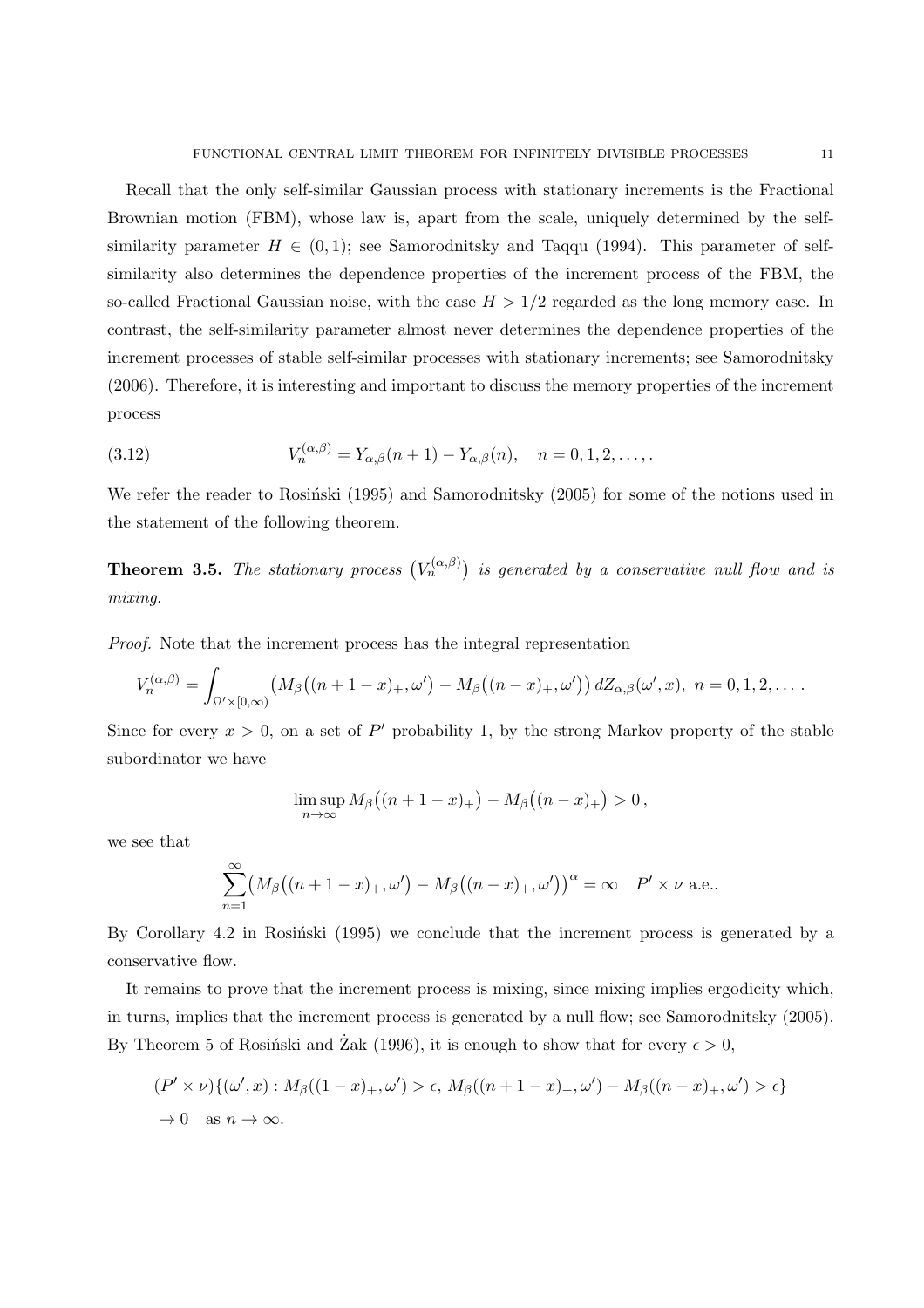However, an obvious upper bound on the expression in the left hand side is

$$
\int_0^1 P'(M_\beta(n+1-x) - M_\beta(n-x) > \epsilon) (1-\beta) x^{-\beta} \, dx
$$
\n
$$
= \int_0^1 P'(M_\beta((1-\delta_{n-x})_+) > \epsilon) (1-\beta) x^{-\beta} \, dx \, ,
$$

where for  $r > 0$ ,  $\delta_r$  is a random variable, independent of the Mittag-Leffler process, with the distribution given by (3.5). Since  $\delta_r$  converges weakly to infinity as  $r \to \infty$ , by the dominated convergence theorem, the above expression converges to zero as  $n \to \infty$ .

**Remark 3.6.** Two extreme cases deserve mentioning. A formal substitution of  $\beta = 0$  into (3.2) leads to a well-defined process  $M_0(0) = 0$  and  $M_0(t) = E$ , the same standard exponential random variable for all  $t > 0$ . This process is no longer the inverse of a stable subordinator. It can, however, be used in (3.3). It is elementary to see that the resulting S $\alpha$ S process  $Y_{\alpha,0}$  is, in fact, a S $\alpha$ S Lévy motion.

On the other hand, a formal substitution of  $\beta = 1$  into (3.2) leads to the degenerate process  $M_1(t) = t$  for all  $t \geq 0$  (which can be viewed as the inverse of the degenerate 1-stable subordinator  $S_1(t) = t$  for  $t \geq 0$ .) Once again, this process can be used in (3.3), if one interprets the measure *ν* as the unit point mass at the origin. The resulting  $S \alpha S$  process  $Y_{\alpha,1}$  is now the degenerate process  $Y_{\alpha,1}(t) = tY_{\alpha,1}(1)$  for all  $t \geq 0$ , where  $Y_{\alpha,1}(1)$  is a S*α*S random variable.

Both limiting cases,  $Y_{\alpha,0}$  and  $Y_{\alpha,1}$ , are processes of a very different nature from the  $\beta$ -ML fractional S $\alpha$ S motion with  $0 < \beta < 1$ .

### 4. Some Ergodic Theory

In this section we present some elements of ergodic theory used in this paper. The main reference for these notions is Aaronson  $(1997)$ ; see also Zweimüller  $(2009)$ .

Let  $(E, \mathcal{E}, \mu)$  be a *σ*-finite measure space. We will often use the notation  $A = B$  mod  $\mu$  for  $A, B \in \mathcal{E}$  when  $\mu(A \triangle B) = 0$ .

Let  $T: E \to E$  be a measurable map that preserves the measure  $\mu$ . When the entire sequence  $T, T^2, T^3, \ldots$  of iterates of *T* is involved, we will sometimes refer to it as *a flow*. The map *T* is called *ergodic* if the only sets *A* in  $\mathcal E$  for which  $A = T^{-1}A$  mod  $\mu$  are those for which  $\mu(A) = 0$  or  $\mu(A^c) = 0$ . The map *T* is called *conservative* if

$$
\sum_{n=1}^{\infty} \mathbf{1}_A \circ T^n = \infty \text{ a.e. on } A
$$

for every  $A \in \mathcal{E}$  with  $\mu(A) > 0$ . If *T* is ergodic, then the qualification "on *A*" above is not needed.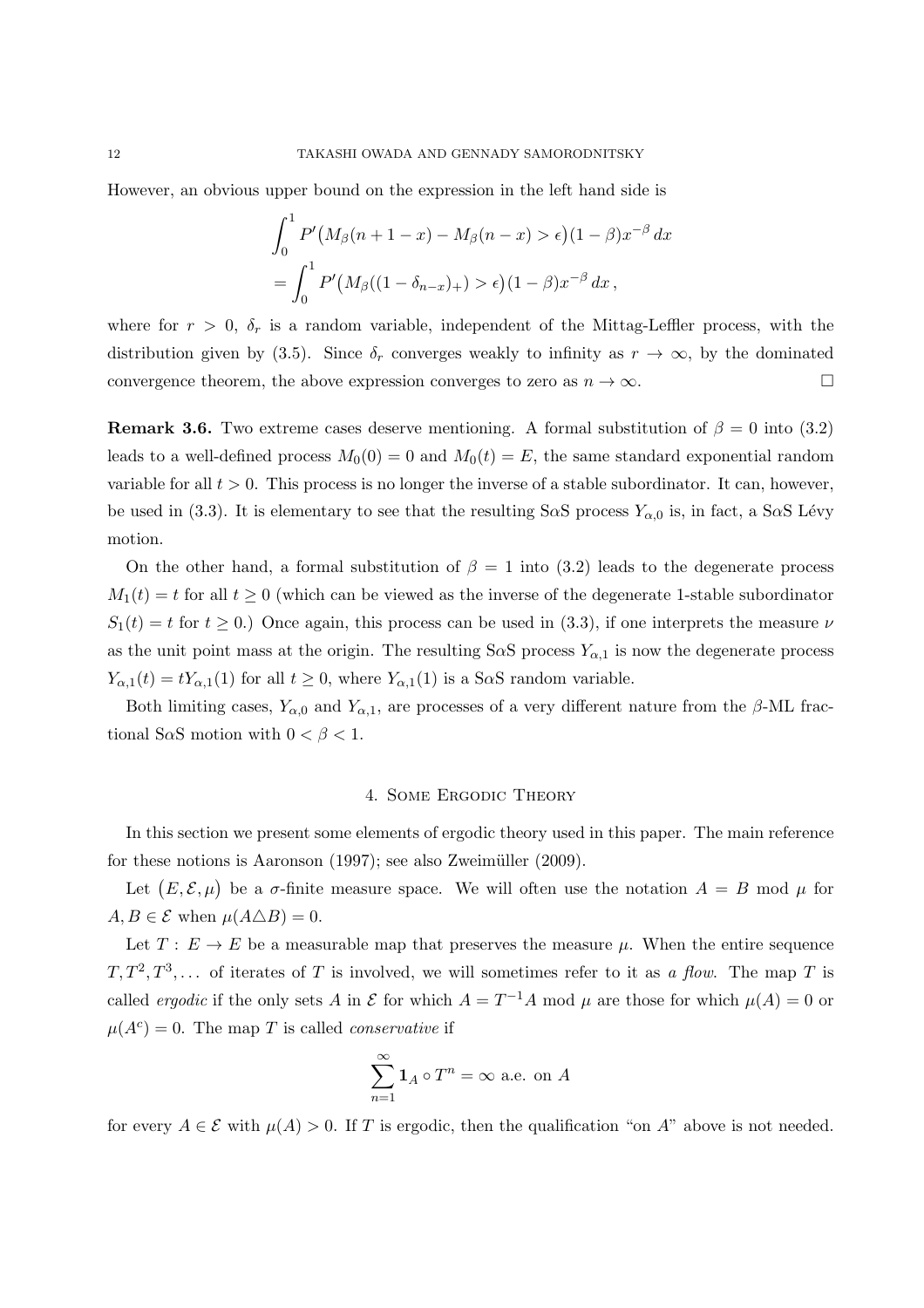The dual operator  $\hat{T}$  is an operator  $L^1(\mu) \to L^1(\mu)$  defined by

$$
\widehat{T}f = \frac{d(\nu_f \circ T^{-1})}{d\mu},
$$

with  $\nu_f$  a signed measure on  $(E, \mathcal{E})$  given by  $\nu_f(A) = \int_A f d\mu$ ,  $A \in \mathcal{E}$ . The dual operator satisfies the relation

(4.1) 
$$
\int_{E} \widehat{T} f \cdot g d\mu = \int_{E} f \cdot g \circ T d\mu
$$

for  $f \in L^1(\mu)$ ,  $g \in L^{\infty}(\mu)$ . For any nonnegative measurable function f on E a similar definition gives a nonnegative measurable function  $\hat{T}f$ , and (4.1) holds for any two nonnegative measurable functions *f* and *g*.

An ergodic conservative measure preserving map *T* is called *pointwise dual ergodic* if there is a sequence of positive constants  $a_n \to \infty$  such that

(4.2) 
$$
\frac{1}{a_n} \sum_{k=1}^n \widehat{T}^k f \to \int_E f d\mu \quad \text{a.e.}
$$

for every  $f \in L^1(\mu)$ . If the measure  $\mu$  is infinite, pointwise dual ergodicity rules out invertibility of the map  $T$ ; in fact no factor of  $T$  can be invertible, see p. 129 of Aaronson (1997).

Sometimes the convergence of the type described in the definition (4.2) of pointwise dual ergodicity is uniform on certain sets. Let  $A \in \mathcal{E}$  be a set with  $0 \lt \mu(A) \lt \infty$ . We say that A is *a Darling-Kac set* for an ergodic conservative measure preserving map *T* if for some sequence of positive constants  $a_n \to \infty$ ,

(4.3) 
$$
\frac{1}{a_n} \sum_{k=1}^n \widehat{T}^k \mathbf{1}_A \to \mu(A) \text{ uniformly, a.e. on } A
$$

(that is, the convergence in (4.3) is uniform on a measurable subset *B* of *A* with  $\mu(B) = \mu(A)$ ). By Proposition 3.7.5 of Aaronson (1997), existence of a Darling-Kac set implies pointwise dual ergodicity of *T*, so it is legitimate to use the same sequence  $(a_n)$  in (4.2) and (4.3).

Given a set  $A \in \mathcal{E}$ , the map  $\varphi : E \to \mathbb{N} \cup \{\infty\}$  defined by  $\varphi(x) = \inf\{n \geq 1 : T^n x \in A\}$ ,  $x \in E$  is called *the first entrance time to A*. If *T* is conservative and ergodic (in addition to being measure preserving), and  $\mu(A) > 0$ , then  $\varphi < \infty$  a.e. on *E*. It is natural to measure how often the set *A* is visited by the flow  $(T^n)$  by *the wandering rate* sequence

$$
w_n = \mu \left( \bigcup_{k=0}^{n-1} T^{-k} A \right), \ n = 1, 2, \dots
$$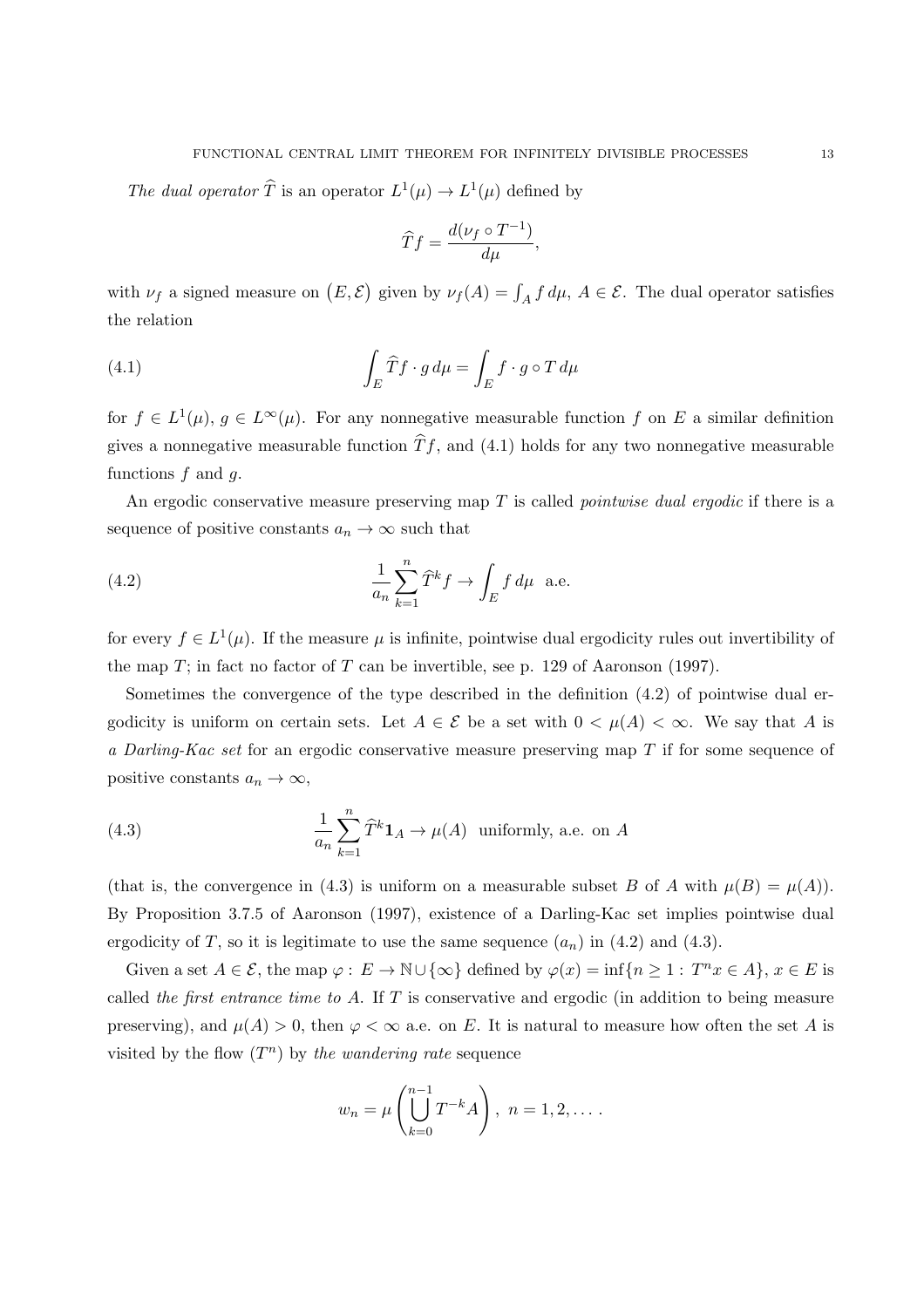There are several alternative expressions for the wandering rate sequence, the last two following from the fact that *T* is measure preserving.

(4.4) 
$$
w_n = \sum_{k=0}^{n-1} \mu(A_k) = \sum_{k=0}^{n-1} \mu(A \cap \{\varphi > k\}) = \sum_{k=1}^{\infty} \min(k, n) \mu(A \cap \{\varphi = k\}).
$$

Here  $A_0 = A$  and  $A_k = A^c \cap {\varphi = k}$  for  $k \ge 1$ . If  $\mu$  is an infinite measure, *T* is conservative and ergodic, and  $0 < \mu(A) < \infty$ , then it follows from (4.4) that

(4.5) 
$$
w_n \sim \mu(\varphi < n) \quad \text{as } n \to \infty \, .
$$

Let *T* be a conservative ergodic measure preserving map. If a set *A* is a Darling-Kac set, then there is a precise connection between the return sequence  $(w_n)$  and the normalizing sequence  $(a_n)$ in (4.3) (and, hence, also in (4.2)), assuming regular variation. Specifically, if either  $(w_n) \in RV_{1-\beta}$ or  $(a_n) \in RV_\beta$  for some  $\beta \in [0,1]$ , then

(4.6) 
$$
a_n \sim \frac{1}{\Gamma(2-\beta)\Gamma(1+\beta)} \frac{n}{w_n} \text{ as } n \to \infty.
$$

Proposition 3.8.7 in Aaronson (1997) gives one direction of this statement, but the argument is easily reversed.

We will also have an opportunity to use a variation of the notion of a Darling-Kac set. Let *T* be an ergodic conservative measure preserving map. A set  $A \in \mathcal{E}$  with  $0 \lt \mu(A) \lt \infty$  is said to be a uniform set for a nonnegative function  $g \in L^1(\mu)$  if

(4.7) 
$$
\frac{1}{a_n} \sum_{k=1}^n \widehat{T}^k g \to \int_E g d\mu \text{ uniformly, a.e. on } A.
$$

If  $g = \mathbf{1}_A$ , then a uniform set is just a Darling-Kac set.

### 5. Central Limit Theorem Associated with Conservative Null Flows

In this section we state and discuss a functional central limit theorem for stationary infinitely divisible processes generated by certain conservative flows. Throughout, *T* is an ergodic conservative measure preserving map on an infinite  $\sigma$ -finite measure space  $(E, \mathcal{E}, \mu)$ , and M a symmetric homogeneous infinitely divisible random measure on  $(E, \mathcal{E})$  with control measure  $\mu$  and local Lévy measure  $\rho$ , satisfying the regular variation with index  $-\alpha$ ,  $0 < \alpha < 2$  at infinity condition (2.5). We will impose an extra assumption on the lower tail of the local Lévy measure: for some  $p_0 < 2$ 

(5.1) 
$$
x^{p_0} \rho(x, \infty) \to 0 \text{ as } x \to 0.
$$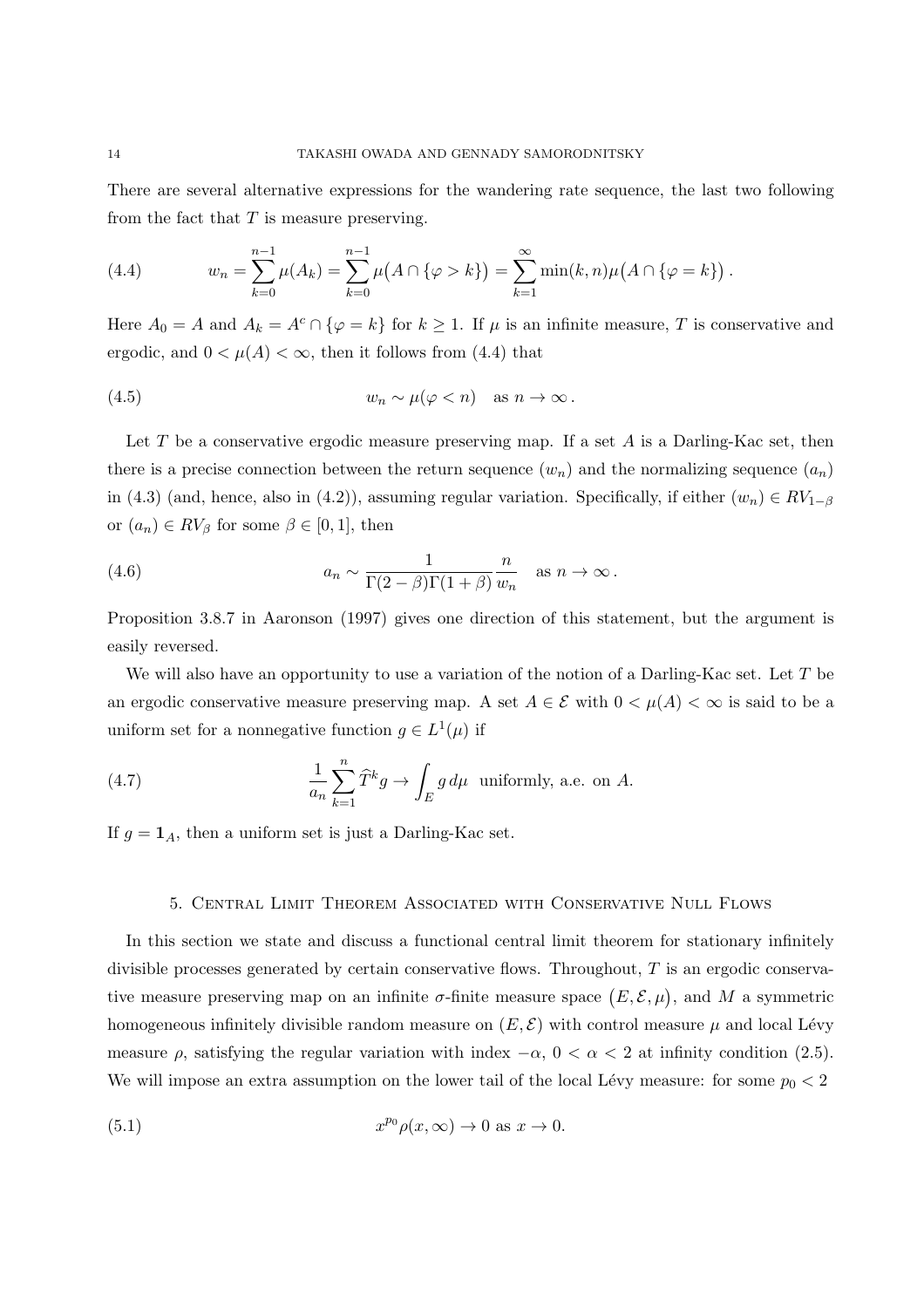Let  $f: E \to \mathbb{R}$  be a measurable function. We will assume that f is supported by a set of finite  $\mu$ -measure, and has the following integrability properties:

*.*

(5.2) 
$$
f \in \begin{cases} L^{1 \vee p}(\mu) \text{ for some } p > p_0 & \text{if } 0 < \alpha < 1 \\ L^{\infty}(\mu) & \text{if } \alpha = 1 \\ L^2(\mu) & \text{if } 1 < \alpha < 2 \end{cases}
$$

We will, further, assume that

(5.3) 
$$
\mu(f) = \int_E f(s) \, \mu(ds) \neq 0 \, .
$$

We consider a stochastic process  $\mathbf{X} = (X_1, X_2, \ldots)$  of the form  $(2.1)$  -  $(2.2)$ . The integral is well defined under the condition

$$
\int_E \int_{\mathbb{R}} \min(1, x^2 f_n(s)^2) \, \rho(dx) \, \mu(ds) < \infty \, .
$$

It is not difficult to verify that this condition holds due to the assumptions on the Lévy measure  $\rho$  and the integrability conditions (5.2) on *f*. Therefore, the process **X** is a well defined infinitely divisible stochastic process. It is automatically stationary. The Lévy measure of each  $X_n$  is given by  $\nu_{\text{marg}} = (\rho \times \mu) \circ H^{-1}$ , where  $H : \mathbb{R} \times E \to \mathbb{R}$  is given by  $H(x, s) = xf(s)$ . The assumptions on the Lévy measure  $\rho$  and the integrability conditions (5.2) on  $f$  imply that

$$
\nu_{\rm marg}(\lambda,\infty) \sim \left(\int_E |f(s)|^\alpha \mu(ds)\right) \rho(\lambda,\infty)
$$

as  $\lambda \to \infty$ . It follows that the marginal tail of the process itself is the same:

$$
P(X_n > \lambda) \sim \left( \int_E |f(s)|^\alpha \mu(ds) \right) \rho(\lambda, \infty)
$$

as  $\lambda \to \infty$ ; see Rosinski and Samorodnitsky (1993). In particular, the marginal distributions of the process **X** are in the domain of attraction of a S*α*S law; its memory is determined by the operator *T* through (2.2).

We will assume that the operator *T* has a Darling-Kac set *A* (recall  $(4.3)$ ), and that the normalizing sequence  $(a_n)$  is regularly varying with exponent  $\beta \in (0,1)$ . We will also assume that the function *f* is supported by *A*. We will add an extra assumption on the set *A*. We will assume that there exists a measurable function  $K : E \to \mathbb{R}_+$  such that, in the notation of (4.4),

(5.4) 
$$
\frac{\widehat{T}^n \mathbf{1}_{A_n}}{\mu(A_n)} \to K \quad \text{uniformly, a.e. on } A.
$$

This condition is an extension of the property shared by certain operators *T*, the so-called Markov shifts (see Chapter 4 in Aaronson (1997)), to a more general class of operators. See examples 5.5 and 5.6 below.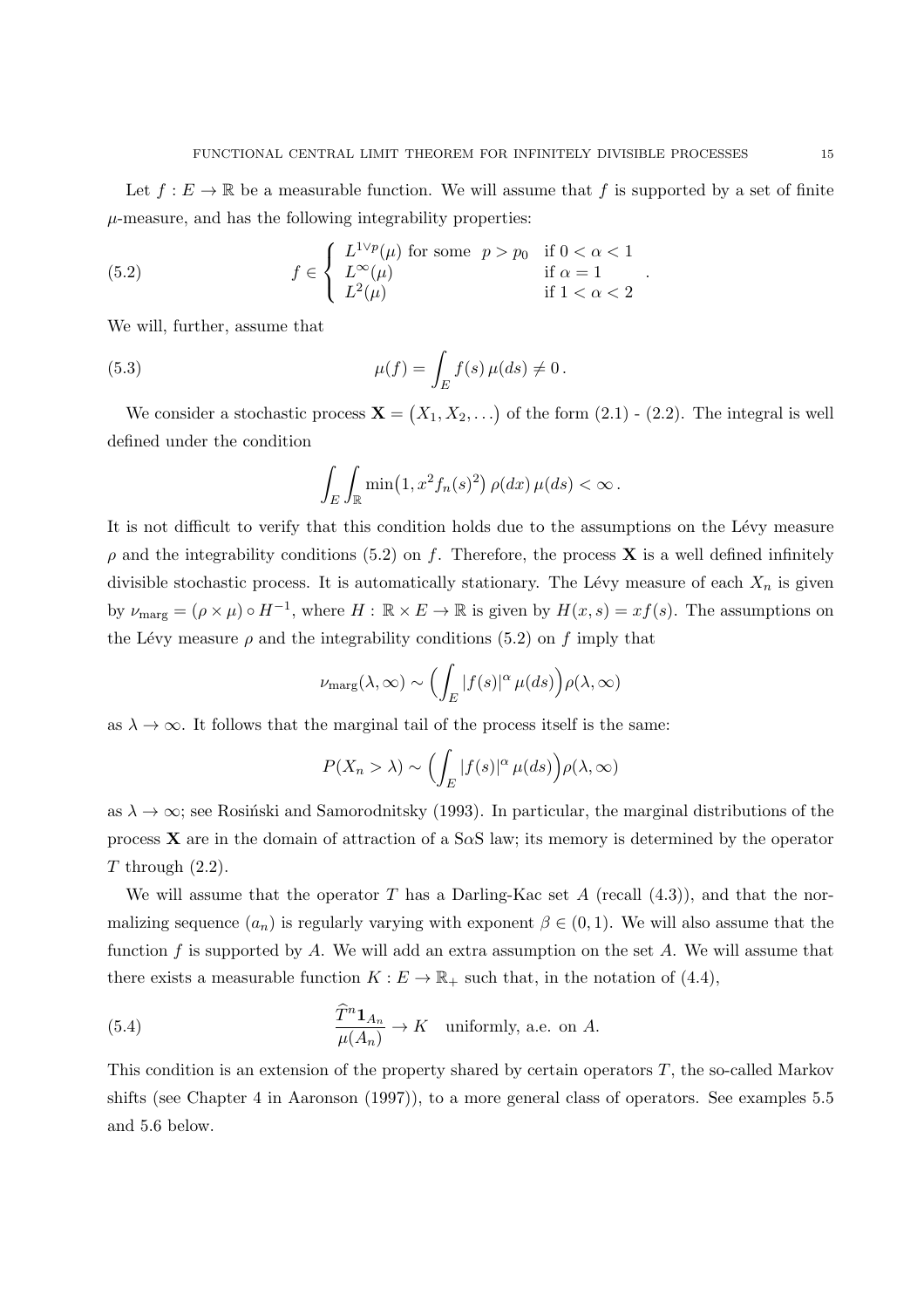Let  $\rho^{\leftarrow}(y) = \inf\{x \geq 0 : \rho(x,\infty) \leq y\}, y > 0$  be the left continuous inverse of the tail of the local Lévy measure. The regular variation of the tail implies that  $\rho^{\leftarrow} \in RV_{1/\alpha}$  at infinity. Define

(5.5) 
$$
c_n = \Gamma(1+\beta) C_{\alpha}^{-1/\alpha} a_n \rho^{\leftarrow}(1/w_n), \quad n = 1, 2, \dots,
$$

where  $C_{\alpha}$  is the *α*-stable tail constant (see Samorodnitsky and Taqqu (1994)),  $(a_n)$  is the normalizing sequence in the Darling-Kac property (4.3) (or, equivalently, in the pointwise dual ergodicity property  $(4.2)$ , and  $(w_n)$  is the wandering rate sequence for the set *A* (related to the sequence  $(a_n)$ ) via (4.6)). It follows immediately that

$$
(5.6) \t\t\t c_n \in RV_{\beta + (1-\beta)/\alpha}.
$$

The sequence  $(c_n)$  is the normalizing sequence in the functional central limit theorem below. We will see that under the conditions of that theorem we have the asymptotic relation

$$
(5.7) \quad \rho(c_n/a_n, \infty) \sim C_{\alpha} \big( C_{\alpha,\beta} / \Gamma(1+\beta) \big)^{\alpha} |\mu(f)|^{\alpha} a_n^{\alpha} \left( \int_E |\sum_{k=1}^n f \circ T^k(x)|^{\alpha} \mu(dx) \right)^{-1} \quad \text{as } n \to \infty,
$$

with

(5.8) 
$$
C_{\alpha,\beta} = \Gamma(1+\beta)\Big((1-\beta)B(1-\beta,1+\alpha\beta)E(M_{\beta}(1))^{\alpha}\Big)^{1/\alpha}.
$$

Here *B* is the standard beta function, and  $M_\beta$  the Mittag-Leffler process defined in (3.1). The following is our functional central limit theorem.

**Theorem 5.1.** *Let T be an ergodic conservative measure preserving map on an infinite σ-finite measure space*  $(E, \mathcal{E}, \mu)$ , possessing a Darling-Kac set A whose normalizing sequence  $(a_n)$  is regu*larly varying with exponent*  $\beta \in (0,1)$ *. Assume that* (5.4) *holds. Let M be a symmetric homogeneous infinitely divisible random measure on*  $(E, \mathcal{E})$  *with control measure*  $\mu$  *and local Lévy measure*  $\rho$ *, satisfying the regular variation with index*  $-\alpha$ ,  $0 < \alpha < 2$  *at infinity condition* (2.5). Assume, further, *that* (5.1) *holds for some*  $p_0 < 2$ *.* 

*Let f be a measurable function supported by A and satisfying* (5.2) *and* (5.3)*. If*  $1 < \alpha < 2$ *, assume further that either*

 $(i)$  *A is a uniform set for*  $|f|$ *, or* 

(*ii*) *f is bounded.*

*Then the stationary infinitely divisible stochastic process*  $\mathbf{X} = (X_1, X_2, ...)$  given by (2.1) and (2.2) *satisfies*

(5.9) 
$$
\frac{1}{c_n}\sum_{k=1}^{\lceil n \cdot \rceil} X_k \Rightarrow |\mu(f)| Y_{\alpha,\beta} \quad in \ D[0,\infty),
$$

*where*  $(c_n)$  *is defined by* (5.5)*, and*  ${Y_{\alpha,\beta}}$  *is the*  $\beta$ *-Mittag-Leffler fractional S* $\alpha S$  *motion defined by (3.3).*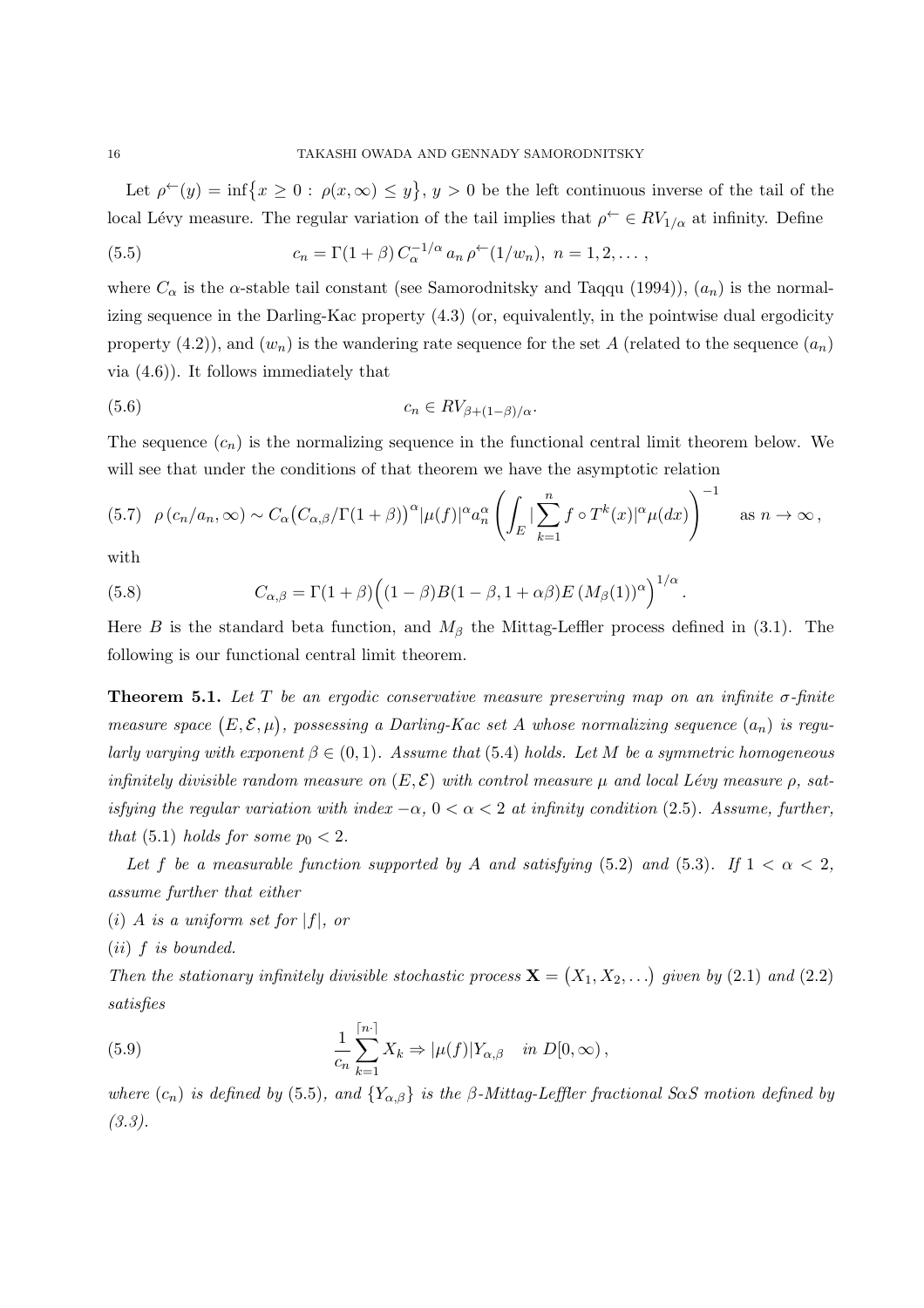**Remark 5.2.** The type of the limiting process obtained in Theorem 5.1 is an indication of the long memory in the process **X**. On the other hand, the Darling-Kac assumption (4.3) and the duality  $relation(4.1)$  imply that

$$
\frac{1}{a_n} \sum_{k=1}^n \mu(A \cap T^{-k}A) = \frac{1}{a_n} \sum_{k=1}^n \int_E \mathbf{1}_A \cdot \mathbf{1}_A \circ T^k d\mu = \int_A \frac{1}{a_n} \sum_{k=1}^n \widehat{T}^k \mathbf{1}_A d\mu \to \mu(A)^2 \in (0, \infty)
$$

as  $n \to \infty$ . Since  $a_n = o(n)$ , and f is supported by A, we see that for every  $\epsilon > 0$ ,

$$
\frac{1}{n}\sum_{k=1}^{n}\mu\{x \in E : |f(x)| > \epsilon, |f \circ T^k(x)| > \epsilon\} \le \frac{1}{n}\sum_{k=1}^{n}\mu(A \cap T^{-k}A) \to 0,
$$

and it follows immediately, e.g. from Theorem 2 in Rosinski and  $\operatorname{Zak}$  (1997), that the process **X** is ergodic.

Under certain additional assumptions on the map  $T$ , one can check that the process  $\bf{X}$  is, in fact, mixing. We skip the details. See, however, examples 5.5 and 5.6 below.

**Remark 5.3.** The statement of Theorem 5.1 makes sense in the limiting cases  $\beta = 0$  and  $\beta = 1$ of Remark 3.6 (in the case  $\beta = 1$  the constant  $C_{\alpha,1}$  needs to be interpreted as  $C_{\alpha}^{1/\alpha}$ ). Most of the argument in the proof of Theorem 5.1 automatically works in these cases. The limiting processes would then turn out to be, correspondingly, a  $S\alpha S$  Lévy motion and the straight line process; see Remark 3.6. This case  $\beta = 0$  corresponds to short memory in the process **X**, while the case  $\beta = 1$ corresponds to extremely long memory.

**Remark 5.4.** When  $0 < \alpha < 1$ , the argument we will use in the proof of Theorem 5.1 can be used to establish a "positive" version of the theorem. Specifically, assume now that the local Lévy measure  $\rho$  is concentrated on  $(0, \infty)$ , and that the function  $f$  is nonnegative. Then

(5.10) 
$$
\frac{1}{c_n} \sum_{k=1}^{\lceil n \rceil} X_k \Rightarrow \mu(f) Y_{\alpha, \beta}^+ \text{ in } D[0, \infty),
$$

where  ${Y_{\alpha,\beta}^+}$  is a positive *β*-Mittag-Leffler fractional *α*-stable motion defined as in (3.3), but with S $\alpha$ S random measure  $Z_{\alpha,\beta}$  replaced by a positive  $\alpha$ -stable random measure with the same control measure.

We finish this section with two examples of different situations where Theorem 5.1 applies. The first example is close to the heart of a probabilist.

**Example 5.5.** Consider an irreducible null recurrent Markov chain with state space  $\mathbb{Z}$  and transition matrix  $P = (p_{ij})$ . Let  $\{\pi_j, j \in \mathbb{Z}\}\$  be the unique invariant measure of the Markov chain that satisfies  $\pi_0 = 1$ . We define a  $\sigma$ -finite measure on  $(E, \mathcal{E}) = (\mathbb{Z}^{\mathbb{N}}, \mathcal{B}(\mathbb{Z}^{\mathbb{N}}))$  by

$$
\mu(\cdot) = \sum_{i \in \mathbb{Z}} \pi_i P_i(\cdot) \,,
$$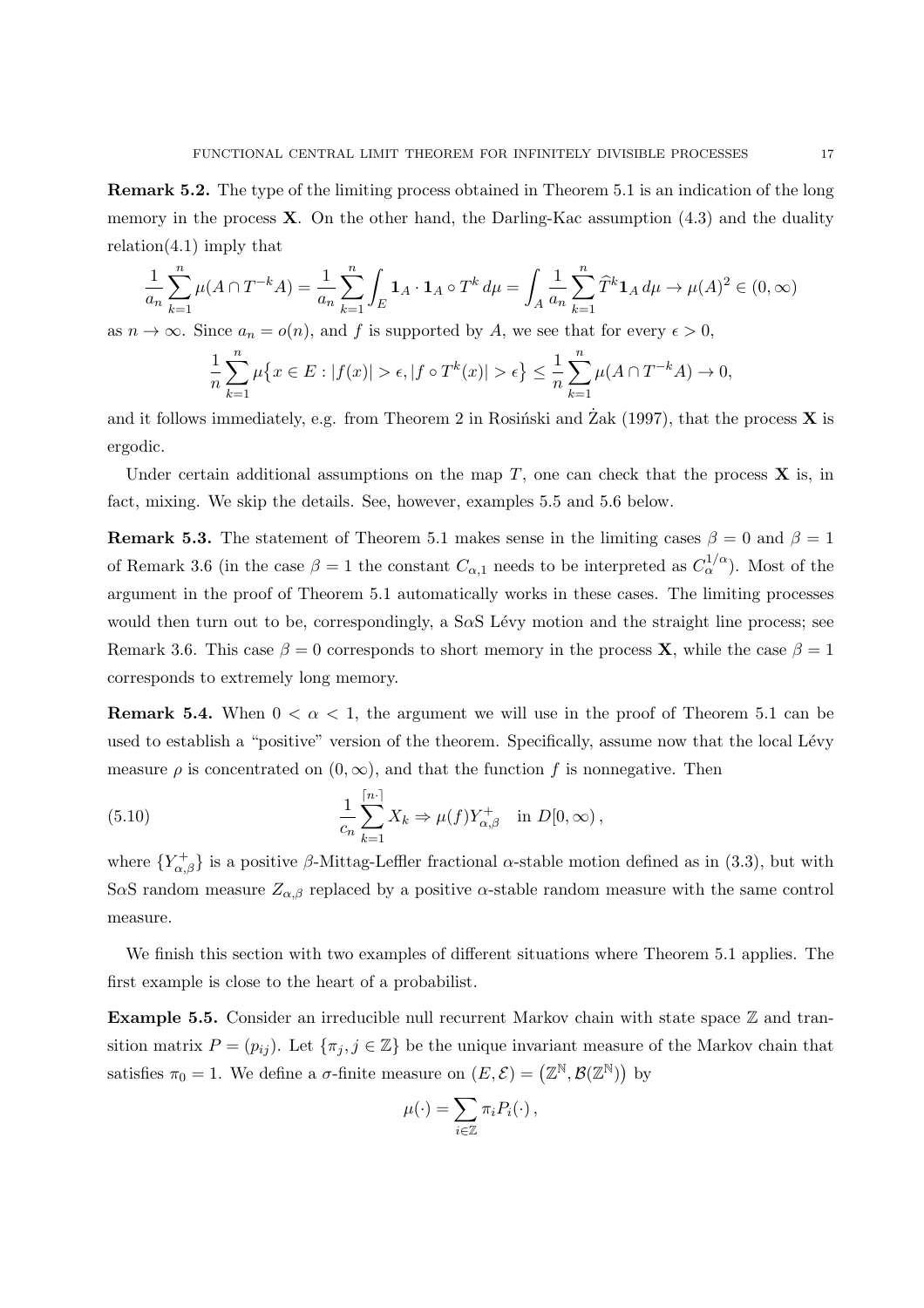with the usual notation of  $P_i(\cdot)$  being the probability law of the Markov chain starting in state  $i \in \mathbb{Z}$ . Since  $\sum_{j} \pi_j = \infty$ ,  $\mu$  is an infinite measure.

Let  $T: \mathbb{Z}^{\mathbb{N}} \to \mathbb{Z}^{\mathbb{N}}$  be the left shift map  $T(x_0, x_1, \ldots) = (x_1, x_2, \ldots)$  for  $\{x_k, k = 0, 1, \ldots\} \in \mathbb{Z}^{\mathbb{N}}$ . Obviously,  $T$  preserves the measure  $\mu$ . Since the Markov chain is irreducible and null recurrent, the flow  $\{T^n\}$  is conservative and ergodic; see Harris and Robbins (1953).

Consider the set  $A = \{x \in \mathbb{Z}^{\mathbb{N}} : x_0 = 0\}$  and the corresponding first entrance time  $\varphi(x) =$  $\min\{n \geq 1 : x_n = 0\}, x \in \mathbb{Z}^{\mathbb{N}}.$  Assume that

(5.11) 
$$
\sum_{k=1}^{n} P_0(\varphi \ge k) \in RV_{1-\beta}
$$

for some  $\beta \in (0,1)$ . Since  $\mu(\varphi = k) = P_0(\varphi \geq k)$  for  $k \geq 1$  (see Lemma 3.3 in Resnick et al. (2000)), we see that  $\mu(\varphi \leq n) \in RV_{1-\beta}$  and, hence, by (4.5), the wandering rates  $(w_n)$  have the same property,

$$
(5.12) \t\t\t w_n \in RV_{1-\beta}.
$$

In this example,

$$
\widehat{T}^k \mathbf{1}_A(x) = P_0(x_k = 0), \text{ constant for } x \in A;
$$

see Section 4.5 in Aaronson (1997). In particular, the set *A* is a Darling-Kac set, and by (5.12) and  $(4.6)$ , we see that the corresponding normalizing sequence  $(a_n)$  is regularly varying with exponent *β*. The assumption (5*.*4) is easily seen to hold in this example. Indeed, applying the explicit expression for the dual operator given on p. 156 in Aaronson (1997) to the function

$$
f(x_0, x_1,...) = \mathbf{1}(x_j \neq 0, j = 0,..., n-1, x_n = 0),
$$

we see that

$$
\widehat{T}^n \mathbf{1}_{A_n}(x_0, x_1, \ldots) = \mathbf{1}(x_0 = 0) \sum_{i_0 \neq 0} \pi_{i_0} \sum_{i_1 \neq 0} p_{i_0 i_1} \ldots \sum_{i_{n-1} \neq 0} p_{i_{n-2} i_{n-1}} p_{i_{n-1} 0}
$$

is constant on *A* and vanishes outside of *A*. Therefore, the ratio in (5.4) is identically equal to 1 on *A*.

We conclude that Theorem 5.1 applies in this case if we choose any measurable function *f* supported by *A* and satisfying the conditions of the theorem.

It is easy to see that the stationary infinitely divisible process **X** in this example is mixing. Indeed, by Theorem 5 of Rosiński and  $\operatorname{Zak}$  (1996) it is enough to check that

$$
\mu\big\{x:|f(x)|>\epsilon,\,|f\circ T^n(x)|>\epsilon\big\}\to 0
$$

for every  $\epsilon > 0$ . However, since f vanishes outside of A, null recurrence implies that as  $n \to \infty$ ,

$$
\mu\{x : |f(x)| > \epsilon, |f \circ T^n(x)| > \epsilon\} \le \mu(A \cap T^{-n}A) = P_0(x_n = 0) \to 0.
$$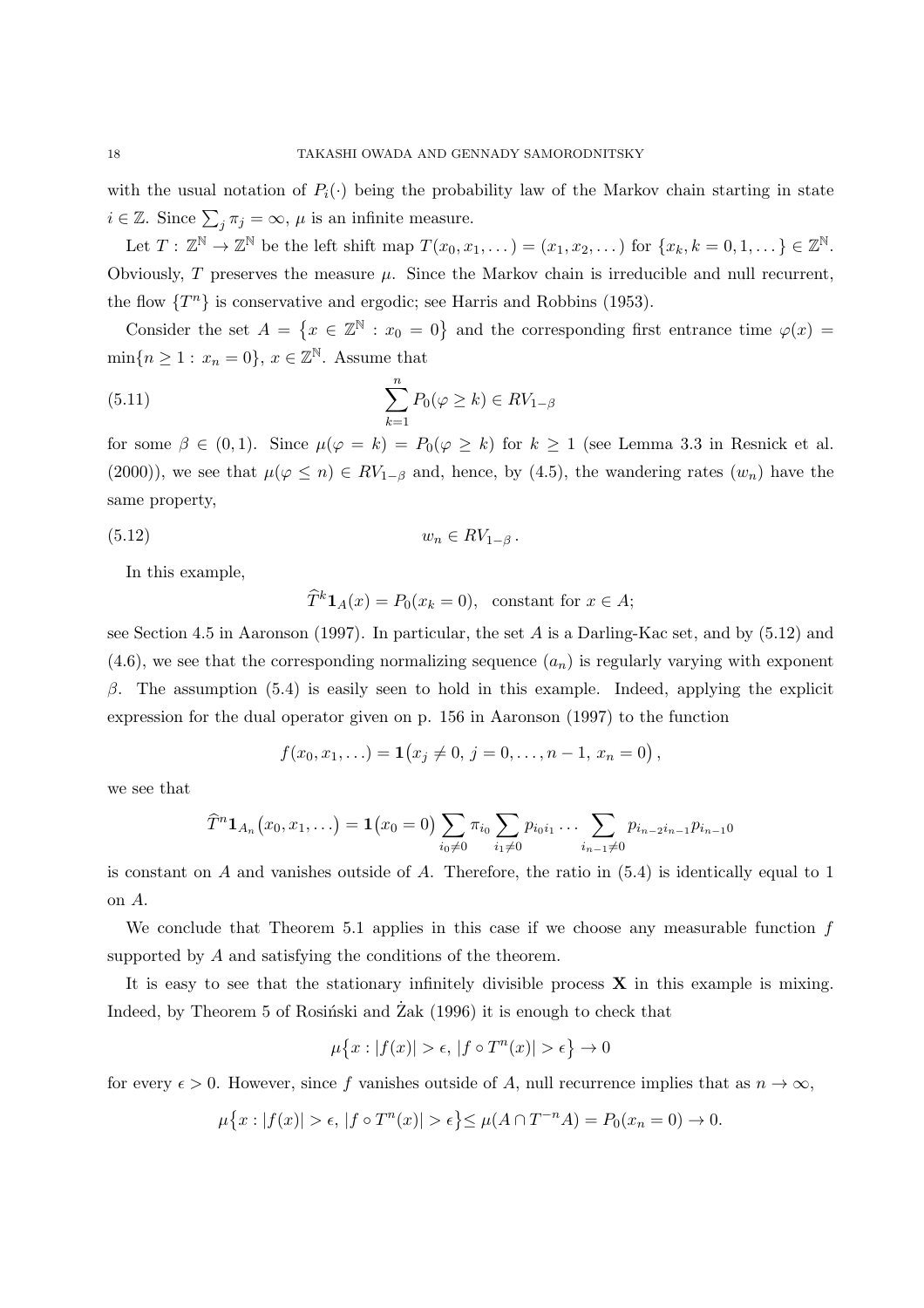The next example is less familiar to probabilists, but is well known to ergodic theorists.

**Example 5.6.** We start with a construction of the so-called *AFN-system*, studied in, e.g., Zweimüller  $(2000)$  and Thaler and Zweimüller  $(2006)$ . Let *E* be the union of a finite family of disjoint bounded open intervals in  $\mathbb R$  and let  $\mathcal E$  be the Borel  $\sigma$ -field on E. Let  $\lambda$  be the one-dimensional Lebesgue measure.

Let  $\xi$  be a (possibly, infinite) collection of nonempty disjoint open subintervals (of the intervals in *E*) such that  $\lambda(E \setminus \bigcup_{Z \in \xi} Z) = 0$ . Let  $T : E \to E$  be a map that is twice differentiable on (each interval of) *E*. We assume that *T* is strictly monotone on each  $Z \in \xi$ .

The map *T* is further assumed to satisfy the following three conditions,  $(A)$ ,  $(F)$ , and  $(N)$ , (giving rise to the name AFN-system).

(*A*) *Adler's condition*:

$$
T''/(T')^2
$$
 is bounded on  $\bigcup_{Z \in \xi} Z$ .

(*F*) *Finite image condition*:

the collection 
$$
T\xi = \{TZ : Z \in \xi\}
$$
 is finite.

(*N*) *A possibility of non-uniform expansion*: there exists a finite subset  $\zeta \subseteq \xi$  such that each  $Z \in \zeta$ has *an indifferent fixed point x<sup>Z</sup>* as one of its end points. That is,

$$
\lim_{x \to x_Z, x \in Z} Tx = x_Z \quad \text{and} \quad \lim_{x \to x_Z, x \in Z} T'x = 1.
$$

Moreover, we suppose, for each  $Z \in \zeta$ ,

either T' decreases on 
$$
(-\infty, x_Z) \cap Z
$$
, or T' increases on  $(x_Z, \infty) \cap Z$ ,

depending on whether *x<sup>Z</sup>* is the left endpoint or the right endpoint of *Z*. Finally, we assume that *T* is uniformly expanding away from  $\{x_Z : Z \in \zeta\}$ , i.e. for each  $\epsilon > 0$ , there is  $\rho(\epsilon) > 1$  such that

$$
|T'| \ge \rho(\epsilon) \text{ on } E \setminus \bigcup_{Z \in \zeta} \Big( \big(x_Z - \epsilon, x_Z + \epsilon\big) \cap Z\Big).
$$

If the conditions  $(A)$ ,  $(F)$ , and  $(N)$  are satisfied, the triplet  $(E, T, \xi)$  is called an AFN-system, and the map *T* is called an AFN-map. If *T* is also conservative and ergodic with respect to  $\lambda$ , and the collection  $\zeta$  is nonempty, then the AFN-map *T* is said to be *basic*; we will assume this property in the sequel. Finally, we will assume that *T* admits *nice expansions* at the indifferent fixed points. That is, for every  $Z \in \zeta$  there is  $0 < \beta_Z < 1$  such that

(5.13) 
$$
Tx = x + a_Z|x - x_Z|^{1/\beta_Z + 1} + o(|x - x_Z|^{1/\beta_Z + 1}) \text{ as } x \to x_Z \text{ in } Z,
$$

for some  $a_Z \neq 0$ .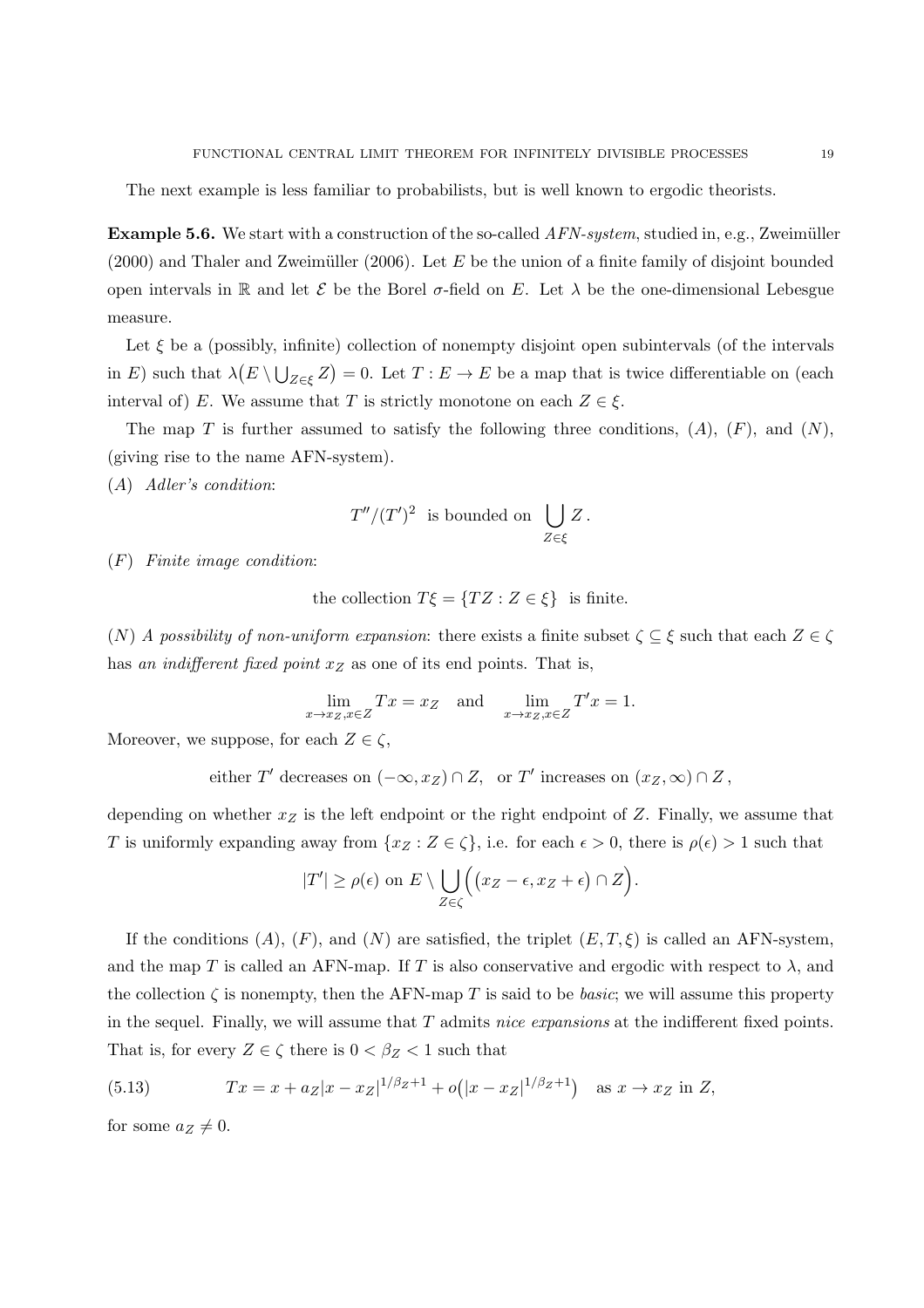It is shown in Zweimüller (2000) that every basic AFN-map has an infinite invariant measure  $\mu \ll \lambda$  with the density given by  $d\mu/d\lambda(x) = h_0(x)G(x), x \in E$ , where

$$
G(x) = \begin{cases} (x - x_Z)(x - (T|_Z)^{-1}(x))^{-1} & \text{if } x \in Z \in \zeta, \\ 1 & \text{if } x \in E \setminus \bigcup_{Z \in \zeta} Z, \end{cases}
$$

and  $h_0$  is a function of bounded variation bounded away from both 0 and infinity. We view  $T$  as a conservative ergodic measure-preserving map on the infinite measure space  $(E, \mathcal{E}, \mu)$ .

An example of a basic AFN-map is Boole's transformation placed on  $E = (0, 1/2) \cup (1/2, 1)$ , defined by

$$
T(x) = \frac{x(1-x)}{1-x-x^2}, \ x \in (0,1/2), \ T(x) = 1 - T(1-x), \ x \in (1/2,1).
$$

It admits nice expansions at the indifferent fixed points  $x_Z = 0$  and  $x_Z = 1$  with  $\beta_Z = 1/2$  in both cases. The invariant measure  $\mu$  satisfies

$$
\frac{d\mu}{d\lambda}(x) = \frac{1}{x^2} + \frac{1}{(1-x)^2}, \ x \in E.
$$

See Thaler  $(2001)$ .

Let *T* be a basic AFN-map. We put

$$
A = E \setminus \bigcup_{Z \in \zeta} \Bigl( \bigl( x_Z - \epsilon, x_Z + \epsilon \bigr) \cap Z \Bigr)
$$

for some  $\epsilon > 0$  small enough so that the set *A* is non-empty. Since  $\lambda(\partial A) = 0$  and *A* is bounded away from the indifferent fixed points  $\{x_Z : Z \in \zeta\}$ , it follows from Corollary 3 of Zweimüller (2000) that *A* is a Darling-Kac set. Moreover, the corresponding normalizing sequence  $(a_n)$  is regularly varying with exponent  $\beta = \min_{Z \in \mathcal{L}} \beta_Z$  in the notation of (5.13); see Theorems 3 and 4 in Zweimüller  $(2000)$ . The assumption  $(5.4)$  also holds; see  $(2.6)$  in Thaler and Zweimüller  $(2006)$ .

Once again, Theorem 5.1 applies if we choose any measurable function *f* supported by *A* and satisfying the conditions of Theorem 5.1. Note that, by Theorem 9 in Zweimüller (2000), Riemann integrability of  $|f|$  on *A* suffices for the uniformity of the set *A* for  $|f|$ .

The stationary infinitely divisible process **X** in this example is also mixing. Indeed, the basic AFN-map *T* is *exact*, i.e. the  $\sigma$ -field  $\bigcap_{n=1}^{\infty} T^{-n} \mathcal{B}$  is trivial; see e.g. p. 1522 in Zweimüller (2000). The exactness of *T* implies that

$$
\mu(A\cap T^{-n}A)=\int_A \widehat{T}^n\mathbf{1}_A\,d\mu\to 0
$$

as  $n \to \infty$ ; see p. 12 in Thaler (2001). Now mixing of the process **X** follows from the fact that *f* is supported by *A*, as in Example 5.5.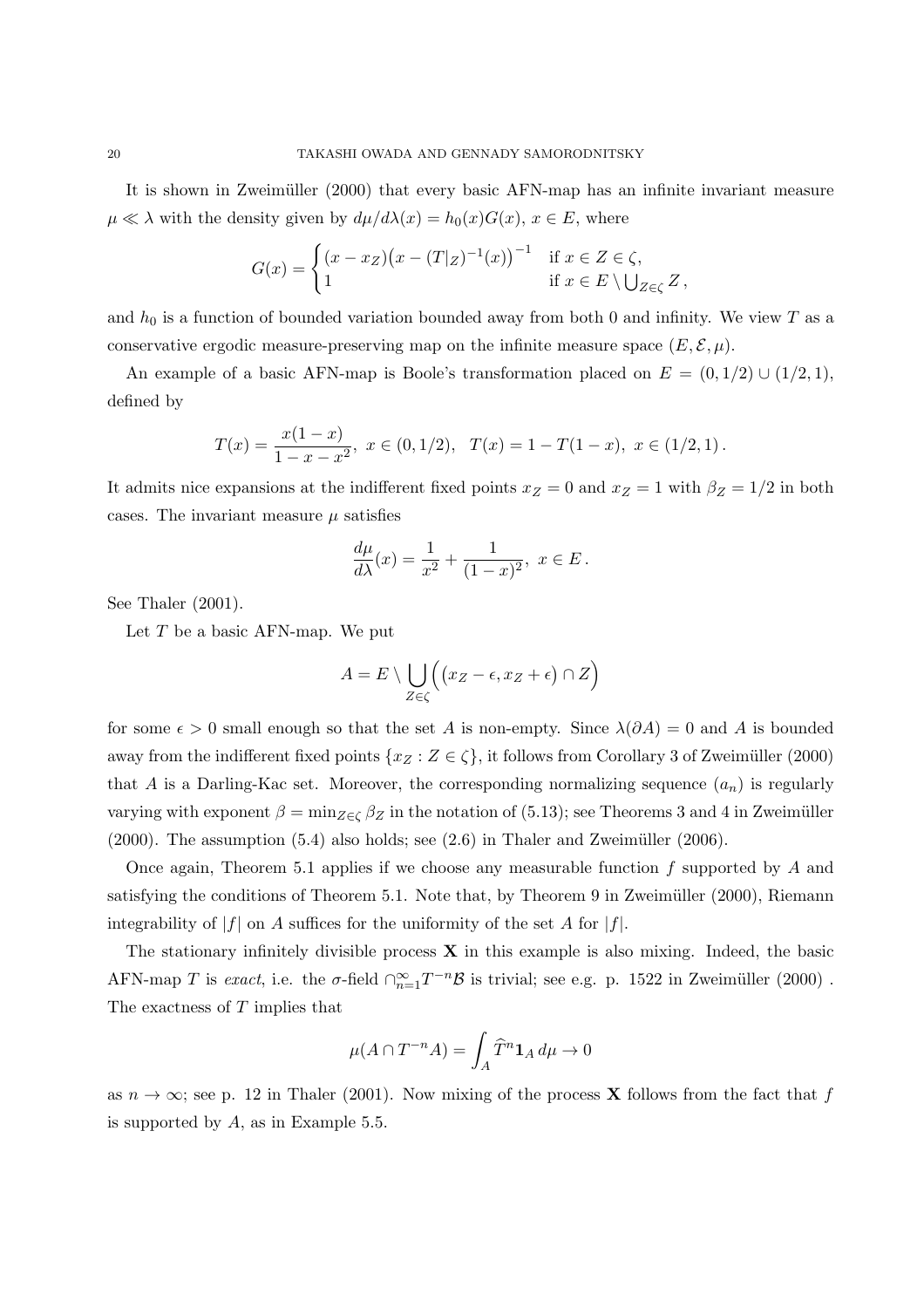#### 6. Distributional Results in Ergodic Theory

In this section we prove two distributional ergodic theoretical results that will be used in the proof of Theorem 5.1. These results may be of interest on their own as well. We call our first result a generalized Darling-Kac theorem, because the first result of this type was proved in Darling and Kac (1957) as a distributional limit theorem for the occupation times of Markov processes and chains under a certain uniformity assumption on the transition law. The limiting law is the Mittag-Leffler distribution described in (3.2). Under the same setup and assumptions, Bingham (1971) extended the result to weak convergence in the space  $D(0,\infty)$  endowed with the Skorohod *J*<sub>1</sub> topology, and the limiting process is the Mittag-Leffler process defined in (3.1).

The result of Darling and Kac (1957) was put into ergodic-theoretic context by Aaronson (1981) who established the one-dimensional convergence for abstract conservative infinite measure preserving maps under the assumption of pointwise dual ergodicity, i.e. dispensing with a condition of uniformity. Furthermore, Aaronson proves convergence in a *strong distributional sense*, a stronger mode of convergence than weak convergence. The same strong distributional convergence was established later in Thaler and Zweimüller (2006), with the assumption of pointwise dual ergodicity replaced by an averaged version of  $(5.4)$ . The latter assumption was further weakened in Zweimüller (2007a). Our result, Theorem 6.1 below, extends Aaronson's result to the space  $D[0,\infty)$ , under the assumption of pointwise dual ergodicity.

We start with defining strong distributional convergence. Let Y be a separable metric space, equipped with its Borel  $\sigma$ -field. Let  $(\Omega_1, \mathcal{F}_1, m)$  be a measure space and  $(\Omega_2, \mathcal{F}_2, P_2)$  a probability space. We say that a sequence of measurable maps  $R_n: \Omega_1 \to Y$ ,  $n = 1, 2, \ldots$  converges strongly in distribution to a measurable map  $R: \Omega_2 \to Y$  if  $P_1 \circ R_n^{-1} \to P_2 \circ R^{-1}$  in *Y* for any probability measure  $P_1 \ll m$  on  $(\Omega_1, \mathcal{F}_1)$ . That is,

$$
\int_{\Omega_1} g(R_n) dP_1 \to \int_{\Omega_2} g(R) dP_2
$$

for any such  $P_1$  and a bounded continuous function *g* on *Y*. We will use the notation  $R_n \stackrel{\mathcal{L}(m)}{\Rightarrow} R$ when strong distributional convergence takes place.

### **Theorem 6.1.** *(Generalized Darling-Kac Theorem)*

*Let T be an ergodic conservative measure preserving map on an infinite σ-finite measure space*  $(E, \mathcal{E}, \mu)$ . Assume that  $T$  is pointwise dual ergodic with a normalizing sequence  $(a_n)$  that is regularly *varying with exponent*  $\beta \in (0,1)$ *. Let*  $f \in L^1(\mu)$  *be such that*  $\mu(f) \neq 0$ *, and denote*  $S_n(f) =$  $\sum_{k=1}^{n} f \circ T^{k}, n = 1, 2, \ldots$  *Then* 

(6.1) 
$$
\frac{1}{a_n}S_{\lceil n \cdot \rceil}(f) \stackrel{\mathcal{L}(\mu)}{\Rightarrow} \mu(f)\Gamma(1+\beta)M_{\beta}(\cdot) \quad in \ D[0,\infty),
$$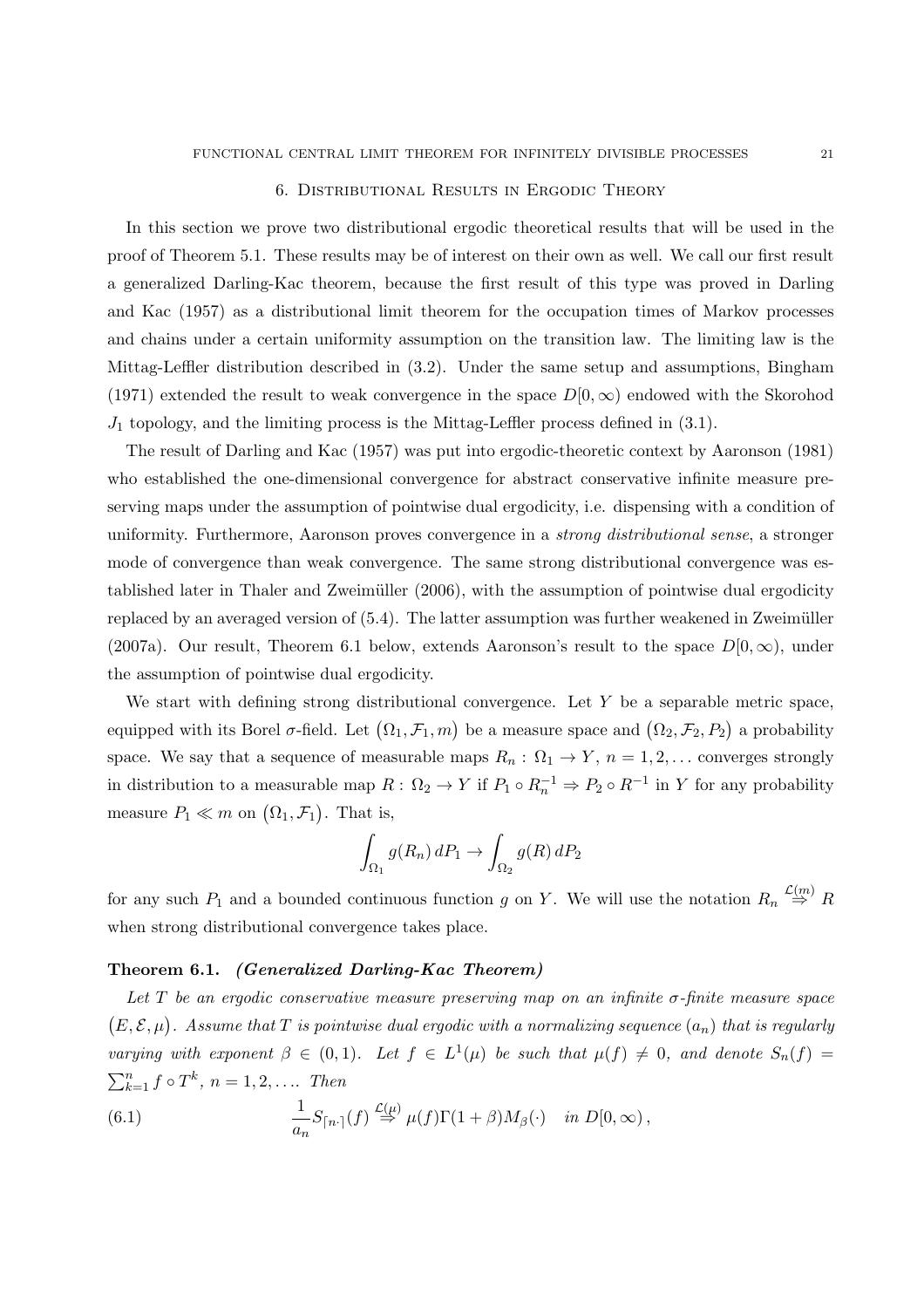*where*  $M_\beta$  *is the Mittag-Leffler process, and*  $D[0,\infty)$  *is equipped with the*  $J_1$  *topology.* 

*Proof.* It is shown in Corollary 3 of Zweimüller (2007b) that proving weak convergence in (6.1) for one fixed probability measure on  $(E, \mathcal{E})$ , that is absolutely continuous with respect to  $\mu$ , already guarantees the full strong distributional convergence. We choose and fix an arbitrary set  $A \in \mathcal{E}$ with  $0 < \mu(A) < \infty$ , and prove weak convergence in (6.1) with respect to  $\mu_A(\cdot) = \mu(\cdot \cap A)/\mu(A)$ .

It turns out that we only need to consider one particular function  $f = \mathbf{1}_A$  and to establish the appropriate finite-dimensional convergence, i.e. to show that

(6.2) 
$$
\left(\frac{1}{a_n}S_{\lceil nt_i \rceil}(\mathbf{1}_A)\right)_{i=1}^k \Rightarrow (\mu(A)\Gamma(1+\beta)M_\beta(t_i))_{i=1}^k \text{ in } \mathbb{R}^k
$$

for all  $k \geq 1, 0 \leq t_1 < \cdots < t_k$ , when the law of the random vector in the left hand side is computed with respect to  $\mu_A$ .

Indeed, suppose that (6.2) holds. By Hopf's ergodic theorem (also sometimes called a ratio ergodic theorem; see Theorem 2.2.5 in Aaronson (1997)), the finite-dimensional convergence immediately extends to the corresponding finite-dimensional convergence with any function  $f \in L^1(\mu)$ such that  $\mu(f) \neq 0$ . Next, write  $f = f_+ - f_-,$  the difference of the positive and negative parts. Since the process  $(S_{[nt]}(f_+), t \geq 0)$  has, for each *n*, nondecreasing sample paths, Theorem 3 in Bingham (1971) tells us that the convergence of the finite-dimensional distributions, and the continuity in probability of the limiting Mittag-Leffler process already imply weak convergence, hence tightness, of this sequence of processes. Similarly, the sequence of the processes  $(S<sub>[nt]</sub>(f<sub>-</sub>), t<sub>2</sub>0)$ ,  $n = 1, 2, \ldots$  is tight as well. Since both converge to a continuous limit, their sum,  $(S_{\lceil nt \rceil}(f), t \ge 0)$ ,  $n = 1, 2, \ldots$ , is tight as well, because in this case the uniform modulus of continuity can be used instead of the  $J_1$  modulus of continuity; see e.g. Billingsley (1999).

This will give us the required weak convergence and, hence, finish the proof of the theorem.

It remains to show (6.2). We will use a strategy similar to the one used in Bingham (1971). We start with defining a continuous version of the process  $(S_{[nt]}(1_A), t \geq 0)$  given by the linear interpolation

(6.3) 
$$
\tilde{S}_n(t) = ((i+1)-nt)S_i(\mathbf{1}_A) + (nt-i)S_{i+1}(\mathbf{1}_A) \text{ if } \frac{i}{n} \le t \le \frac{i+1}{n}, i = 0, 1, 2, \dots
$$

With the implicit argument  $x \in E$  viewed as random (with the law  $\mu_A$ ), each  $\tilde{S}_n$  defines a random Radon measure on  $[0, \infty)$ . Therefore, for any  $k \geq 1$  the *k*-tuple product  $\tilde{S}_n^k = \tilde{S}_n \times \ldots \times \tilde{S}_n$  is a random Radon measure on  $[0, \infty)^k$ . By Fubini's theorem,

$$
\tilde{m}_n^{(k)}(B) = \int_A \tilde{S}_n^k(B)(x) \,\mu_A(dx), \ B \subseteq [0, \infty)^k, \ \text{Borel},
$$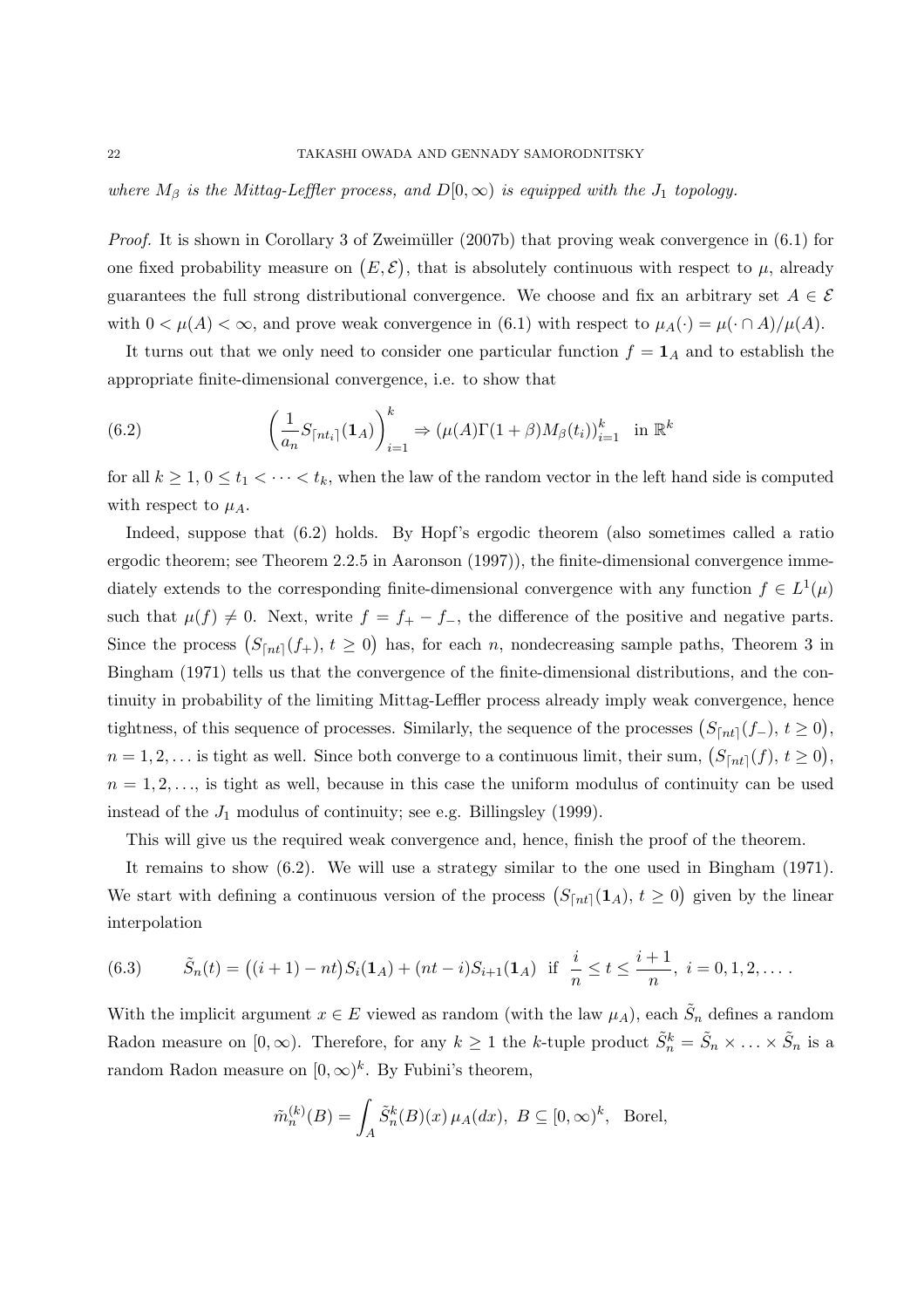is a Radon measure on  $[0, \infty)^k$ . We define, similarly,  $S_n$ ,  $S_n^k$  and  $m_n^{(k)}$ , starting with  $S_n(t)$  =  $S_{[nt]}(\mathbf{1}_A)$ ,  $t \geq 0$ . Finally, we perform the same operation on the limiting process and define  $M_{\beta,A}$ by  $\mu(A)\Gamma(1+\beta)M_{\beta}$ , and then construct  $M_{\beta,A}^k$  and  $m_{\beta,A}^{(k)} = EM_{\beta,A}^k$ .

Note that  $\tilde{m}_n^{(k)}$  is absolutely continuous with respect to the *k*-dimensional Lebesgue measure, and

$$
\frac{d^k \tilde{m}_n^{(k)}}{dt_1 \dots dt_k} = n^k \int_A \prod_{j=1}^k \mathbf{1}_A \circ T^{i_j}(x) \,\mu_A(dx) \text{ on } \frac{i_j}{n} \le t_j < \frac{i_j + 1}{n}, \ i_j = 0, 1, \dots, j = 1, \dots, k.
$$

We will prove that for all  $k \geq 1, \theta_1, \ldots, \theta_k \geq 0$ ,

$$
(6.4) \qquad \frac{1}{a_n^k} \int_0^\infty \dots \int_0^\infty e^{-\sum_{j=1}^k \theta_j t_j} \tilde{m}_n^{(k)}(dt_1, \dots dt_k) \to \int_0^\infty \dots \int_0^\infty e^{-\sum_{j=1}^k \theta_j t_j} m_{\beta, A}^{(k)}(dt_1, \dots dt_k)
$$

as  $n \to \infty$ . We claim that this will suffice for (6.2).

Indeed, suppose that (6.4) holds. Convergence of the joint Laplace transforms implies that

$$
a_n^{-k}\tilde{m}_n^{(k)}\overset{v}{\to}m_{\beta,A}^{(k)}
$$

(vaguely) in  $[0, \infty)^k$ . Since the rectangles are, clearly, compact continuity sets with respect to the limiting measure  $m_{\beta,A}^{(k)}$ , we conclude that for every  $k = 1, 2, \ldots$  and  $t_j \geq 0, j = 1, \ldots, k$ , we have

$$
\int_{A} \prod_{j=1}^{k} a_{n}^{-1} \tilde{S}_{n}(t_{j})(x) \mu_{A}(dx) = a_{n}^{-k} \tilde{m}_{n}^{(k)} \Big( \prod_{j=1}^{k} [0, t_{j}] \Big)
$$

$$
\to m_{\beta, A}^{(k)} \Big( \prod_{j=1}^{k} [0, t_{j}] \Big) = E \Big[ \prod_{j=1}^{k} \mu(A) \Gamma(1+\beta) M_{\beta}(t_{j}) \Big]
$$

as  $n \to \infty$ . Since for every fixed  $\varepsilon > 0$  and  $n > 1/\varepsilon$ ,

$$
\tilde{S}_n(t) \le S_n(t) \le \tilde{S}_n(t + \varepsilon)
$$

for each  $t \geq 0$ , we conclude by monotonicity and continuity of the Mittag-Leffler process that

(6.5) 
$$
\int_{A} \prod_{j=1}^{k} a_{n}^{-1} S_{n}(t_{j}) \mu_{A}(dx) \to E \Big[ \prod_{j=1}^{k} \mu(A) \Gamma(1+\beta) M_{\beta}(t_{j}) \Big].
$$

We claim that (6.5) implies (6.2). By taking linear combinations with nonnegative weights, we see that it is enough to show that the distribution of such a linear combination,

$$
\sum_{j=1}^k \theta_j M_{\beta}(t_j), \ \theta_j > 0, \ j = 1, \ldots, k \,,
$$

is determined by its moments, and by the Carleman sufficient condition it is enough to check that

$$
\sum_{m=1}^{\infty} \left( \frac{1}{E\left(\sum_{j=1}^{k} \theta_j M_{\beta}(t_j)\right)^m} \right)^{1/(2m)} = \infty.
$$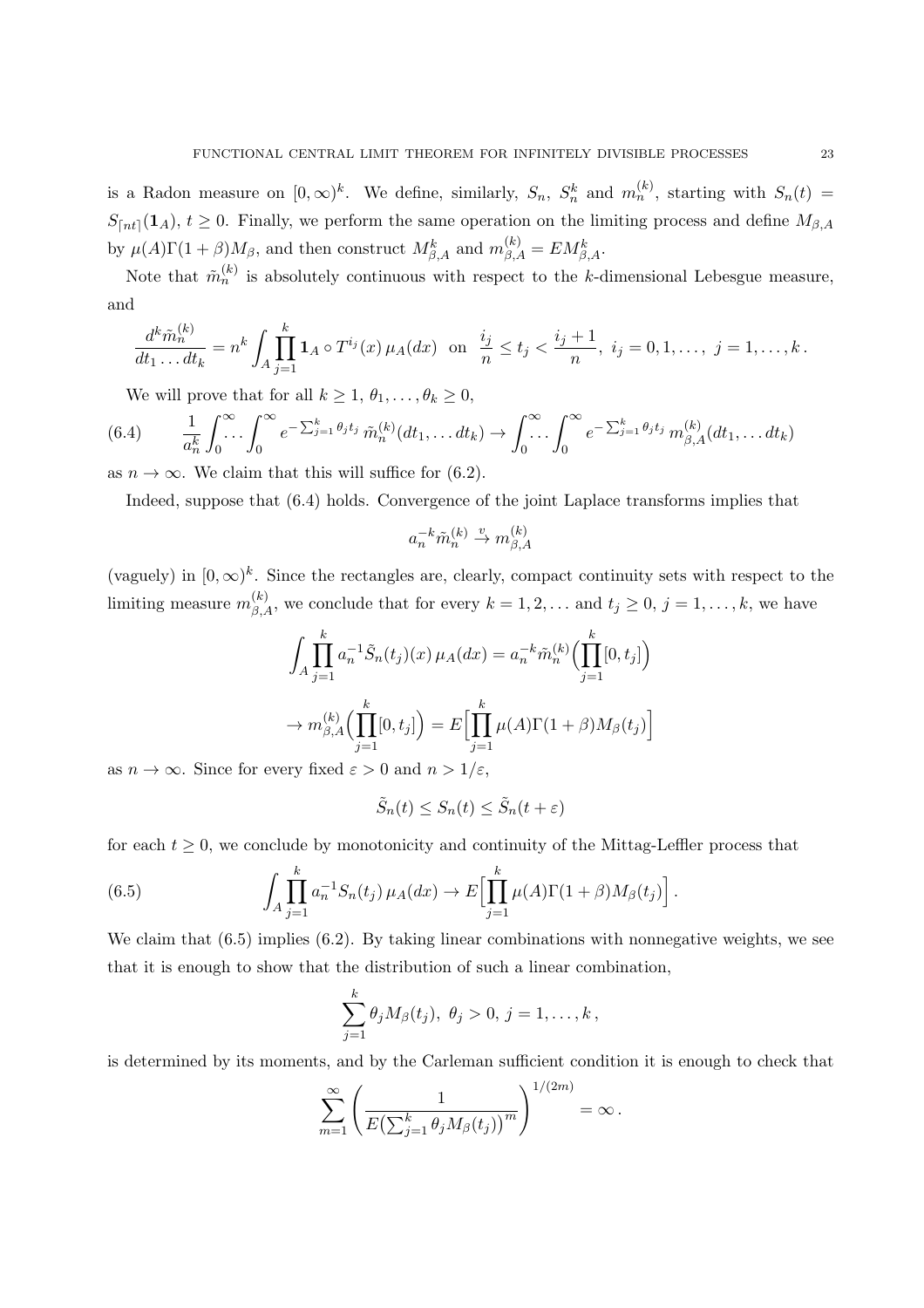A simple monotonicity and scaling argument shows that it is sufficient to verify only that

(6.6) 
$$
\sum_{m=1}^{\infty} \left( \frac{1}{E(M_{\beta}(1))^m} \right)^{1/(2m)} = \infty.
$$

However, the moments of  $M_\beta(1)$  can be read off (3.2), and Stirling's formula together with elementary algebra imply (6.6). Hence (6.2) follows.

It follows that we need to prove (6.4). Taking into account the form of the density of  $\tilde{m}_n^{(k)}$  with respect to the *k*-dimensional Lebesgue measure, we can write the left hand side of (6.4) as

$$
\sum_{\pi} F_{n,A}(\theta_{\pi(1)}\ldots\theta_{\pi(k)})\,,
$$

where

$$
F_{n,A}(\theta_1 \dots \theta_k) = \left(\frac{n}{a_n}\right)^k \int \dots \int_{0 < t_1 < \dots < t_k} e^{-\sum_{j=1}^k \theta_j t_j} \mu_A \left(\bigcap_{j=1}^k T^{-\lceil nt_j \rceil} A\right) dt_1 \dots dt_k,
$$

and  $\pi$  runs through the permutations of the sets  $\{1, \ldots, k\}$ . To establish (6.4), it is enough to verify that

(6.7) 
$$
F_{n,A}(\theta_1 \dots \theta_k) \to (\mu(A)\Gamma(1+\beta))^k ((\theta_1 + \dots + \theta_k)(\theta_2 + \dots + \theta_k) \dots \theta_k)^{-\beta}
$$

as  $n \to \infty$ , because Lemma 3 in Bingham (1971) shows that summing up the expression in the right hand side of (6.7) over all possible permutations  $(\theta_{\pi(1)} \dots \theta_{\pi(k)})$  produces the expression in the right hand side of (6.4).

Given  $0 < \varepsilon < 1$ , we use repeatedly pointwise dual ergodicity and Egorov's theorem to construct a nested sequence of measurable subsets of *E*, with  $A_0 = A$ , and for  $i = 0, 1, \ldots, A_{i+1} \subseteq A_i$ , and  $\mu(A_{i+1}) \geq (1 - \varepsilon)\mu(A_i)$ , while

(6.8) 
$$
\frac{1}{a_n} \sum_{k=1}^n \widehat{T}^k \mathbf{1}_{A_i} \to \mu(A_i) \text{ uniformly on } A_{i+1}.
$$

It is elementary to see that with  $v_1 = \theta_1 + \theta_2 + \cdots + \theta_k$ ,  $v_2 = \theta_2 + \cdots + \theta_k, \ldots, v_k = \theta_k$ ,

(6.9) 
$$
F_{n,A}(\theta_1 \dots \theta_k) \sim \frac{1}{a_n^k} \sum_{m_1=0}^{\infty} \dots \sum_{m_k=0}^{\infty} e^{-n^{-1} \sum_{j=1}^k v_j m_j} \mu_A \left( \bigcap_{j=1}^k T^{-(m_1 + \dots + m_j)} A \right)
$$

$$
= \frac{1}{a_n^k} \int_A \left[ \left( \sum_{m_1=0}^{\infty} \widehat{T}^{m_1} \mathbf{1}_A e^{-v_1 m_1/n} \right) \prod_{j=2}^k \left( \sum_{m_j=0}^{\infty} \mathbf{1}_A \circ T^{m_2 + \dots + m_j} e^{-v_j m_j/n} \right) \right] d\mu_A
$$

$$
\geq \frac{1}{a_n^k} \int_{A_1} (\dots),
$$

where the equality is due to the duality relation  $(4.1)$ . Note that by  $(6.8)$  with  $i = 0$ ,

(6.10) 
$$
\sum_{m_1=0}^{\infty} \hat{T}^{m_1} \mathbf{1}_A e^{-v_1 m_1/n} = \left(1 - e^{-v_1/n}\right) \sum_{i=0}^{\infty} \left(\sum_{m_1=0}^{i} \hat{T}^{m_1} \mathbf{1}_{A_0}\right) e^{-v_1 i/n}
$$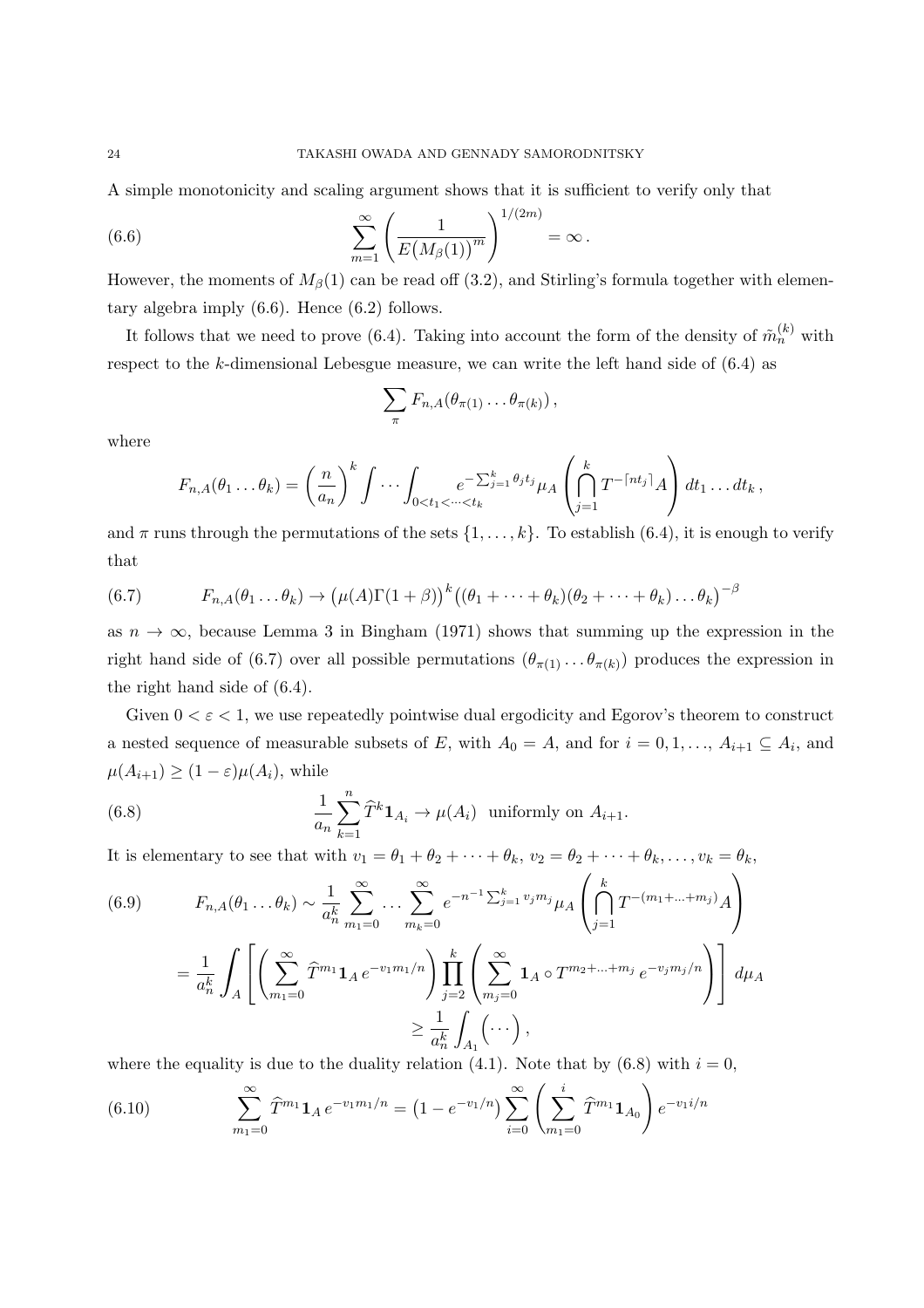$$
\sim \frac{\mu(A_0)v_1}{n} \sum_{i=0}^{\infty} a_i e^{-v_1 i/n}
$$

uniformly on  $A_1$  as  $n \to \infty$ . Therefore,

$$
F_{n,A}(\theta_1 \dots \theta_k) \ge (1 - o(1)) \frac{1}{a_n^k} \frac{\mu(A_0)v_1}{n} \sum_{i=0}^{\infty} a_i e^{-v_1 i/n}
$$
  

$$
\times \int_{A_1} \prod_{j=2}^k \left( \sum_{m_j=0}^{\infty} \mathbf{1}_A \circ T^{m_2 + \dots + m_j} e^{-v_j m_j/n} \right) d\mu_A
$$
  

$$
= (1 - o(1)) \frac{1}{a_n^k} \frac{\mu(A_0)v_1}{n} \sum_{i=0}^{\infty} a_i e^{-v_1 i/n}
$$
  

$$
\times \int_A \left[ \left( \sum_{m_2=0}^{\infty} \widehat{T}^{m_2} \mathbf{1}_{A_1} e^{-v_2 m_2/n} \right) \prod_{j=3}^k \left( \sum_{m_j=0}^{\infty} \mathbf{1}_A \circ T^{m_3 + \dots + m_j} e^{-v_j m_j/n} \right) \right] d\mu_A
$$
  

$$
\ge (1 - o(1)) \frac{1}{a_n^k} \frac{\mu(A_0)v_1}{n} \sum_{i=0}^{\infty} a_i e^{-v_1 i/n} \int_{A_2} (\dots).
$$

Using now repeatedly (6.8) with larger and larger *i*, together with the same argument as in (6.10), we conclude that

$$
F_{n,A}(\theta_1 \dots \theta_k) \ge (1 - o(1)) \frac{1}{a_n^k} \frac{\mu(A_0)\mu(A_1)v_1v_2}{n^2} \sum_{i_1=0}^{\infty} a_{i_1} e^{-v_1 i_1/n} \sum_{i_2=0}^{\infty} a_{i_2} e^{-v_2 i_2/n}
$$
  

$$
\times \int_{A_2} \prod_{j=3}^k \left( \sum_{m_j=0}^{\infty} \mathbf{1}_A \circ T^{m_3 + \dots + m_j} e^{-v_j m_j/n} \right) d\mu_A
$$
  

$$
\ge \dots \ge (1 - o(1)) \frac{1}{a_n^k} \frac{\prod_{j=0}^{k-1} \mu(A_j)v_{j+1}}{n^k} \prod_{j=1}^k \left( \sum_{i=0}^{\infty} a_i e^{-v_j i/n} \right) \frac{\mu(A_k)}{\mu(A)}
$$
  

$$
\ge (1 - o(1))(1 - \varepsilon)^{k(k+1)/2} \left( \frac{\mu(A)}{na_n} \right)^k (v_1 \dots v_k) \prod_{j=1}^k \left( \sum_{i=0}^{\infty} a_i e^{-v_j i/n} \right).
$$

Extending the sequence  $(a_n)$  into a piece-wise constant regular varying function of real variable  $(a(x), x > 0)$  and using Karamata's Tauberian Theorem (see e.g. Section 3.6 in Aaronson (1997)), we conclude that for every  $j = 1, \ldots, k$ ,

$$
\sum_{i=0}^{\infty} a_i e^{-v_j i/n} \sim \Gamma(1+\beta) \frac{n}{v_j} a(n/v_j), \quad n \to \infty.
$$

It follows that

$$
F_{n,A}(\theta_1 \dots \theta_k) \ge (1 - o(1))(1 - \varepsilon)^{k(k+1)/2} \Big(\mu(A)\Gamma(1+\beta)\Big)^k \prod_{j=1}^k \frac{a(n/v_j)}{a_n}
$$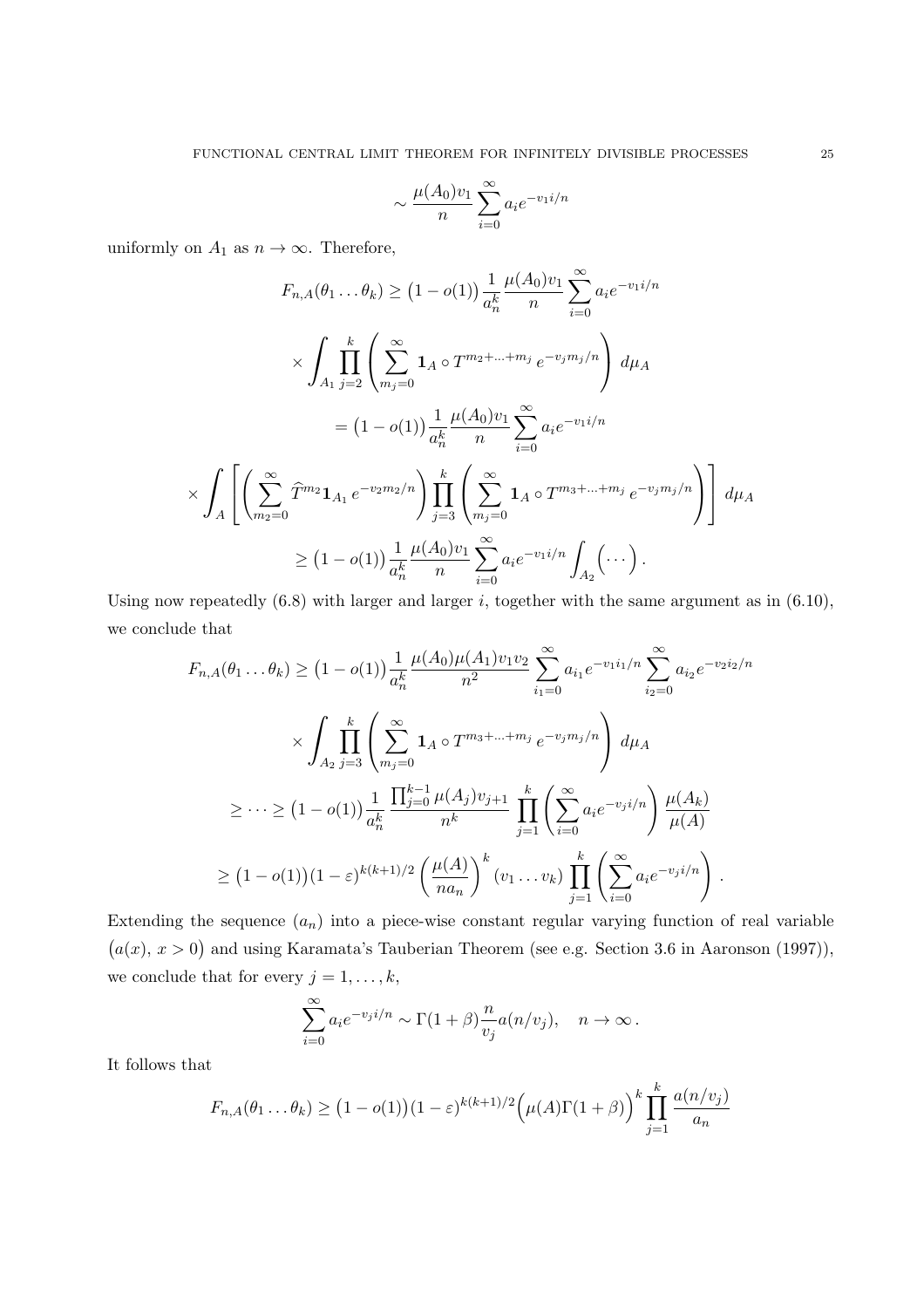26 TAKASHI OWADA AND GENNADY SAMORODNITSKY

$$
\to (1-\varepsilon)^{k(k+1)/2} \Big( \mu(A) \Gamma(1+\beta) \Big)^k \prod_{j=1}^k v_j^{-\beta}
$$

by the regular variation. Since this is true for every  $0 < \varepsilon < 1$ , we have obtained the lower bound

(6.11) 
$$
\liminf_{n\to\infty} F_{n,A}(\theta_1 \dots \theta_k) \geq (\mu(A)\Gamma(1+\beta))^k ((\theta_1 + \dots + \theta_k)(\theta_2 + \dots + \theta_k) \dots \theta_k)^{-\beta}.
$$

The lower bound (6.11) is valid for any measurable set *A* with  $0 < \mu(A) < \infty$ . We will now show that for any  $k \geq 1$  and  $0 < \theta < 1$  there is a measurable set  $A_{k,\theta} \subseteq A$  such that

(6.12) 
$$
\mu(A_{k,\theta}) \geq (1-\theta)\mu(A),
$$

and such that

$$
(6.13) \qquad \limsup_{n\to\infty} F_{n,A_{k,\theta}}(\theta_1\dots\theta_k) \leq \left(\mu(A_{k,\theta})\Gamma(1+\beta)\right)^k \left((\theta_1+\dots+\theta_k)(\theta_2+\dots+\theta_k)\dots\theta_k\right)^{-\beta}.
$$

We know that (6.11) and (6.13) together imply (6.7), hence that (6.2) holds for the set  $A_{k,\theta}$ . We claim that this implies that (6.2) for every measurable *A* with  $0 < \mu(A) < \infty$ .

Indeed, suppose that, to the contrary, (6.2) fails for some measurable *A* with  $0 < \mu(A) < \infty$ , some  $k \geq 1$  and some  $0 < t_1 < \ldots < t_k$ . By the one-dimensional result of Aaronson (1981), the *k* components in the left hand side of (6.2), individually, converge weakly. Therefore, the sequence of the laws of the *k*-dimensional vectors in the left hand side of (6.2) is tight, and so there is a sequence of integers  $n_l \uparrow \infty$  and a random vector  $(Y_1, \ldots, Y_k)$  with

(6.14) 
$$
(Y_1,\ldots,Y_k)\stackrel{d}{\neq}\mu(A)\Gamma(1+\beta)\big(M_\beta(t_1)\ldots M_\beta(t_k)\big)\,,
$$

such that

(6.15) 
$$
\frac{1}{a_{n_l}}(S_{\lceil n_l t_1 \rceil}(1_A), \ldots, S_{\lceil n_l t_k \rceil}(1_A)) \Rightarrow (Y_1, \ldots, Y_k),
$$

when the law of the random vector in the left hand side is computed with respect to  $\mu_A$ . It follows from (6.14) that there is a Borel set  $B \subset \mathbb{R}^k$  such that, for each  $b > 0$ ,  $bB$  is a continuity set for both  $(Y_1, \ldots, Y_k)$  and  $\mu(A)\Gamma(1+\beta)\big(M_\beta(t_1)\ldots M_\beta(t_k)\big)$  and (abusing the notation a bit by using the same letter *P*),

(6.16) 
$$
P(\mu(A)\Gamma(1+\beta)(M_{\beta}(t_1)\dots M_{\beta}(t_k)) \in B) > (1+\rho)P((Y_1,\dots,Y_k) \in B)
$$

for some  $\rho > 0$ . In fact, since the law of a Mittag-Leffler random variable is atomless, such a *B* can be taken to be either a "SW corner" of the type  $B = \prod_{j=1}^{k}(-\infty, x_j]$  for some  $(x_1, \ldots, x_k) \in \mathbb{R}^k$ , or its complement.

Choose now  $0 < \theta < 1$  so small that

(6.17) 
$$
(1 - \theta)(1 + \rho) > 1,
$$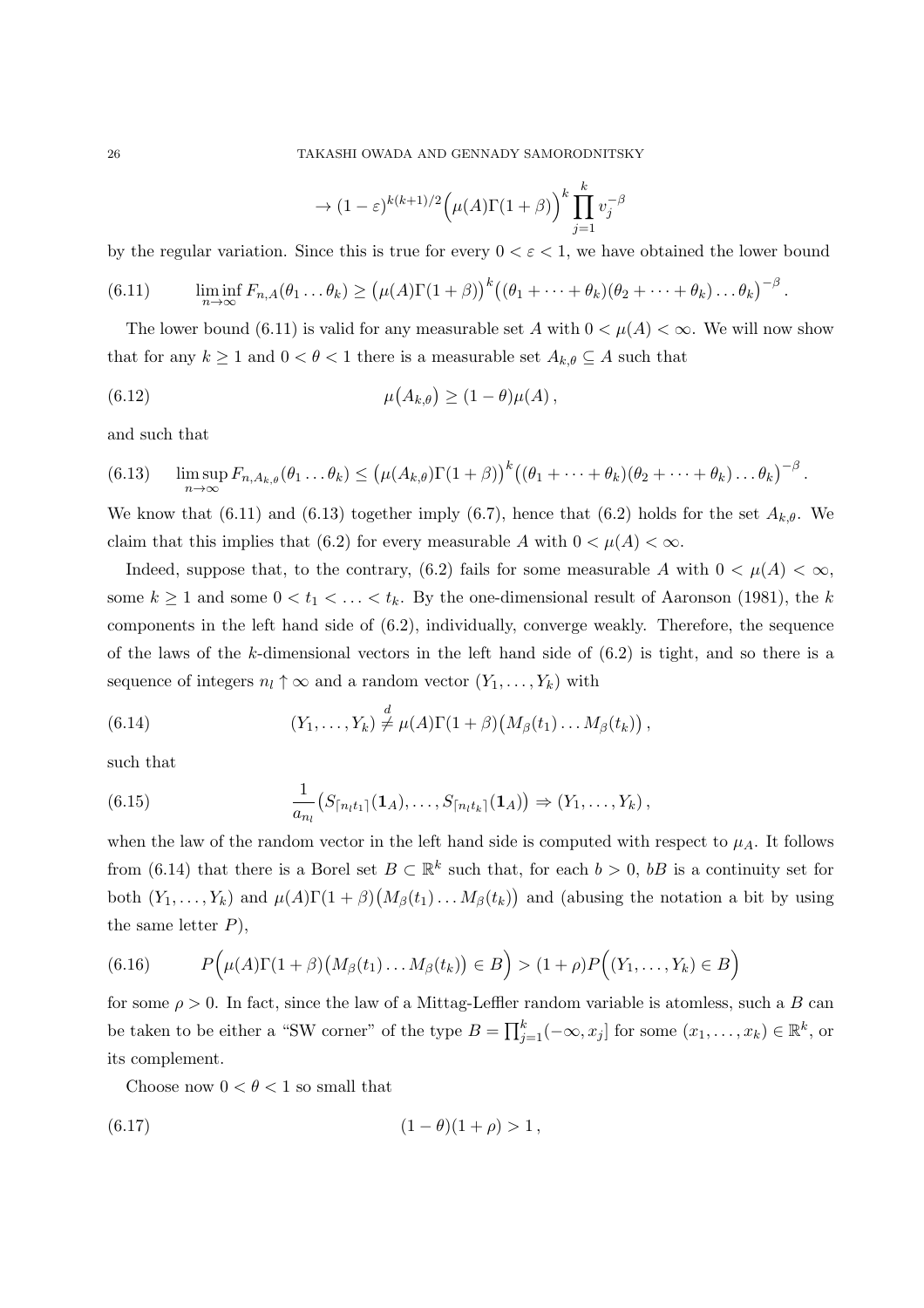and consider the set  $A_{k,\theta}$ . It follows from (6.15) and Hopf's ergodic theorem that

$$
\frac{1}{a_{n_l}}\big(S_{\lceil n_l t_1 \rceil}(1_{A_{k,\theta}}),\ldots,S_{\lceil n_l t_k \rceil}(1_{A_{k,\theta}})\big)\Rightarrow\frac{\mu(A_{k,\theta})}{\mu(A)}(Y_1,\ldots,Y_k)\,,
$$

when the law of the random vector in the left hand side is still computed with respect to  $\mu_A$ . However, since (6.2) holds for the set  $A_{k,\theta}$ , we see that

$$
P((Y_1, ..., Y_k) \in B) = \lim_{l \to \infty} \mu_A \Big( \frac{1}{a_{n_l}} (S_{\lceil n_l t_1 \rceil} (\mathbf{1}_{A_{k,\theta}}), ..., S_{\lceil n_l t_k \rceil} (\mathbf{1}_{A_{k,\theta}})) \in \frac{\mu(A_{k,\theta})}{\mu(A)} B \Big)
$$
  
=  $\frac{\mu(A_{k,\theta})}{\mu(A)} \lim_{l \to \infty} \mu_{A_{k,\theta}} \Big( \frac{1}{a_{n_l}} (S_{\lceil n_l t_1 \rceil} (\mathbf{1}_{A_{k,\theta}}), ..., S_{\lceil n_l t_k \rceil} (\mathbf{1}_{A_{k,\theta}})) \in \frac{\mu(A_{k,\theta})}{\mu(A)} B \Big)$   
 $\geq (1 - \theta) P \Big( \mu(A) \Gamma(1 + \beta) (M_{\beta}(t_1) ... M_{\beta}(t_k)) \in B \Big)$   
 $> P((Y_1, ..., Y_k) \in B),$ 

where the last inequality follows from  $(6.16)$  and  $(6.17)$ . This contradiction shows that, once we prove (6.13), this will establish (6.2) for every measurable *A* with  $0 < \mu(A) < \infty$ .

We call a nested sequence  $(A_0, A_1, \ldots)$  of sets in (6.8) an  $\varepsilon$ -sequence starting at  $A_0$ . Its finite subsequence  $(A_0, A_1, \ldots, A_k)$  will be called an  $\varepsilon$ -sequence of length  $k+1$  starting at  $A_0$  and ending at  $A_k$ . Let  $A$  be a measurable set with  $0 < \mu(A) < \infty$ . Fix  $0 < \theta < 1$ . Let  $0 < r < 1$  be a small number, to be specified in the sequel. We construct a nested sequence of sets as follows.

Let  $B_0 = A$ . Construct an *r*-sequence of length  $k+1$  starting at  $B_0$ , and ending at some set  $B_1 \subseteq B_0$ . Next, construct an *r*<sup>2</sup>-sequence of length  $k+1$  starting at  $B_1$ , and ending at some set  $B_2 \subseteq B_1$ . Proceeding this way we obtain a nested sequence of measurable sets  $A = B_0 \supseteq B_1 \supseteq$  $B_2 \supseteq \ldots$ , such that

$$
\mu(B_n) \ge \prod_{i=1}^n (1 - r^i)^k \mu(A), \ n = 1, 2, \dots
$$

The sets  $(B_n)$  decrease to some set  $A_{k,\theta}$  with

$$
\mu(A_{k,\theta}) \ge \prod_{i=1}^{\infty} (1 - r^i)^k \mu(A).
$$

Notice that, by choosing  $0 < r < 1$  small enough, we can ensure that  $(6.12)$  holds. Note, further, that by construction, for every  $d = 1, 2, \ldots$ ,

$$
\mu(A_{k,\theta}) \ge f_d \,\mu(B_d), \quad \text{with} \quad f_d = \prod_{i=d+1}^{\infty} (1-r^i)^k.
$$

Clearly,  $f_d \uparrow 1$  as  $d \to \infty$ . Starting with the first line in (6.9), we see that

$$
F_{n,A_{k,\theta}}(\theta_1 \dots \theta_k) \le (1+o(1))\frac{1}{a_n^k} \sum_{m_1=0}^{\infty} \dots \sum_{m_k=0}^{\infty} e^{-n^{-1} \sum_{j=1}^k v_j m_j} \mu_{B_d} \left( \bigcap_{j=1}^k T^{-(m_1+\dots+m_j)} B_d \right) \frac{\mu(B_d)}{\mu(A_{k,\theta})}
$$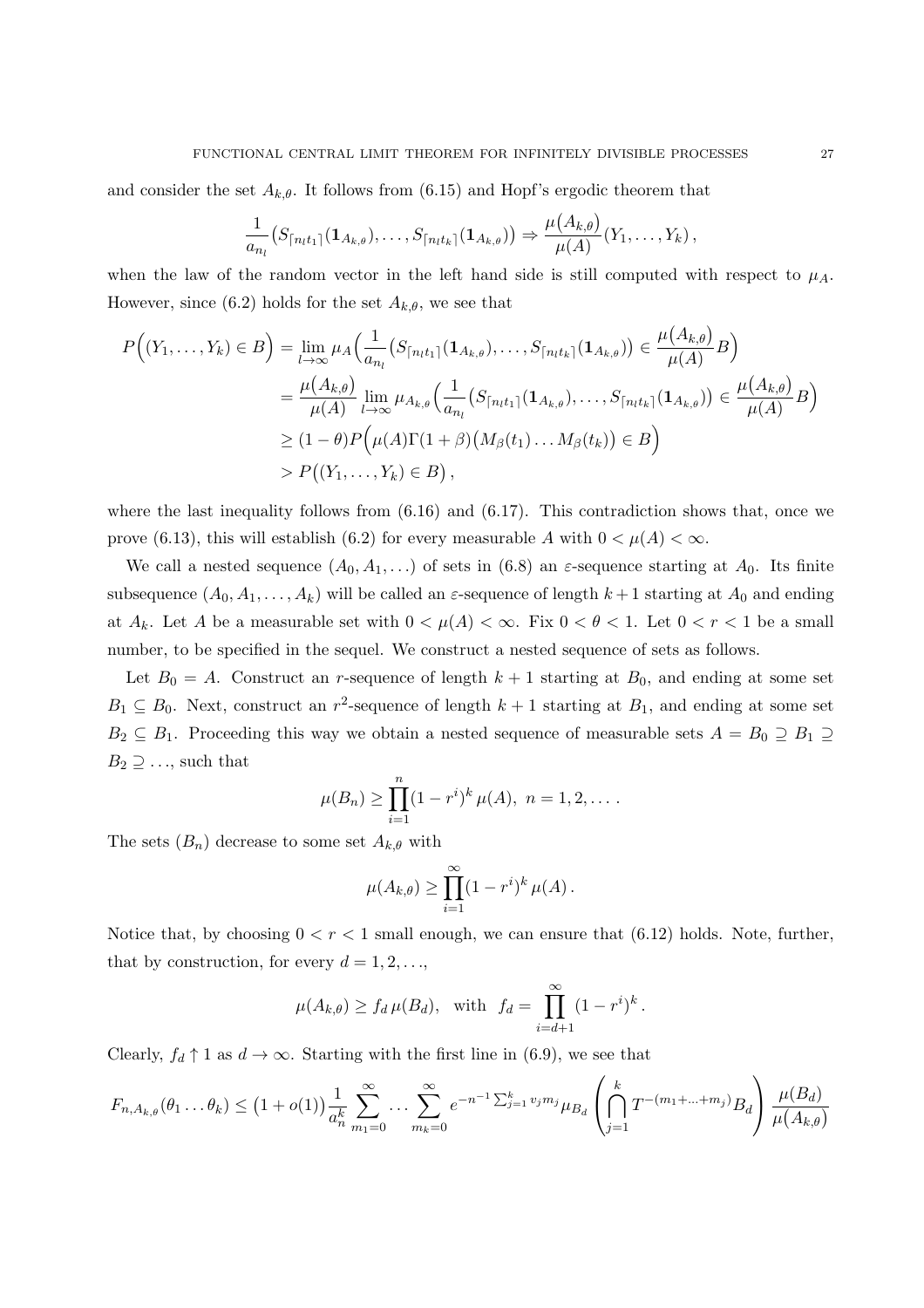$$
\leq (1+o(1))\frac{1}{f_d}\frac{1}{a_n^k}\int_{B_d}\left[\left(\sum_{m_1=0}^{\infty}\widehat{T}^{m_1}\mathbf{1}_{B_{d-1}}e^{-v_1m_1/n}\right)\prod_{j=2}^k\left(\sum_{m_j=0}^{\infty}\mathbf{1}_{B_d}\circ T^{m_2+\ldots+m_j}\,e^{-v_jm_j/n}\right)\right]d\mu_{B_d}.
$$

Using repeatedly uniform convergence as in  $(6.10)$  above, we conclude, as in the case of the corresponding lower bound calculation, that

$$
F_{n,A_{k,\theta}}(\theta_{1}... \theta_{k}) \leq (1+o(1)) \frac{1}{f_{d}} \frac{1}{a_{n}^{k}} \frac{\mu(B_{d-1})v_{1}}{n} \sum_{i=0}^{\infty} a_{i}e^{-v_{1}i/n}
$$
  

$$
\times \int_{B_{d}} \left[ \left( \sum_{m_{2}=0}^{\infty} \hat{T}^{m_{2}} \mathbf{1}_{B_{d-1}} e^{-v_{2}m_{2}/n} \right) \prod_{j=3}^{k} \left( \sum_{m_{j}=0}^{\infty} \mathbf{1}_{B_{d}} \circ T^{m_{3}+\dots+m_{j}} e^{-v_{j}m_{j}/n} \right) \right] d\mu_{B_{d}}
$$
  

$$
\leq \dots \leq (1+o(1)) \frac{1}{f_{d}} \left( \frac{\mu(B_{d-1})}{na_{n}} \right)^{k} (v_{1}...v_{k}) \prod_{j=1}^{k} \left( \sum_{i=0}^{\infty} a_{i}e^{-v_{j}i/n} \right)
$$
  

$$
\leq (1+o(1)) \frac{1}{f_{d}f_{d-1}^{k}} \left( \frac{\mu(A_{k,\theta})}{na_{n}} \right)^{k} (v_{1}...v_{k}) \prod_{j=1}^{k} \left( \sum_{i=0}^{\infty} a_{i}e^{-v_{j}i/n} \right).
$$

As in the case of the lower bound, Karamata's Tauberian theorem shows that

$$
F_{n,A_{k,\theta}}(\theta_1 \dots \theta_k) \le (1+o(1)) \frac{1}{f_d f_{d-1}^k} \left(\mu(A_{k,\theta}) \Gamma(1+\beta)\right)^k \prod_{j=1}^k \frac{a(n/v_j)}{a_n}
$$

$$
\to \frac{1}{f_d f_{d-1}^k} \left(\mu(A_{k,\theta}) \Gamma(1+\beta)\right)^k \prod_{j=1}^k v_j^{-\beta}
$$

as  $n \to \infty$ . Since this is true for every  $d \geq 1$ , we can let now  $d \to \infty$  to obtain (6.12), and the proof of the theorem is complete.  $\hfill \square$ 

**Remark 6.2.** It follows immediately from Theorem 6.1 and continuity of the limiting Mittag-Leffler process that for the continuous process  $(\tilde{S}_n)$  defined in  $(6.3)$ , strong distributional convergence as in (6.1) also holds, either in  $D[0,\infty)$  or in  $C[0,\infty)$ .

We use the strong distributional convergence obtained in Theorem 6.1 in the following proposition.

**Proposition 6.3.** *Under the assumptions of Theorem 6.1, let A be a measurable set with* 0 *<*  $\mu(A) < \infty$ , such that (5.4) is satisfied, and suppose that the function f is supported by A. Define a probability measure on E by  $\mu_n(\cdot) = \mu(\cdot \cap {\varphi \leq n})/\mu({\varphi \leq n})$ , where  $\varphi$  is the first entrance time of A. Let  $0 \le t_1 < \cdots < t_H$ ,  $H \ge 1$ , and fix  $L \in \mathbb{N}$  with  $t_H \le L$ . Then under  $\mu_{nL}$ , the sequence  $(S_{\lceil nt_h \rceil}(f)/a_n)_{h=1}^H$  converges weakly in  $\mathbb{R}^H$  to the random vector  $(\mu(f)\Gamma(1+\beta)M_{\beta}(t_h-T_{\infty}^{(L)})_+)_{h=1}^H$ , *where*  $T_{\infty}^{(L)}$  *is a random variable independent of the Mittag-Leffler process*  $M_{\beta}$ *, with*  $P(T_{\infty}^{(L)} \leq x)$  =  $(x/L)^{1-\beta}, \ 0 \le x \le L.$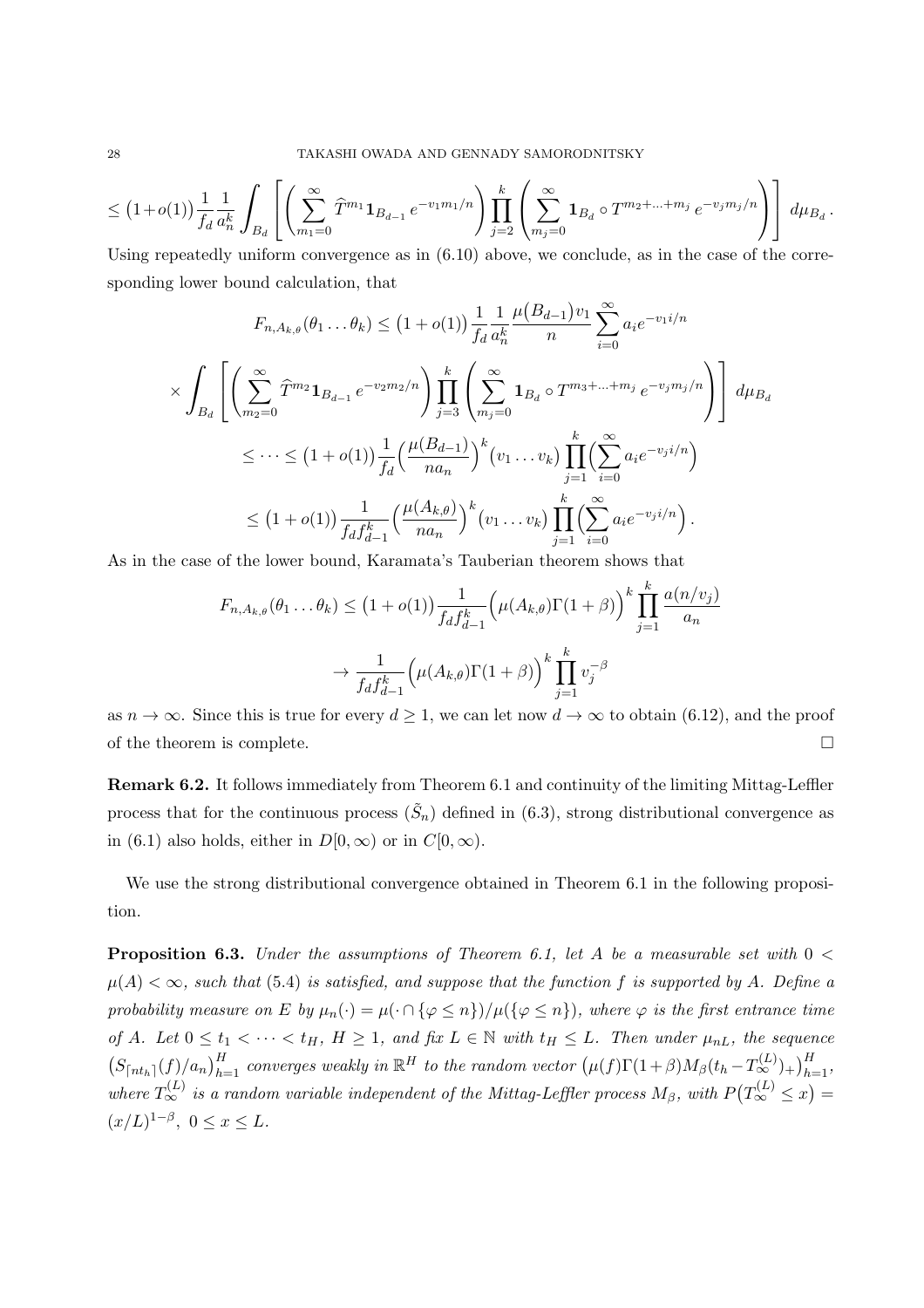*Proof.* Since *T* preserves measure  $\mu$ , for the duration of the proof we may and will modify the definition of  $S_n$  to  $S_n(f) = \sum_{k=0}^{n-1} f \circ T^k$ ,  $n = 1, 2, ...$  Fix  $\theta_1, ..., \theta_H \in \mathbb{R}$  and let  $\lambda \in \mathbb{R}$ . Since f is supported by *A*, we have, as  $n \to \infty$ ,

$$
\mu_{nL} \left( \frac{1}{a_n} \sum_{h=1}^{H} \theta_h S_{\lceil nt_h \rceil}(f) > \lambda \right)
$$
  
\n
$$
\sim \mu_{nL} \left( A^c \cap \left\{ \frac{1}{a_n} \sum_{h=1}^{H} \theta_h S_{\lceil nt_h \rceil}(f) > \lambda \right\} \right)
$$
  
\n
$$
= \mu (\varphi \le nL)^{-1} \sum_{m=1}^{nL} \mu \left( A_m \cap \left\{ \frac{1}{a_n} \sum_{h=1}^{H} \theta_h S_{\lceil nt_h \rceil}(f) > \lambda \right\} \right)
$$
  
\n
$$
\sim \mu (\varphi \le nL)^{-1} \sum_{m=1}^{nL} \mu \left( A_m \cap T^{-m} \left\{ \frac{1}{a_n} \sum_{h=1}^{H} \theta_h S_{\lceil nt_h \rceil - m \rceil + (f) > \lambda} \right\} \right)
$$
  
\n
$$
= \int_A \frac{1}{\mu (\varphi \le nL)} \sum_{m=1}^{nL} \hat{T}^m I_{A_m} \cdot \mathbf{1}_{\{\sum_{h=1}^{H} \theta_h S_{\lceil nt_h \rceil - m \} + (f) > \lambda a_n\}} d\mu.
$$

Note that the measure on *E* defined by  $\eta(\cdot) = \int K d\mu$  with *K* in (5.4) is necessarily a probability measure. We conclude by (5.4) that

(6.18) 
$$
\mu_{nL} \left( \frac{1}{a_n} \sum_{h=1}^H \theta_h S_{\lceil nt_h \rceil}(f) > \lambda \right) \sim \sum_{m=1}^{nL} \eta \left( \frac{1}{a_n} \sum_{h=1}^H \theta_h S_{(\lceil nt_h \rceil - m)_+}(f) > \lambda \right) p_n(m),
$$

where  $p_n(j) = \mu(A_j) / \sum_{m=1}^{n} \mu(A_m)$ ,  $j = 1, \ldots, nL$ , is a probability mass function. Let  $T_n^{(L)}$  be a discrete random variable with this probability mass function, independent of  $S_{[n,1]}(f)$ , which is, in turn, governed by the probability measure  $\eta$ . If we declare that  $T_n^{(L)}$  is defined on some probability space  $(\Omega_n, \mathcal{F}_n, P_n)$ , then the right hand side of (6.18) becomes

$$
(\eta \times P_n) \left( \frac{1}{a_n} \sum_{h=1}^H \theta_h S_{(\lceil nt_h \rceil - T_n^{(L)})_+}(f) > \lambda \right).
$$

Since  $\eta$  is a probability measure absolutely continuous with respect to  $\mu$ , it follows from the strong distributional convergence in Theorem 6.1 that

(6.19) 
$$
\frac{1}{a_n}S_{\lceil n \cdot \rceil}(f) \Rightarrow \mu(f)\Gamma(1+\beta)M_{\beta}(\cdot) \quad \text{in } D[0,L],
$$

when the law in the left hand side is computed with respect to *η*. On the other hand, by the regular variation of the wandering rate sequence and  $(4.5)$ , for  $x \in [0, L]$ ,

(6.20) 
$$
P_n\left(\frac{T_n^{(L)}}{n} \le x\right) = \sum_{m=1}^{\lceil nx \rceil} p_n(m) \sim \frac{w_{\lceil nx \rceil}}{w_{nL}} \sim \left(\frac{x}{L}\right)^{1-\beta},
$$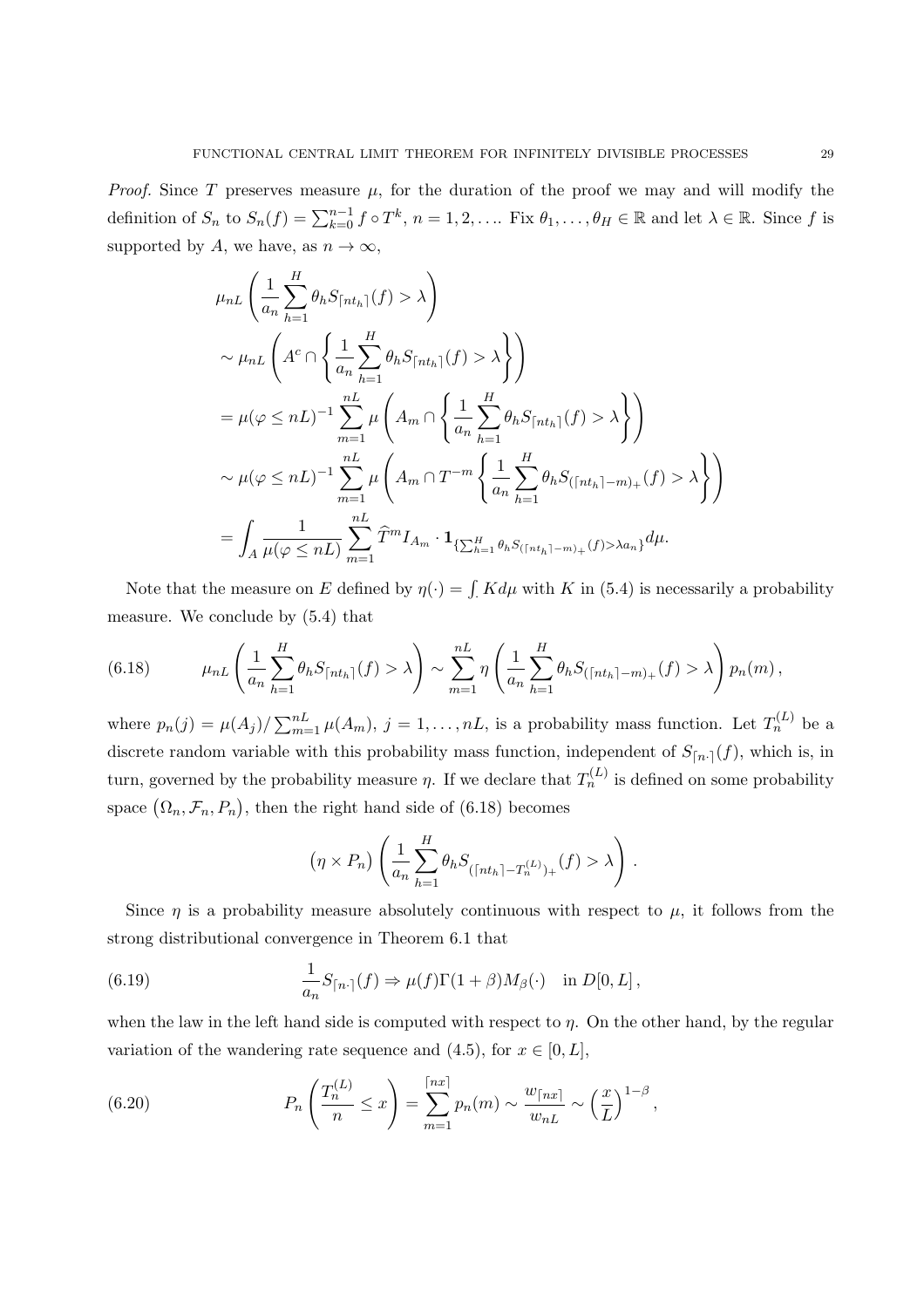which is precisely the law of  $T_{\infty}^{(L)}$ . We can put together (6.19), (6.20), and independence between  $S_n$  and  $T_n^{(L)}$  to obtain

$$
\mu_{nL}\left(\frac{1}{a_n}\sum_{h=1}^H \theta_h S_{\lceil nt_h \rceil}(f) > \lambda\right) \to P\left(\mu(f)\Gamma(1+\beta)\sum_{h=1}^H \theta_h M_\beta((t_h - T_\infty^{(L)})_+) > \lambda\right)
$$

for all continuity points  $\lambda$  of the right hand side, and all  $\theta_1 \dots \theta_H \in \mathbb{R}$  by, e.g., Theorem 13.2.2 in Whitt  $(2002)$ . This proves the proposition.

#### 7. Proof of the Main Theorem

In this section we prove Theorem 5.1. We start with several preliminary results. The first lemma explains the asymptotic relation (5.7).

**Lemma 7.1.** *Under the assumptions of Proposition 6.3, assume, additionally, that the set A supporting f is a Darling-Kac set.* Let  $0 < \alpha < 2$ . If  $1 < \alpha < 2$ , assume, additionally, that  $f \in L^2(\mu)$ , *and that either*

 $(i)$  *A is a uniform set for*  $|f|$ *, or* 

(*ii*) *f is bounded.*

*Then*

(7.1) 
$$
\left(\int_E |S_n(f)|^{\alpha} d\mu\right)^{1/\alpha} \sim |\mu(f)| C_{\alpha,\beta} a_n w_n^{1/\alpha} \quad as \quad n \to \infty,
$$

*and* (5.7) *holds.*

*Proof.* It is an elementary calculation to check that (7.1) implies (5.7), so in the sequel we concentrate on checking  $(7.1)$ . It follows from  $(4.5)$  and the fact that f is supported by A, that

(7.2) 
$$
\left(\int_E |S_n(f)|^{\alpha} d\mu\right)^{1/\alpha} = a_n \left(\mu(\varphi \leq n)\right)^{1/\alpha} A_n^{(\alpha)} \sim a_n w_n^{1/\alpha} A_n^{(\alpha)},
$$

where  $A_n^{(\alpha)} = (\int_E |S_n(f)/a_n|^{\alpha} d\mu_n)^{1/\alpha}$ . Therefore, proving (7.1) reduces to checking that

(7.3) 
$$
A_n^{(\alpha)} \to |\mu(f)| C_{\alpha,\beta} \text{ as } n \to \infty.
$$

If  $\alpha = 1$  and f is nonnegative, then this follows by direct calculation, using the definition of  $C_{\alpha,\beta}$ . If *f* is not necessarily nonnegative, we can use the obvious bound  $-S_n(|f|) \leq S_n(f) \leq S_n(|f|)$  together with the so-called Pratt lemma; see Pratt (1960), or Problem 16.4 (a) in Billingsley (1995).

It remains to consider the case  $\alpha \in (0,1) \cup (1,2)$ . Proposition 6.3 shows that  $(A_n^{(\alpha)})$  is the sequence of the  $\alpha$ -norms of a weakly converging sequence, and the expression in the right hand side of  $(7.3)$  is easily seen to be the  $\alpha$ -norm of the weak limit. Therefore, our statement will follow once we show that this weakly convergent sequence is uniformly integrable, which we proceed now to do.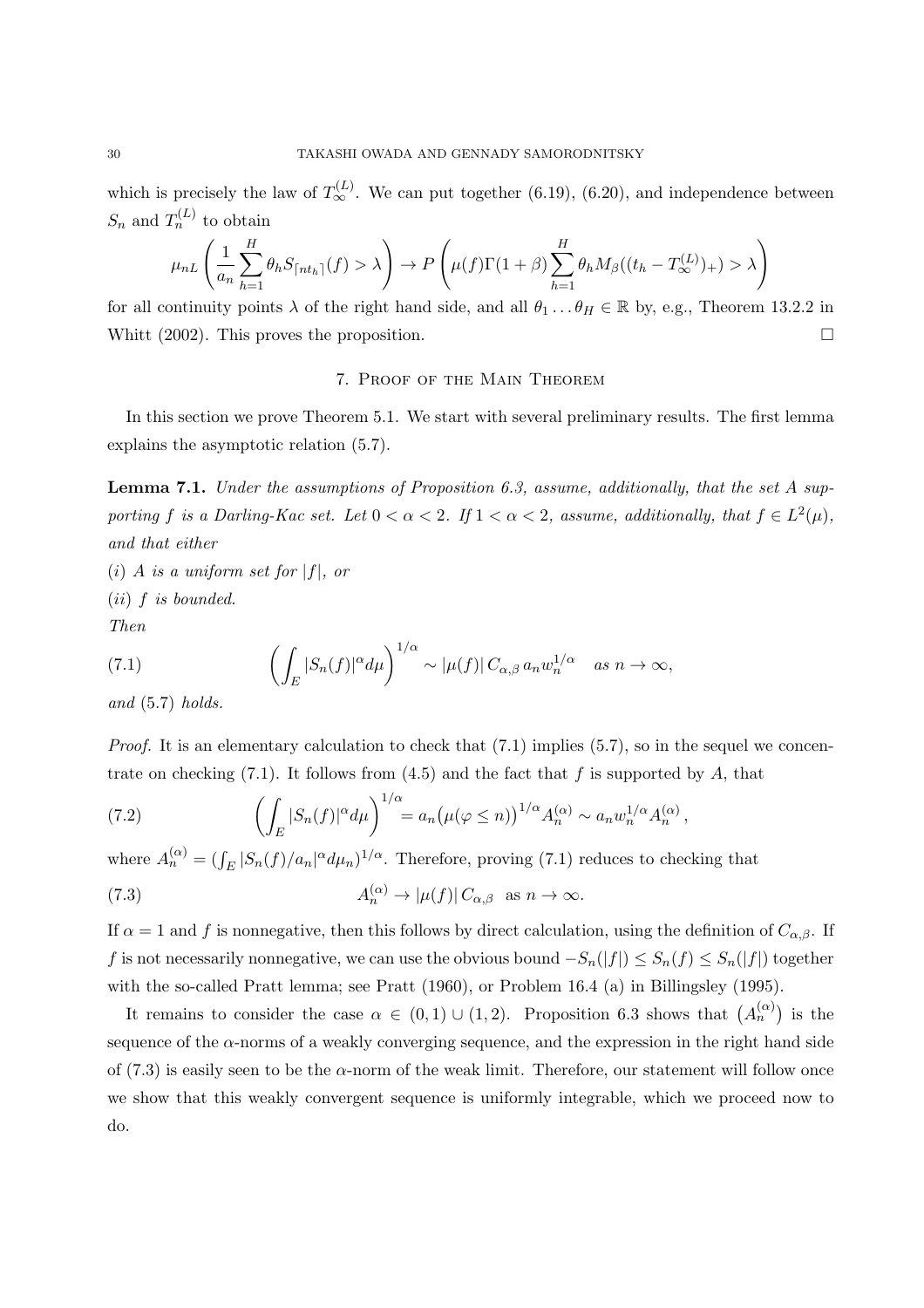Suppose first that  $0 < \alpha < 1$ . Recalling the relation (4.6) and the fact that *T* preserves measure  $\mu$ , we see that

(7.4) 
$$
\sup_{n\geq 1} \int_{E} \left| \frac{S_n(f)}{a_n} \right| d\mu_n = \sup_{n\geq 1} \frac{1}{a_n \mu(\varphi \leq n)} \int_{E} |S_n(f)| d\mu
$$

$$
\leq \sup_{n\geq 1} \frac{n}{a_n \mu(\varphi \leq n)} \int_{E} |f| d\mu < \infty,
$$

which proves uniformly integrability in this case.

Finally, we consider the case  $1 < \alpha < 2$ , when it is sufficient to prove that

(7.5) 
$$
\sup_{n\geq 1} \int_{E} \left(\frac{S_n(f)}{a_n}\right)^2 d\mu_n < \infty.
$$

Under the assumption  $(i)$ , since f is supported by A, we can use the duality relation  $(4.1)$  to write

$$
\int_{E} S_n(f)^2 d\mu = n \int_{E} f^2 d\mu + \sum_{k=1}^n \sum_{\substack{l=1, k \neq l}}^n \int_{E} f \circ T^k f \circ T^l d\mu
$$

$$
= n \int_{E} f^2 d\mu + 2 \sum_{k=1}^{n-1} \sum_{j=1}^{n-k} \int_{A} \widehat{T}^j f \cdot f d\mu,
$$

so that

$$
\int_E \left(\frac{S_n(f)}{a_n}\right)^2 d\mu_n \le \frac{n}{a_n^2 \mu(\varphi \le n)} \int_E f^2 d\mu + \frac{2}{a_n^2 \mu(\varphi \le n)} \sum_{k=1}^{n-1} \sum_{j=1}^{n-k} \int_A \widehat{T}^j |f| \cdot |f| d\mu.
$$

Clearly,  $n/(a_n^2 \mu(\varphi \leq n)) \to 0$ . Further, since *A* is uniform for  $|f|$ ,

$$
\frac{1}{a_n^2 \mu(\varphi \le n)} \sum_{k=1}^{n-1} \sum_{j=1}^{n-k} \int_A \widehat{T}^j |f| \cdot |f| d\mu \le \frac{n}{a_n \mu(\varphi \le n)} \int_A \frac{1}{a_n} \sum_{j=1}^n \widehat{T}^j |f| \cdot |f| d\mu
$$

$$
\sim \mu(|f|)^2 \frac{n}{a_n \mu(\varphi \le n)}.
$$

Using (4.6), we see that (7.5) follows. On the other hand, under the assumption (*ii*), the ratio  $S_n(f)/S_n(1_A)$  is bounded, hence for some finite  $C > 0$ ,

$$
\sup_{n\geq 1}\int_{E}\left(\frac{S_n(f)}{a_n}\right)^2d\mu_n\leq C\sup_{n\geq 1}\int_{E}\left(\frac{S_n(\mathbf{1}_A)}{a_n}\right)^2d\mu_n.
$$

However, the Darling-Kac property of *A* means that it is uniform for **1***A*, and so we are, once again, under the assumption  $(i)$ .

In preparation for the proof of Theorem 5.1, we introduce a useful decomposition of the process **X** given in (2.1). We begin by decomposing the local Lévy measure  $\rho$  into a sum of two parts, corresponding to "large jumps" and "small jumps". Let

$$
\rho_1(\cdot) = \rho(\cdot \cap \{|x| > 1\}),
$$
  

$$
\rho_2(\cdot) = \rho(\cdot \cap \{|x| \le 1\}),
$$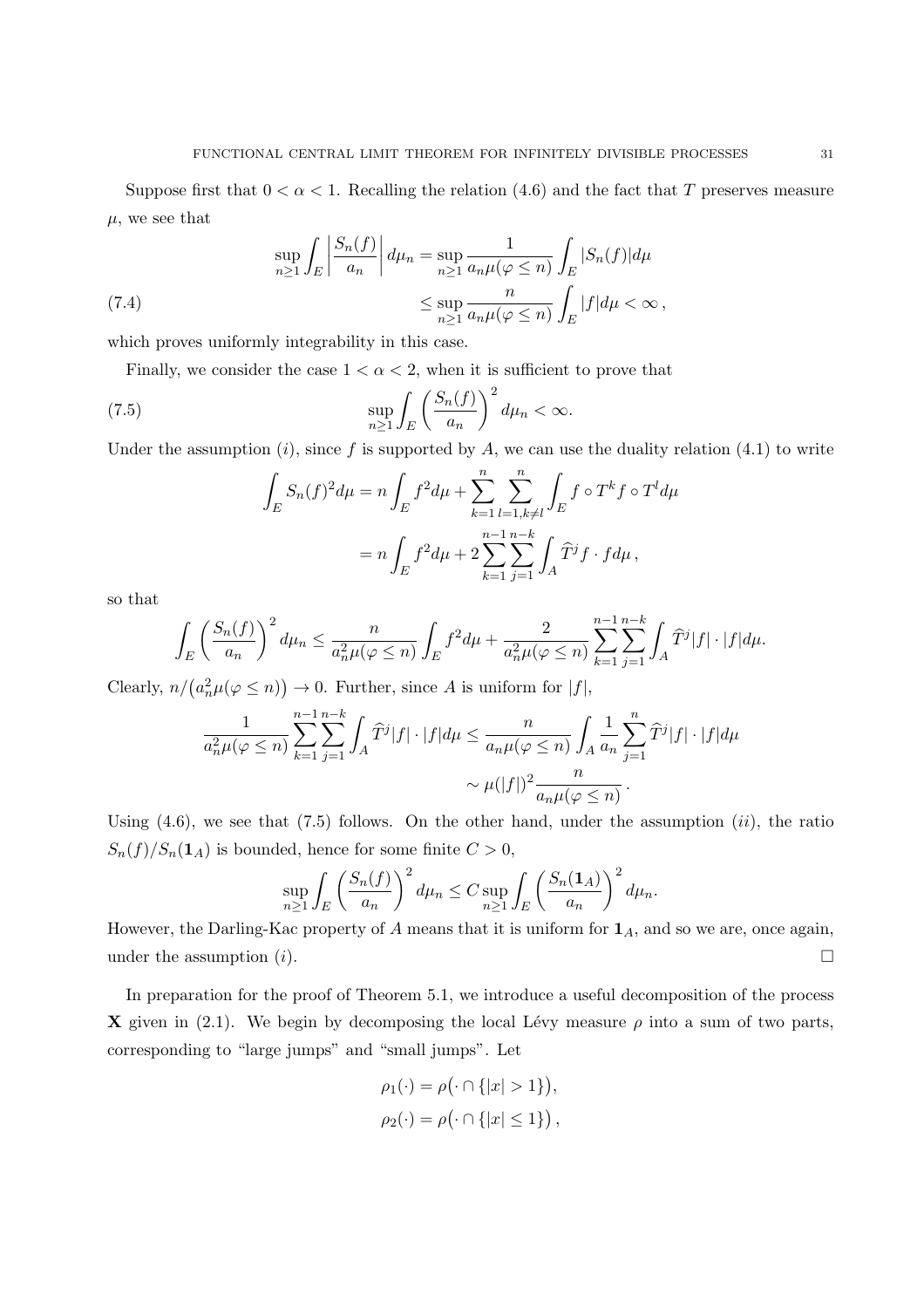and let *M*1*, M*<sup>2</sup> be independent homogeneous symmetric infinitely divisible random measures, without a Gaussian component, with the same control measure  $\mu$  and local Lévy measures  $\rho_1$ ,  $\rho_2$ accordingly. Under the integrability assumptions (5.2), the stochastic processes  $X_n^{(i)} = \int_E f \circ$  $T^n(x)dM_i(x)$ ,  $n = 1, 2, \ldots$ , for  $i = 1, 2$ , are independent stationary infinitely divisible processes, and  $X_n = X_n^{(1)} + X_n^{(2)}, n = 1, 2, \ldots$ 

Our final lemma shows that, from the point of view of the central limit behavior in the case  $0 < \alpha < 1$ , the contribution of the process  $(X_n^{(2)})$ , corresponding to the "small jumps", is negligible.

**Lemma 7.2.** *If*  $0 < \alpha < 1$ *, then* 

(7.6) 
$$
\frac{1}{c_n} \sum_{k=1}^n X_k^{(2)} \stackrel{p}{\to} 0.
$$

*Proof.* By Chebyshev's inequality, for any  $\epsilon > 0$ ,

$$
P\left(|\sum_{k=1}^{n} X_k^{(2)}| > \epsilon c_n\right) \le \frac{n}{\epsilon c_n} E|X_1^{(2)}| \to 0
$$

(since  $c_n \in RV_{\beta+(1-\beta)/\alpha}$  implies  $n/c_n \to 0$  in the case  $0 < \alpha < 1$ ) as long as the expectation  $E|X_1^{(2)}$  $\binom{2}{1}$ is finite. Since for every  $p_1 > p_0$  in (5.1) and  $p_1 \geq 1$ ,

$$
\int_{E} \int_{\mathbb{R}} |xf(s)| \mathbf{1}(|xf(s)| > 1) \rho_2(dx) \mu(ds) \leq \int_{-1}^{1} |x|^{p_1} \rho(dx) \int_{E} |f(s)|^{p_1} \mu(ds),
$$

the expectation is finite because, by (5.2), we can find  $p_1$  as above such that  $\int_E |f|^{p_1} d\mu < \infty$ .  $\Box$ 

*Proof of Theorem 5.1.* We start with proving the finite dimensional weak convergence, for which it enough to show the convergence

$$
\frac{1}{c_n} \sum_{h=1}^H \theta_h \sum_{k=1}^{\lceil nt_h \rceil} X_k \Rightarrow |\mu(f)| \sum_{h=1}^H \theta_h Y_{\alpha,\beta}(t_h)
$$

for all  $H \geq 1, 0 \leq t_1 < \cdots < t_H$ , and  $\theta_1 \ldots \theta_H \in \mathbb{R}$ . Conditions for weak convergence of infinitely divisible random variables (see e.g. Theorem 15.14 in Kallenberg (2002)) simplify in this onedimensional symmetric case to

$$
(7.7) \quad \int_{E} \left( \frac{1}{c_n} \sum_{h=1}^{H} \theta_h S_{\lceil nt_h \rceil}(f) \right)^2 \int_0^{r c_n / |\sum \theta_h S_{\lceil nt_h \rceil}(f)|} x \rho(x, \infty) dx d\mu
$$

$$
\to \frac{r^{2-\alpha} C_{\alpha}}{2-\alpha} |\mu(f)|^{\alpha} \int_{[0,\infty)} \int_{\Omega'} \left| \sum_{h=1}^{H} \theta_h M_{\beta}((t_h - x)_+, \omega') \right|^{\alpha} P'(d\omega') \nu(dx)
$$

and

$$
(7.8)\quad \int_E \rho\left(r c_n |\sum_{h=1}^H \theta_h S_{\lceil nt_h \rceil}(f)|^{-1}, \infty\right) d\mu
$$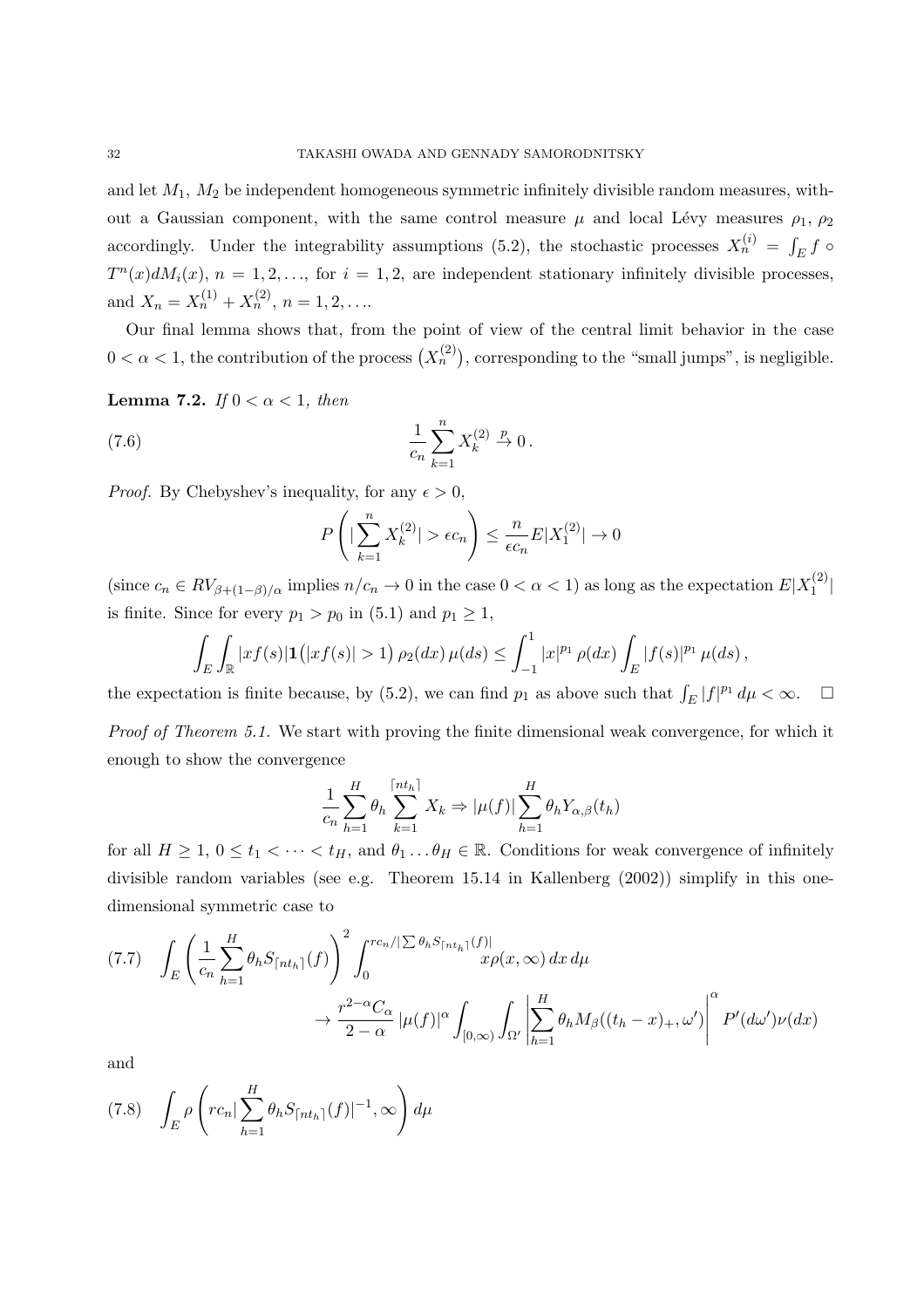$$
\to r^{-\alpha}C_{\alpha}\left|\mu(f)\right|^{\alpha}\int_{[0,\infty)}\int_{\Omega'}\left|\sum_{h=1}^{H}\theta_{h}M_{\beta}((t_{h}-x)_{+},\omega')\right|^{\alpha}P'(d\omega')\nu(dx)
$$

for every  $r > 0$ . Fix  $L \in \mathbb{N}$  with  $t_H \leq L$  and  $r > 0$ .

Since the argument for (7.7) and the argument for (7.8) are very similar, we only prove (7.7). By Proposition 6.3 and Skorohod's embedding theorem, there is some probability space  $(\Omega^*, \mathcal{F}^*, P^*)$ and random variables  $Y, Y_n, n = 1, 2, \ldots$  defined on that space such that, for every *n*, the law of  $Y_n$  coincides with the law of  $a_n^{-1} \sum_{h=1}^H \theta_h S_{\lfloor nt_h \rfloor}(f)$  under  $\mu_{nL}$ , the law of Y coincides with the law of  $\mu(f)\Gamma(1+\beta)\sum_{h=1}^H \theta_h M_\beta((t_h-T_\infty^{(L)})_+)$  under P', and  $Y_n \to Y$  P<sup>\*</sup>-a.s.

Introduce a function

$$
\psi(y) = y^{-2} \int_0^{ry} x \rho(x, \infty) dx, y > 0,
$$

so that the expression in the left hand side of (7.7) becomes

$$
\int_{E} \psi \left( \frac{c_n}{\left| \sum_{h=1}^{H} \theta_h S_{\lceil nt_h \rceil}(f) \rceil} \right) d\mu = \mu (\varphi \leq n) E^* \left[ \psi \left( \frac{c_n}{a_n |Y_n|} \right) \right].
$$

By Karamata's theorem (see e.g. Theorem 0.6 in Resnick (1987)),

$$
\psi(y) \sim \frac{r^2}{2-\alpha} \rho(ry, \infty)
$$
 as  $y \to \infty$ ,

so that, as  $n \to \infty$ ,

(7.9) 
$$
\mu(\varphi \leq nL)\psi\left(\frac{c_n}{a_n|Y_n|}\right) \sim \frac{r^2}{2-\alpha}\mu(\varphi \leq nL)|Y_n|^{\alpha}\rho\left(r c_n a_n^{-1}, \infty\right) + \frac{r^2}{2-\alpha}\mu(\varphi \leq nL)\rho\left(r c_n a_n^{-1}, \infty\right)\left(\frac{\rho\left(r c_n a_n^{-1}|Y_n|^{-1}, \infty\right)}{\rho\left(r c_n a_n^{-1}, \infty\right)} - |Y_n|^{\alpha}\right).
$$

By (5.7), Lemma 7.1 and (4.5),

(7.10) 
$$
\rho(r c_n a_n^{-1}, \infty) \sim r^{-\alpha} C_{\alpha} (\Gamma(1+\beta))^{-\alpha} (\mu(\varphi \leq n))^{-1} \text{ as } n \to \infty.
$$

This, together with the basic properties of regularly varying functions of a negative index (see e.g. Proposition 0.5 Resnick (1987)), shows that the second term in the right hand side of (7.9) converges to 0. Therefore,

$$
\mu(\varphi \leq nL)\psi\left(\frac{c_n}{a_n|Y_n|}\right) \to \frac{r^{2-\alpha}}{2-\alpha}C_{\alpha}L^{1-\beta}\left(\frac{|Y|}{\Gamma(1+\beta)}\right)^{\alpha}.
$$

Integrating the limit yields

$$
E^* \left[ \frac{r^{2-\alpha}}{2-\alpha} C_\alpha L^{1-\beta} \left( \frac{|Y|}{\Gamma(1+\beta)} \right)^\alpha \right] = \frac{r^{2-\alpha}}{2-\alpha} C_\alpha L^{1-\beta} |\mu(f)|^\alpha E' \left[ \sum_{h=1}^H \theta_h M_\beta ((t_h - T_\infty^{(L)})_+) \right]^\alpha
$$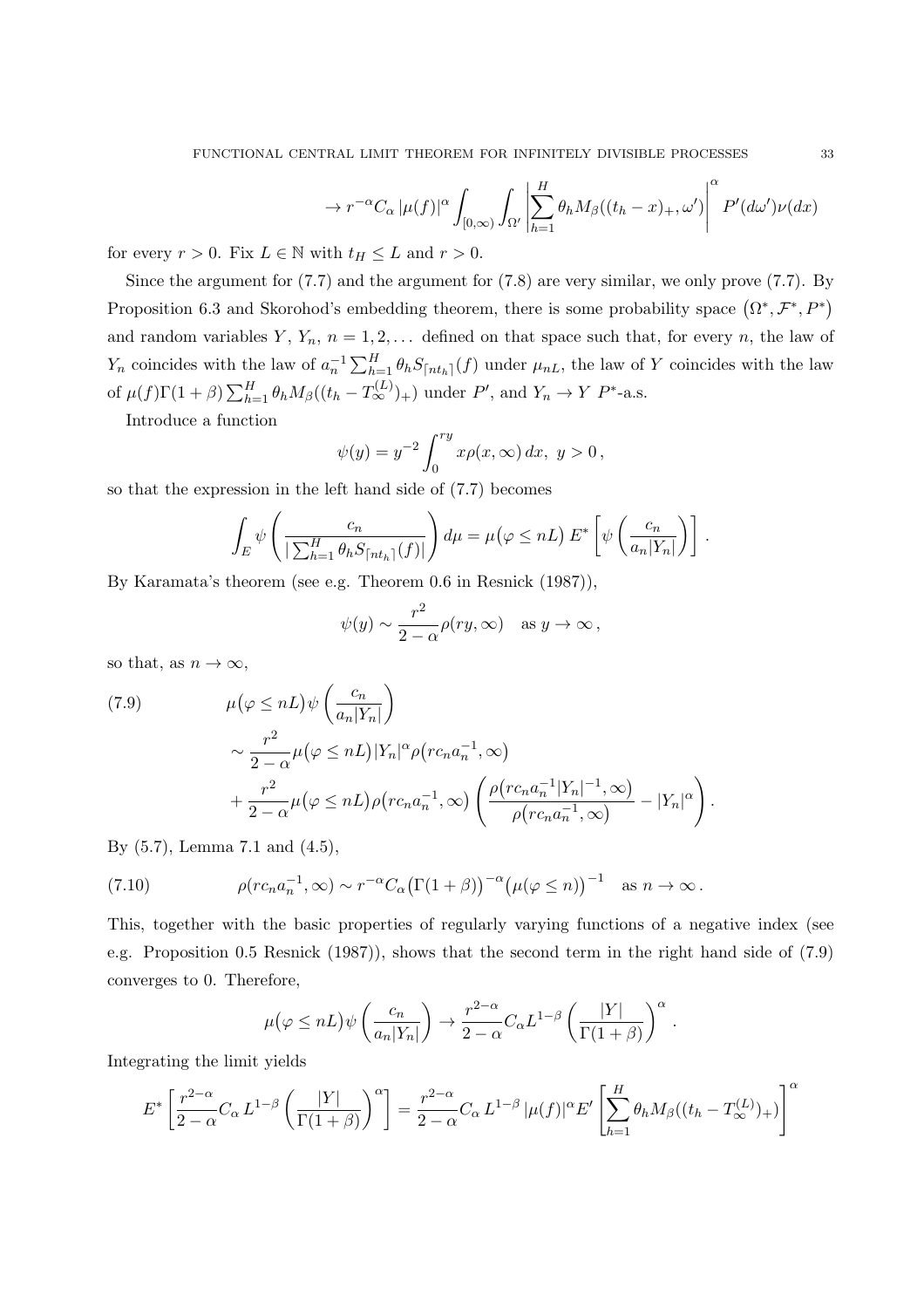$$
= \frac{r^{2-\alpha}C_{\alpha}}{2-\alpha} |\mu(f)|^{\alpha} \int_{[0,\infty)} \int_{\Omega'} \left( \sum_{h=1}^{H} \theta_h M_{\beta}((t_h - x)_+, \omega') \right)^{\alpha} P'(d\omega') \nu(dx),
$$

which is exactly the right hand side of  $(7.7)$ . Therefore, in order to complete the proof of  $(7.7)$ , we only need to justify taking the limit inside the integral. For this purpose we use, once again, Pratt's lemma. We need to exhibit random variables  $G_n$ ,  $n = 0, 1, 2, \ldots$  on  $(\Omega^*, \mathcal{F}^*, P^*)$  such that

(7.11) 
$$
\mu(\varphi \le nL)\psi\left(\frac{c_n}{a_n|Y_n|}\right) \le G_n \quad P^*\text{-a.s.},
$$

$$
\mu(\varphi \le nL)\psi\left(\frac{c_n}{a_n|Y_n|}\right) \le G_n \quad P^*\text{-a.s.},
$$

$$
(7.12) \tGn \to G0 P*-a.s.,
$$

$$
(7.13) \t\t\t E^*G_n \to E^*G_0 \in [0,\infty).
$$

We start with writing (using  $(7.10)$ )

$$
\mu(\varphi \leq nL)\psi\left(\frac{c_n}{a_n|Y_n|}\right) \leq C_1 \frac{\psi(c_n a_n^{-1}|Y_n|^{-1})}{\psi(c_n a_n^{-1})} \mathbf{1}_{\{c_n > a_n|Y_n|\}} + C_1 \frac{\psi(c_n a_n^{-1}|Y_n|^{-1})}{\psi(c_n a_n^{-1})} \mathbf{1}_{\{c_n \leq a_n|Y_n|\}},
$$

where  $C_1 > 0$  is a constant. Suppose first that  $1 \leq \alpha < 2$ , and choose  $0 < \xi < 2 - \alpha$ . Then by the Potter bounds (see Proposition 0.8 in Resnick (1987)), for some constant  $C_2 > 0$ ,

$$
\frac{\psi(c_na_n^{-1}|Y_n|^{-1})}{\psi(c_na_n^{-1})}\mathbf{1}_{\{c_n>a_n|Y_n|\}} \leq C_2(|Y_n|^{\alpha-\xi}+|Y_n|^{\alpha+\xi})
$$

for all *n* large enough. Further, since  $y^2 \psi(y) \to 0$  as  $y \downarrow 0$ , we have, for some constant  $C_3 > 0$ ,

$$
\frac{\psi(c_na_n^{-1}|Y_n|^{-1})}{\psi(c_na_n^{-1})}\mathbf{1}_{\{c_n\leq a_n|Y_n|\}} \leq C_3 \left(\frac{a_n}{c_n}\right)^2 \frac{|Y_n|^2}{\psi(c_na_n^{-1})},
$$

hence, for some constant  $C_4 > 0$ ,

$$
(7.14) \qquad \mu\left(\varphi \leq nL\right)\psi\left(\frac{c_n}{a_n|Y_n|}\right) \leq C_4 \left(|Y_n|^{\alpha-\xi} + |Y_n|^{\alpha+\xi} + \left(\frac{a_n}{c_n}\right)^2 \frac{|Y_n|^2}{\psi(c_n a_n^{-1})}\right)
$$

for all *n* (large enough) and all realizations. We take

$$
G_n = C_4 \left( |Y_n|^{\alpha - \xi} + |Y_n|^{\alpha + \xi} + \left( \frac{a_n}{c_n} \right)^2 \frac{|Y_n|^2}{\psi(c_n a_n^{-1})} \right) \quad n = 1, 2, \dots,
$$
  

$$
G_0 = C_4(|Y|^{\alpha - \xi} + |Y|^{\alpha + \xi}).
$$

Then (7.11) holds by construction, while (7.12) follows from the fact that

$$
\left(\frac{a_n}{c_n}\right)^2 \frac{1}{\psi(c_n a_n^{-1})} \in RV_{(1-\beta)(1-2/\alpha)},
$$

and  $(1 - \beta)(1 - 2/\alpha) < 0$ . Keeping this in mind, and recalling that, by (7.5) (which holds also for  $\alpha = 1$  under the assumptions of the theorem),  $\sup_{n\geq 1} E^* Y_n^2 < \infty$ , we obtain the uniform integrability implying (7.13). This proves (7.7) in the case  $1 \leq \alpha < 2$ .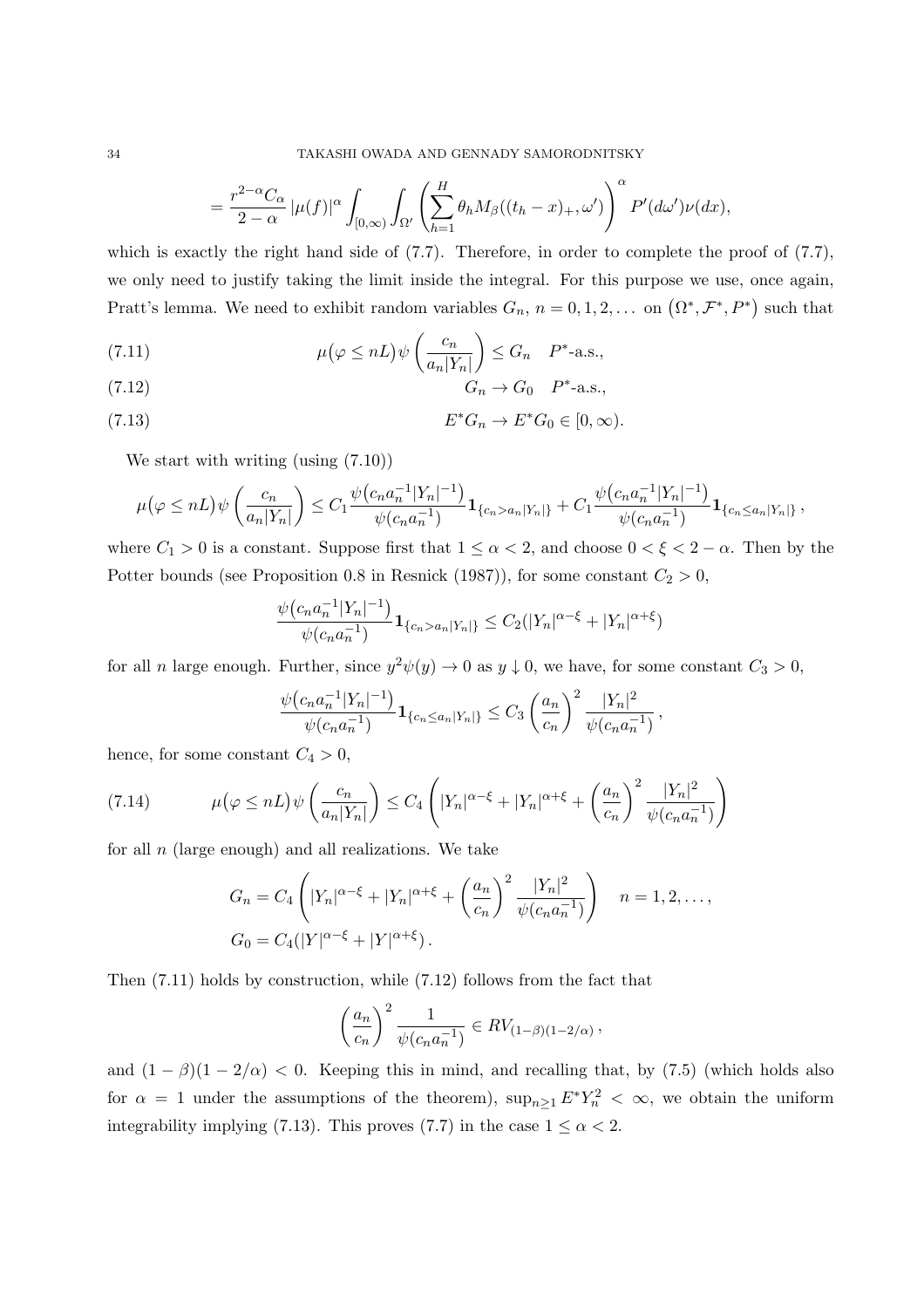If  $0 < \alpha < 1$ , then Lemma 7.2 allows us to assume, without loss of generality, that  $\rho(x : |x| \leq$ 1) = 0. Then  $\psi$  is bounded on  $(0, 1]$ , so that for some  $C_5 > 0$ ,

$$
\frac{\psi(c_na_n^{-1}|Y_n|^{-1})}{\psi(c_na_n^{-1})}\mathbf{1}_{\{c_n\leq a_n|Y_n|\}} \leq C_5 \frac{a_n}{c_n} \frac{|Y_n|}{\psi(c_na_n^{-1})},
$$

and the upper bound (7.14) is replaced with

$$
\mu(\varphi \leq nL)\psi\left(\frac{c_n}{a_n|Y_n|}\right) \leq C_6\left(|Y_n|^{\alpha-\xi}+|Y_n|^{\alpha+\xi}+\frac{a_n}{c_n}\frac{|Y_n|}{\psi(c_na_n^{-1})}\right),
$$

for some  $C_6 > 0$ , where we now choose  $0 < \xi < 1 - \alpha$ . Since

$$
\frac{a_n}{c_n} \frac{1}{\psi(c_n a_n^{-1})} \in RV_{(1-\beta)(1-1/\alpha)}
$$

with  $(1 - \beta)(1 - 1/\alpha) < 0$  and  $\sup_{n \geq 1} E^* |Y_n| < \infty$  by (7.4), an argument similar to the case  $1 \leq \alpha < 2$  applies here as well. A similar argument proves, in the case  $0 < \alpha < 1$ , the "positive" version described in Remark 5.4.

It remains to prove that the laws in the left hand side of (5.9) are tight in *D*[0*, L*] for any fixed *L* > 0. By Theorem 13.5 of Billingsley (1999), it is enough to show that there exist  $\gamma_1 > 1$ ,  $\gamma_2 \ge 0$ and  $B > 0$  such that

$$
P\Bigl[\min\Bigl(\Bigl|\sum_{k=1}^{n=1} X_k - \sum_{k=1}^{n=1} X_k\Bigr|, \Bigl|\sum_{k=1}^{n=1} X_k - \sum_{k=1}^{n=1} X_k\Bigr|\Bigr) \ge \lambda c_n\Bigr] \le \frac{B}{\lambda^{\gamma_2}}(t-r)^{\gamma_1}
$$

for all  $0 \le r \le s \le t \le L$ ,  $n \ge 1$  and  $\lambda > 0$ . We start with a simple observation that, in the case  $0 < \alpha < 1$ , we may assume that the function f is bounded. To see that, note that we can always write  $f = f\mathbf{1}_{|f|>M} + f\mathbf{1}_{|f|, and use the finite-dimensional convergence in (5.10) and the fact$ that  $\mu(f\mathbf{1}_{|f|>M}) \to 0$  as  $M \to \infty$ .

Next, for any  $0 < \alpha < 2$ , if  $0 < t - r < 1/n$ , then the probability in the left hand side vanishes. If  $X_n = X_n^{(1)} + X_n^{(2)}$ ,  $n = 1, 2, \ldots$  be the decomposition described prior to Lemma 7.2. We start with the part corresponding to the "small jumps". Note that, by Lemma 7.2, this part is negligible if  $0 < \alpha < 1$  (since we can apply the lemma to the supremum of the process). Therefore, we only consider the case  $1 \le \alpha < 2$ , and prove that there exist  $\gamma_1 > 1$ ,  $\gamma_2 \ge 0$  and  $B > 0$  such that for all  $0 \le s \le t \le L$ ,  $n \ge 1$ ,  $|t - s| \ge 1/n$  and  $\lambda > 0$ ,

(7.15) 
$$
P\Big(\Big|\sum_{k=1}^{\lceil nt \rceil} X_k^{(2)} - \sum_{k=1}^{\lceil ns \rceil} X_k^{(2)}\Big| \geq \lambda c_n\Big) \leq \frac{B}{\lambda^{\gamma_2}}(t-s)^{\gamma_1}.
$$

Note that the Lévy-Itô decomposition yields

$$
\sum_{k=1}^{\lceil nt \rceil} X_k^{(2)} - \sum_{k=1}^{\lceil ns \rceil} X_k^{(2)} \stackrel{d}{=} \int_E S_{\lceil nt \rceil - \lceil ns \rceil}(f) dM_2
$$
\n
$$
\stackrel{d}{=} \iint_{|xS_{\lceil nt \rceil - \lceil ns \rceil}(f) \leq \lambda c_n} xS_{\lceil nt \rceil - \lceil ns \rceil}(f) d\bar{N}_2 + \iint_{|xS_{\lceil nt \rceil - \lceil ns \rceil}(f) \leq \lambda c_n} xS_{\lceil nt \rceil - \lceil ns \rceil}(f) dN_2,
$$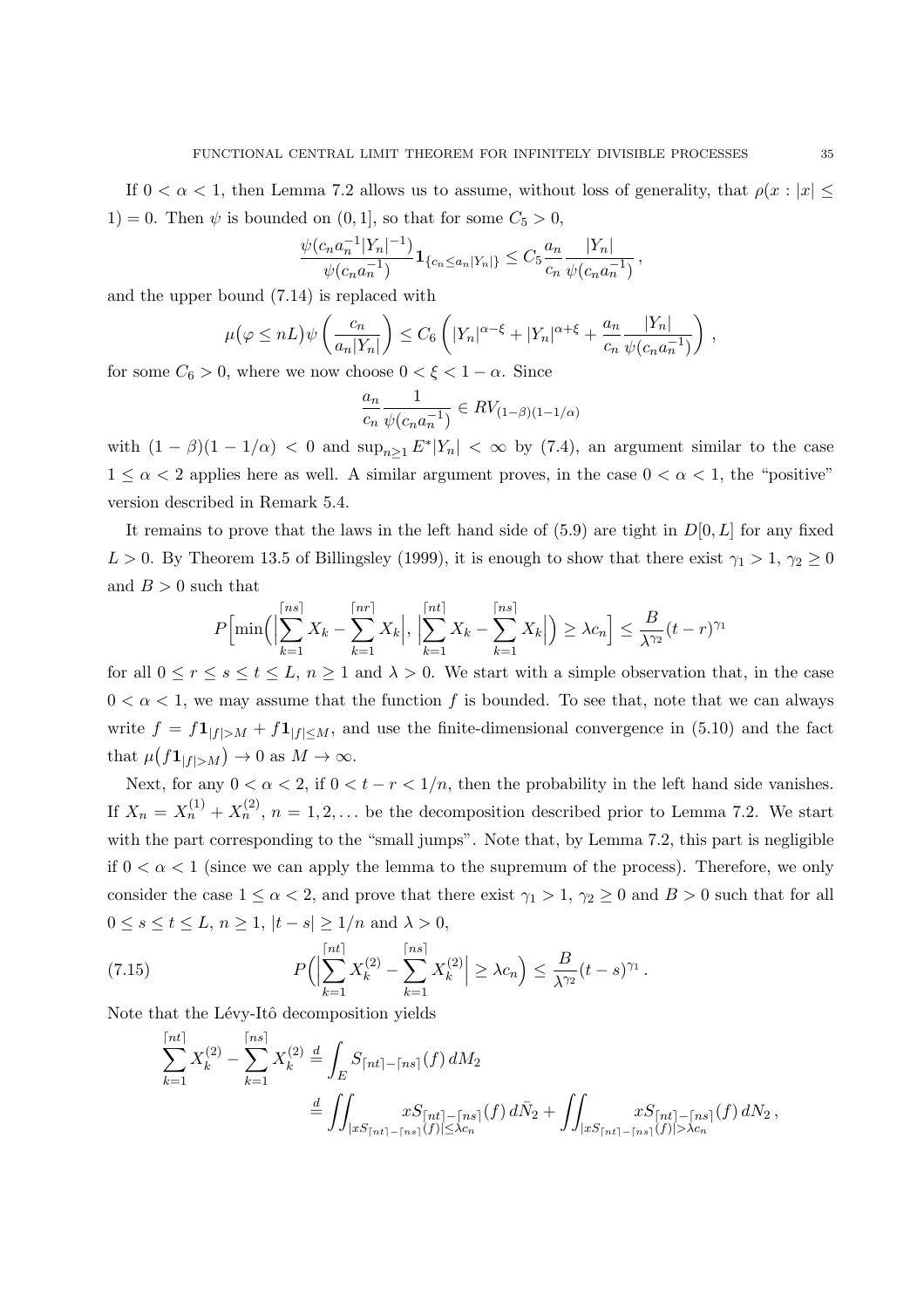where  $N_2$  is a Poisson random measure on  $\mathbb{R} \times E$  with mean measure  $\rho_2 \times \mu$  and  $\bar{N}_2 \equiv N_2 - (\rho_2 \times \mu)$ . Therefore,

$$
P\Big(\Big|\sum_{k=1}^{\lceil nt \rceil} X_k^{(2)} - \sum_{k=1}^{\lceil ns \rceil} X_k^{(2)} \Big| \ge \lambda c_n\Big)
$$
  
(7.16) 
$$
\le P\Big(\Big|\iint_{|xS_{\lceil nt \rceil - \lceil ns \rceil}(f)| \le \lambda c_n} xS_{\lceil nt \rceil - \lceil ns \rceil}(f) d\bar{N}_2 \Big| \ge \lambda c_n\Big) + P\Big(\Big|\iint_{|xS_{\lceil nt \rceil - \lceil ns \rceil}(f)| > \lambda c_n} xS_{\lceil nt \rceil - \lceil ns \rceil}(f) dN_2 \Big| > 0\Big).
$$

It follows from  $(5.1)$  that for some constant  $C_1 > 0$ ,

$$
P\Big(\Big|\iint_{|xS_{\lceil nt\rceil - \lceil ns\rceil}(f)} xS_{\lceil nt\rceil - \lceil ns\rceil}(f) d\bar{N}_2\Big| \geq \lambda c_n\Big) \leq \frac{1}{\lambda^2 c_n^2} E\left|\iint_{|xS_{\lceil nt\rceil - \lceil ns\rceil}(f)\rceil \leq \lambda c_n} xS_{\lceil nt\rceil - \lceil ns\rceil}(f) d\bar{N}_2\Big|^2\right|
$$
  

$$
= \frac{1}{\lambda^2 c_n^2} \iint_{|xS_{\lceil nt\rceil - \lceil ns\rceil}(f)\rceil \leq \lambda c_n} \Big|xS_{\lceil nt\rceil - \lceil ns\rceil}(f)\Big|^2 \rho_2(dx) d\mu
$$
  

$$
\leq 4 \int_E \left(\frac{S_{\lceil nt\rceil - \lceil ns\rceil}(f)}{\lambda c_n}\right)^2 \int_0^{\lambda c_n/|S_{\lceil nt\rceil - \lceil ns\rceil}(f)|} x\rho_2(x,\infty) dx d\mu
$$
  

$$
\leq \frac{C_1}{\lambda^{p_0}} \frac{1}{c_n^{p_0}} \int_E |S_{\lceil nt\rceil - \lceil ns\rceil}(f)|^{p_0} d\mu.
$$

Similarly, for some constant  $C_2 > 0$ ,

$$
P\Big(\Big|\iint_{|xS_{\lceil nt\rceil - \lceil ns\rceil}(f)| > \lambda c_n} xS_{\lceil nt\rceil - \lceil ns\rceil}(f) dN_2\Big| > 0\Big) \le P\big(N_2\{|xS_{\lceil nt\rceil - \lceil ns\rceil}(f)| > \lambda c_n\} \ge 1\big)
$$
  

$$
\le EN_2\{|xS_{\lceil nt\rceil - \lceil ns\rceil}(f)| > \lambda c_n\}
$$
  

$$
= 2 \int_E \rho_2\big(\lambda c_n |S_{\lceil nt\rceil - \lceil ns\rceil}(f)|^{-1}, \infty\big) d\mu
$$
  

$$
\le \frac{C_2}{\lambda^{p_0}} \frac{1}{c_n^{p_0}} \int_E |S_{\lceil nt\rceil - \lceil ns\rceil}(f)|^{p_0} d\mu,
$$

so that, in the notation of (7.3),

$$
P\Big(\Big|\sum_{k=1}^{[nt]} X_k^{(2)} - \sum_{k=1}^{[ns]} X_k^{(2)}\Big| \ge \lambda c_n\Big) \le \frac{C_1 + C_2}{\lambda^{p_0}} \frac{1}{c_n^{p_0}} \int_E |S_{\lceil nt \rceil - \lceil ns \rceil}(f)|^{p_0} d\mu
$$
  
=  $\frac{C_1 + C_2}{\lambda^{p_0}} \frac{\mu(\varphi \le \lceil nt \rceil - \lceil ns \rceil)}{\mu(\varphi \le n)} \left(\frac{a_{\lceil nt \rceil - \lceil ns \rceil}}{a_n}\right)^{p_0} \frac{(A_{\lceil nt \rceil - \lceil ns \rceil}^{(p_0)})^{p_0}}{c_n^{p_0} \mu(\varphi \le n)^{-1} a_n^{-p_0}}.$ 

It follows from (7.5) that

$$
\sup_{n\geq 1, 0\leq s\leq t\leq L} A^{(p_0)}_{\lceil nt\rceil - \lceil ns\rceil} < \infty.
$$

Next, we may, if necessary, increase  $p_0$  in (5.1) to achieve  $p_0 > \alpha$ . In that case, the sequence  $c_n^{p_0}\mu(\varphi \leq n)^{-1}a_n^{-p_0} \in RV_{(1-\beta)(p_0/\alpha-1)}$  diverges to infinity, so for some constant  $C_3 > 0$ ,

$$
\frac{1}{c_n^{p_0}}\int_E|S_{\lceil nt\rceil-\lceil ns\rceil}(f)|^{p_0}d\mu\leq C_3\frac{\mu(\varphi\leq \lceil n(t-s)\rceil)}{\mu(\varphi\leq n)}\left(\frac{a_{\lceil n(t-s)\rceil}}{a_n}\right)^{p_0}.
$$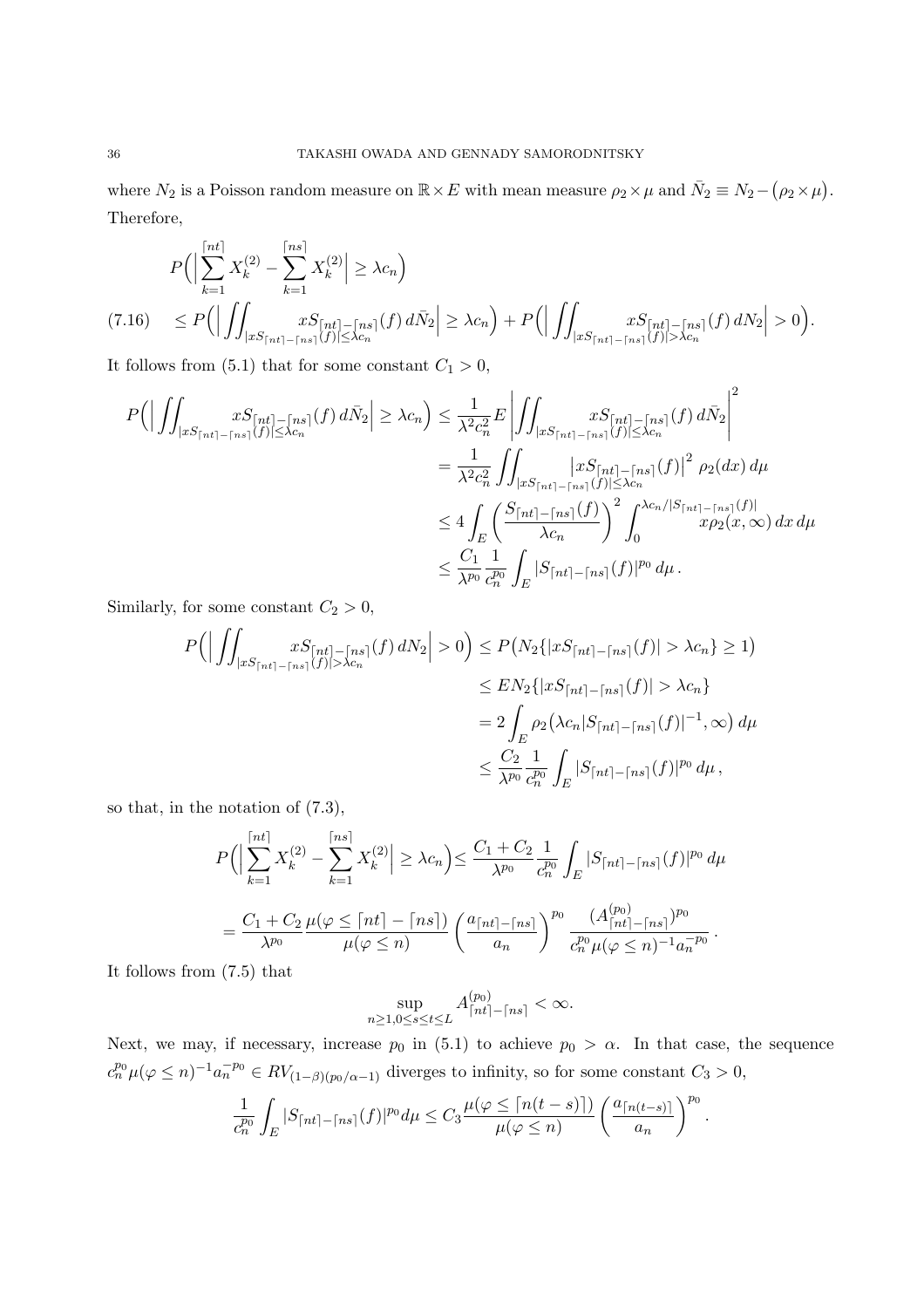By the regular variation and the constraint  $t - s \geq 1/n$ , for every  $0 < \eta < \min(\beta, 1 - \beta)$ , there is  $C_4 > 0$ , such that

$$
\frac{\mu(\varphi \leq \lceil n(t-s) \rceil)}{\mu(\varphi \leq n)} \leq C_4 \left( \frac{\lceil n(t-s) \rceil}{n} \right)^{1-\beta-\eta} \leq 2^{1-\beta-\eta} C_4 (t-s)^{1-\beta-\eta},
$$
  

$$
\frac{a_{\lceil n(t-s) \rceil}}{a_n} \leq 2^{\beta-\eta} C_4 (t-s)^{\beta-\eta}.
$$

Therefore, for some constant  $C_5 > 0$ ,

$$
P\Big(\Big|\sum_{k=1}^{\lceil nt \rceil} X_k^{(2)} - \sum_{k=1}^{\lceil ns \rceil} X_k^{(2)} \Big| \ge \lambda c_n\Big) \le C_5 \frac{1}{\lambda^{p_0}} (t-s)^{1+(p_0-1)\beta-(1+p_0)\eta}.
$$

Since  $p_0 > \alpha \geq 1$ , we can choose  $\eta > 0$  so small that  $1 + (p_0 - 1)\beta - (1 + p_0)\eta > 0$ . This establishes  $(7.15).$ 

Next, we take up the process  $(X_n^{(1)})$ . Lévy-Itô decomposition and the symmetry of the Lévy measure  $\rho_1$  allow us to to write, for any  $K > 0$ ,

$$
\frac{1}{c_n} \sum_{k=1}^{\lceil nt \rceil} X_k^{(1)} \stackrel{d}{=} \frac{1}{c_n} \sum_{k=1}^{\lceil nt \rceil} \iint_{|xf_k| \le K c_n a_n^{-1}} x f_k d\bar{N}_1 + \frac{1}{c_n} \sum_{k=1}^{\lceil nt \rceil} \iint_{|xf_k| > K c_n a_n^{-1}} x f_k dN_1
$$
  
:=  $Z_n^{(1,K)}(t) + Z_n^{(2,K)}(t),$ 

where  $N_1$  and  $\bar{N}_1$  are as above. Here we first show that or any  $\epsilon > 0$ ,

(7.17) 
$$
\lim_{K \to \infty} \limsup_{n \to \infty} P\left(\sup_{0 \le t \le L} \left| Z_n^{(2,K)}(t) \right| \ge \epsilon \right) = 0.
$$

Consider first the case  $1 < \alpha < 2$ . Choose  $0 < \tau \leq 2 - \alpha$ , and define

$$
\kappa(w) = \begin{cases}\n1 & \text{if } 0 \le w < 1 \\
w^{-(\alpha + \tau)} & \text{if } w \ge 1,\n\end{cases}
$$
\n
$$
g(w) = ((w+1)\kappa(w))^{-1}, \quad w \ge 0.
$$

Since  $2g(w)/g(u) \geq 1$  for  $0 \leq u \leq w$ , we have

$$
P\left(\sup_{0\leq t\leq L}|Z_n^{(2,K)}(t)|\geq \epsilon\right) \leq P\left(\iint_{\mathbb{R}\times E}|x|\sum_{k=1}^{nL}|f| \circ T^k \mathbf{1}(|x||f| \circ T^k > Kc_na_n^{-1}) dN_1 \geq \epsilon c_n\right)
$$
  
\n
$$
= P\left(2\iint_{\mathbb{R}\times E}|x|\sum_{k=1}^{nL}|f| \circ T^k g(|f| \circ T^k) \frac{1}{g(Kc_na_n^{-1}/|x|)} dN_1 \geq \epsilon c_n\right)
$$
  
\n
$$
\leq \frac{2}{\epsilon}c_n^{-1}E\left(\iint_{\mathbb{R}\times E}|x|\sum_{k=1}^{nL}|f| \circ T^k g(|f| \circ T^k) \frac{1}{g(Kc_na_n^{-1}/|x|)} dN_1\right)
$$
  
\n
$$
\leq C_1 n c_n^{-1} \int_1^\infty x(Kc_na_n^{-1}/x+1) \kappa(Kc_na_n^{-1}/x) \rho(dx),
$$

where  $C_1 > 0$  is another constant. It is now straightforward to check that for some constant  $C_2 > 0$ ,

$$
\limsup_{n \to \infty} P\left(\sup_{0 \le t \le L} \left| Z_n^{(2,K)}(t) \right| \ge \epsilon \right) \le C_2 K^{-(\alpha - 1)}
$$

*.*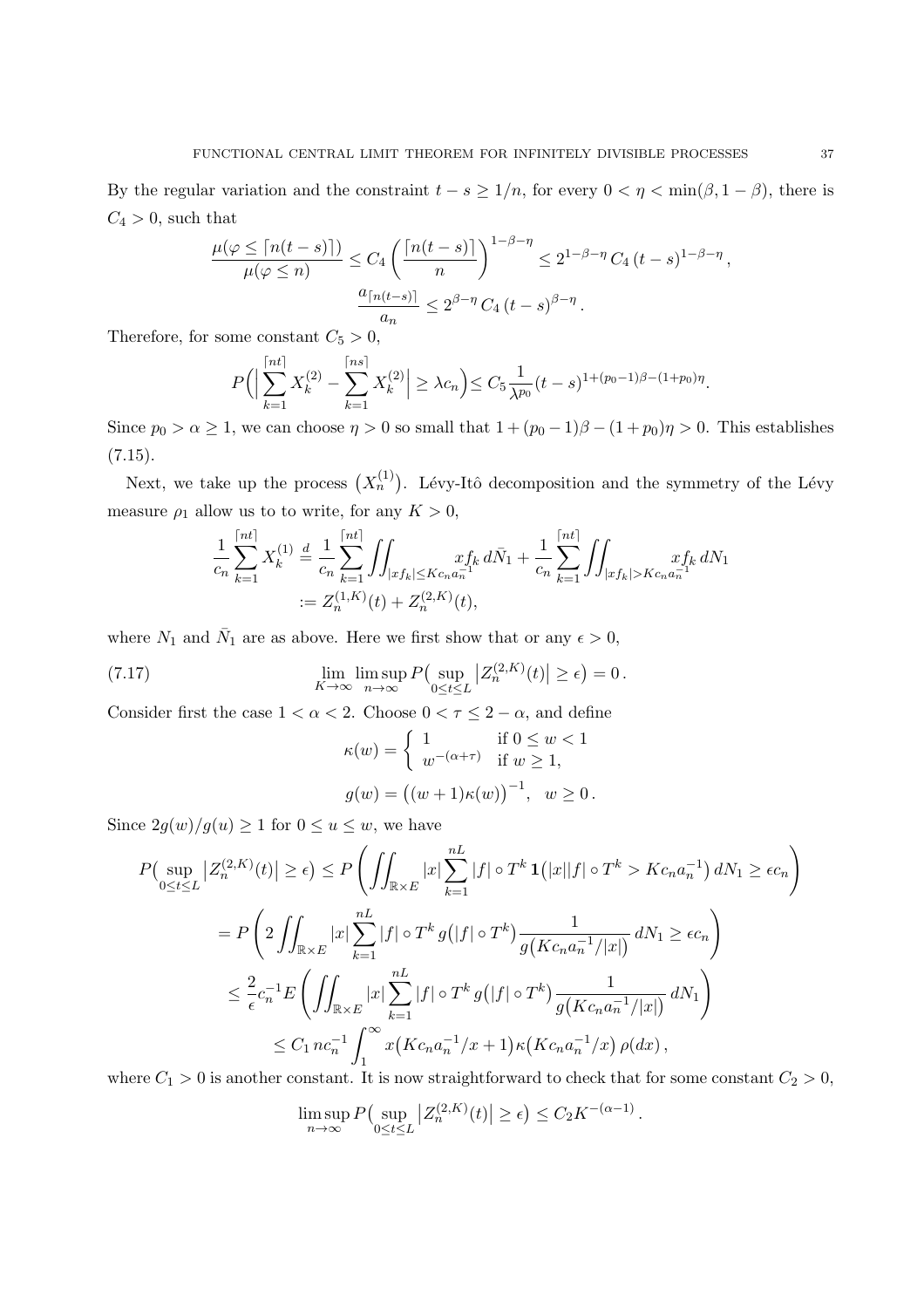This implies (7.17).

On the other hand, let  $0 < \alpha \leq 1$ . Recall that we are assuming that the function f is now bounded. We have

$$
P\left(\sup_{0\leq t\leq L}|Z_n^{(2,K)}(t)|\geq \epsilon\right) \leq P\left(\max_{k=1,\dots,nL} N_1\{(x,s): |xf_k(s)| > Kc_na_n^{-1}\}\geq 1\right)
$$

$$
\leq EN_1\{(x,s): |x|\max_{k=1,\dots,nL}|f_k| > Kc_na_n^{-1}\}
$$

$$
= 2\int_E \rho_1\left(\frac{Kc_na_n^{-1}}{\max_{k=1,\dots,nL}|f_k|},\infty\right)d\mu.
$$

If we denote  $| | f | = \sup_{x \in E} |f(x)| < ∞$ , then we can use once again Potter's bounds to see that for some constant  $C_1 > 0$  and  $0 < \xi < \alpha$ ,

$$
\frac{\rho_1\left(Kc_na_n^{-1}(\max_k|f_k|)^{-1},\infty\right)}{\rho_1(c_na_n^{-1},\infty)} \leq C_1\left(\left(\frac{1}{K}\max_{k=1,\dots,nL}|f_k|\right)^{\alpha-\xi}+\left(\frac{1}{K}\max_{k=1,\dots,nL}|f_k|\right)^{\alpha+\xi}\right).
$$

Therefore by (4.5), (5.7) and the fact that *f* is supported by *A*, for some constant  $C_2 > 0$ ,

$$
P\left(\sup_{0\leq t\leq L}|Z_n^{(2,K)}(t)|\geq \epsilon\right) \leq 2C_1\rho_1(c_na_n^{-1},\infty)\int_E\left(\frac{1}{K}\max_{k=1,\dots,nL}|f_k|\right)^{\alpha-\xi}+\left(\frac{1}{K}\max_{k=1,\dots,nL}|f_k|\right)^{\alpha+\xi}d\mu
$$
  

$$
\leq 2C_1\rho_1(c_na_n^{-1},\infty)\left(\left(\frac{||f||}{K}\right)^{\alpha-\xi}+\left(\frac{||f||}{K}\right)^{\alpha+\xi}\right)\mu(\varphi\leq nL)
$$
  

$$
\leq C_2\left(\left(\frac{||f||}{K}\right)^{\alpha-\xi}+\left(\frac{||f||}{K}\right)^{\alpha+\xi}\right),
$$

and (7.17) follows.

It remains to consider the processes  $\{Z_n^{(1,K)}(t), 0 \le t \le L\}$ ,  $n = 1, 2, \ldots$  for a fixed  $K > 0$ . In the sequel we drop the superscript *K* for notational convenience. We will show that exist  $\gamma_1 > 1$ , and *B* > 0 such that for all  $0 \le s < t \le L$ ,  $n \ge 1$ ,  $t - s \ge 1/n$  and  $\lambda > 0$ ,

(7.18) 
$$
P(|Z_n^{(1)}(t) - Z_n^{(1)}(s)| \ge \lambda) \le \frac{B}{\lambda^2} (t-s)^{\gamma_1}.
$$

Indeed, by Chebyshev's inequality and the fact that *f* is supported by *A*, we see that

$$
P(|Z_n^{(1)}(t) - Z_n^{(1)}(s)| \ge \lambda) \le \frac{1}{\lambda^2 c_n^2} E \left| \sum_{k=1}^{\lceil nt \rceil - \lceil ns \rceil} \iint_{|xf_k| \le K c_n a_n^{-1}} x f_k d\bar{N}_1 \right|^2
$$
  

$$
\le \frac{2}{\lambda^2 c_n^2} \sum_{k=1}^{\lceil n(t-s) \rceil} \sum_{l=1}^{\lceil n(t-s) \rceil} \int_E |f_k f_l| \int_0^{K c_n a_n^{-1} / |f_k| \vee |f_l|} x^2 \rho_1(dx) d\mu.
$$

It follows from the Potter bounds and the fact that  $\rho_1$  does not assigns mass to the interval  $(0,1)$ that for any  $0 < \xi < 2 - \alpha$  there is  $C > 0$  such that for all  $a > 0$  large enough and all  $r > 0$ ,

$$
\frac{\int_0^r x^2 \rho_1(dx)}{\int_0^a x^2 \rho_1(dx)} \le C(r^{2-\alpha-\xi} \vee r^{2-\alpha+\xi}).
$$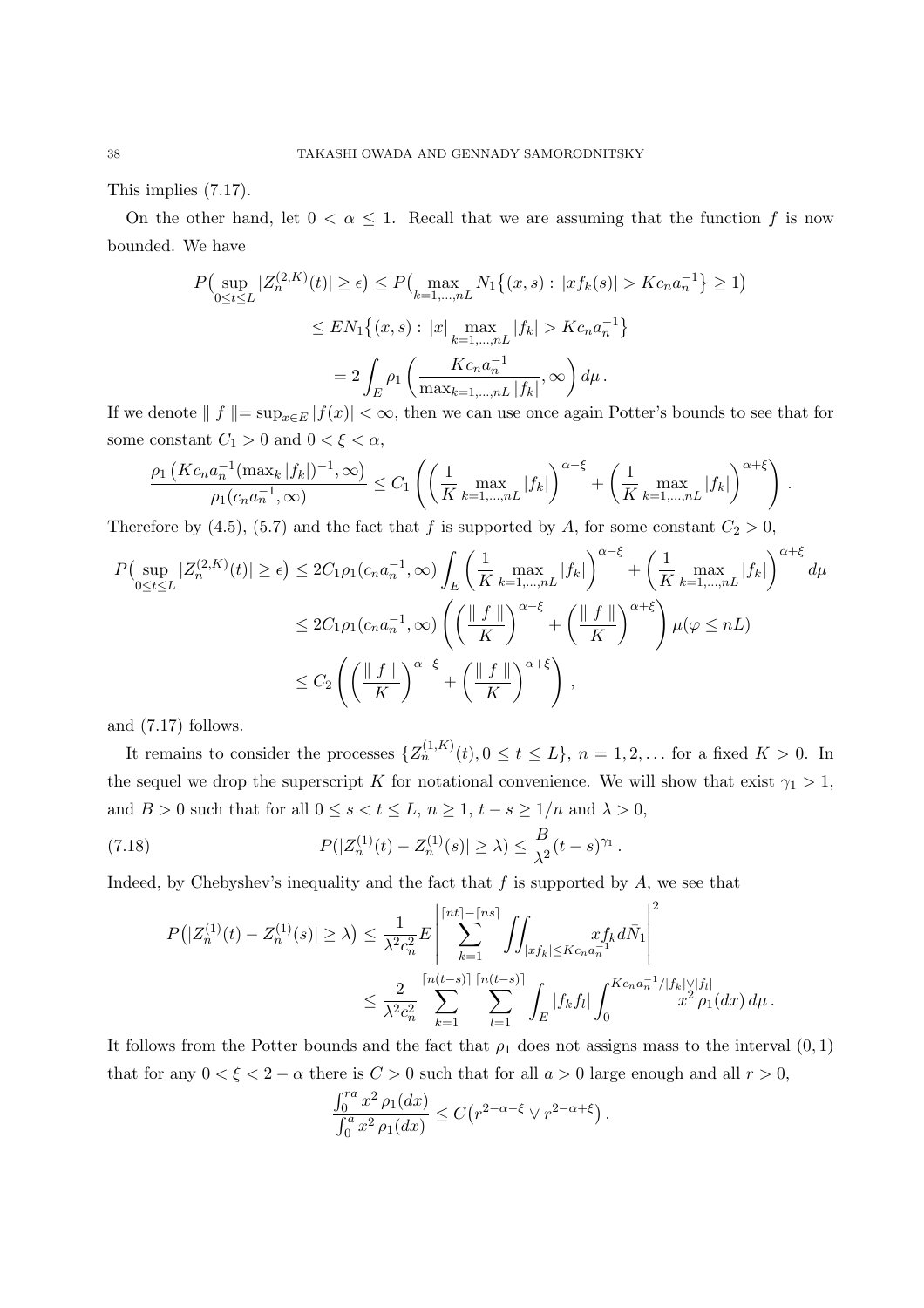Therefore, for all *n* large enough, for some constant  $C_1 > 0$ ,

$$
P(|Z_n^{(1)}(t) - Z_n^{(1)}(s)| \ge \lambda) \le \frac{C_1}{\lambda^2 c_n^2} \sum_{k=1}^{\lceil n(t-s) \rceil} \sum_{l=1}^{\lceil n(t-s) \rceil} \int_E \frac{|f_k f_l|}{(|f_k| \vee |f_l|)^{2-\alpha-\xi}} d\mu \int_0^{c_n a_n^{-1}} x^2 \rho_1(dx) + \frac{C_1}{\lambda^2 c_n^2} \sum_{k=1}^{\lceil n(t-s) \rceil} \sum_{l=1}^{\lceil n(t-s) \rceil} \int_E \frac{|f_k f_l|}{(|f_k| \vee |f_l|)^{2-\alpha+\xi}} d\mu \int_0^{c_n a_n^{-1}} x^2 \rho_1(dx).
$$

Note that by Karamata's theorem,  $(4.5)$  and the definition  $(5.5)$  of the normalizing sequence  $(c_n)$ , there is  $C_2 > 0$  such that

$$
\int_0^{c_n a_n^{-1}} x^2 \, \rho_1(dx) \le C_2 \, \frac{c_n^2}{na_n} \, .
$$

If  $1 < \alpha < 2$ , we impose also the constraint  $\xi < \alpha - 1$ , and use the relation

(7.19) 
$$
\frac{|f_kf_l|}{(|f_k| \vee |f_l|)^{2-\alpha \pm \xi}} = (|f_k| \wedge |f_l|) (|f_k| \vee |f_l|)^{\alpha - 1 \mp \xi},
$$

so that

$$
\frac{1}{c_n^2} \sum_{k=1}^{\lceil n(t-s) \rceil} \sum_{l=1}^{\lceil n(t-s) \rceil} \int_E \frac{|f_k f_l|}{(|f_k| \vee |f_l|)^{2-\alpha+\xi}} d\mu \int_0^{c_n a_n^{-1}} x^2 \rho_1(dx)
$$
  
\n
$$
\leq C_2 \frac{1}{na_n} \sum_{k=1}^{\lceil n(t-s) \rceil} \sum_{l=1}^{\lceil n(t-s) \rceil} \int_E (|f_k| \wedge |f_l|) (|f_k| \vee |f_l|)^{\alpha-1+\xi} d\mu
$$
  
\n
$$
\leq 2C_2 \frac{1}{na_n} \Big[ \lceil n(t-s) \rceil \int_E |f|^{\alpha+\xi} d\mu
$$
  
\n
$$
+ \sum_{k=1}^{\lceil n(t-s) \rceil - 1} \sum_{l=k+1}^{\lceil n(t-s) \rceil} \left( \int_E |f_l| |f_k|^{\alpha-1+\xi} d\mu + \int_E |f_k| |f_l|^{\alpha-1+\xi} d\mu \right) \Big]
$$
  
\n
$$
:= J_n(1) + J_n(2) + J_n(3).
$$

The fact that  $t - s > 1/n$  and  $(a_n)$  is regularly varying with the positive exponent  $\beta$ , shows that for any  $1 < \gamma_1 < 1 + \beta$  there is some constant  $C_3 > 0$ , such that for all  $n = 1, 2, \ldots$ ,

$$
J_n(1) \le C_3(t-s)^{\gamma_1}
$$

*.*

Next, by the duality relation (4.1),

$$
J_n(2) \le \frac{4C_2}{a_n}(t-s) \sum_{k=1}^{\lceil n(t-s) \rceil} \int_E |f_k||f|^{\alpha-1+\xi} d\mu
$$
  
= 
$$
\frac{4C_2}{a_n}(t-s) \int_A |f| \left( \sum_{k=1}^{\lceil n(t-s) \rceil} \widehat{T}^k |f|^{\alpha-1+\xi} \right) d\mu.
$$

If *f* is bounded, then by the Darling-Kac property of the set *A* we have, for some constants  $C_4, C_5 > 0,$ 

$$
J_n(2) \le C_4(t-s)\frac{a_{\lceil n(t-s) \rceil}}{a_n} \mu(|f|) \le C_5(t-s)^{\gamma_1}, \quad 1 < \gamma_1 < 1+\beta,
$$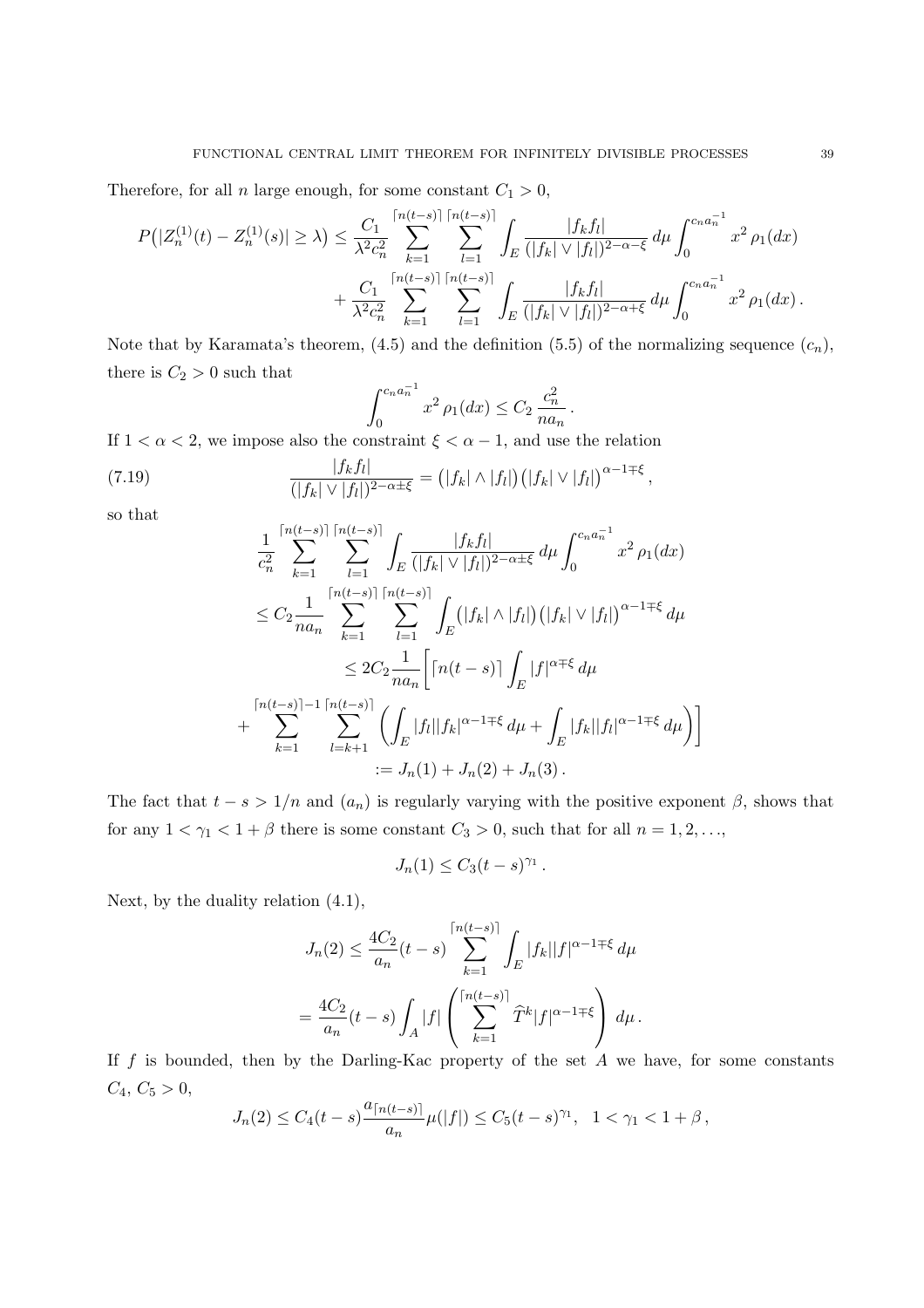by the regular variation of  $(a_n)$ . If, on the other hand, A is a uniform set for  $|f|$ , then we can write

$$
\sum_{k=1}^{\lceil n(t-s)\rceil} \widehat{T}^k |f|^{\alpha-1+\xi} \le \sum_{k=1}^{\lceil n(t-s)\rceil} \widehat{T}^k \mathbf{1}_A + \sum_{k=1}^{\lceil n(t-s)\rceil} \widehat{T}^k |f|,
$$

and obtain the same bound on  $J_2$  by using both the Darling-Kac property and the uniform property of the set *A*. A similar argument shows that, for some constant  $C_6 > 0$  we also have

 $J_n(3) \leq C_6(t-s)^{\gamma_1}, \quad 1 < \gamma_1 < 1+\beta$ ,

which proves (7.18) in the case  $1 < \alpha < 2$ .

Finally, for  $0 < \alpha \leq 1$  the same argument works, if we replace the relation (7.19) by

$$
\frac{|f_kf_l|}{(|f_k| \vee |f_l|)^{1+\xi}} \leq (|f_k| \wedge |f_l|)^{1-\xi}, \quad \frac{|f_kf_l|}{(|f_k| \vee |f_l|)^{1-\xi}} = (|f_k| \wedge |f_l|) (|f_k| \vee |f_l|)^{\xi},
$$

respectively if  $\alpha = 1$ , and

$$
\frac{|f_k f_l|}{(|f_k| \vee |f_l|)^{2-\alpha \pm \xi}} \le (|f_k| \wedge |f_l|)^{\alpha \pm \xi}
$$

if  $0 < \alpha < 1$ . This proves (7.18) in all cases and, hence, completes the proof of the theorem.

### **REFERENCES**

- J. Aaronson (1981): The asymptotic distributional behaviour of transformations preserving infinite measures. *Journal d'Analyse Mathématique* 39:203-234.
- J. Aaronson (1997): *An Introduction to Infinite Ergodic Theory*, volume 50 of *Mathematical Surveys and Monographs*. American Mathematical Society, Providence.
- F. Avram and M. S. Taqqu (1992): Weak convergence of sums of moving averages in the *α* -stable domain of attraction. *The Annals of Probability* 20:483–503.
- J. Bertoin (1996): *L´evy Processes*. Cambridge University Press, Cambridge.
- P. Billingsley (1995): *Probability and Measure*. Wiley, New York, 3rd edition.
- P. Billingsley (1999): *Convergence of Probability Measures*. Wiley, New York, 2nd edition.
- N. Bingham (1971): Limit theorems for occupation times of Markov processes. *Probability Theory and Related Fields* 17:1–22.
- S. COHEN and G. SAMORODNITSKY (2006): Random rewards, Fractional Brownian local times and stable self-similar processes. *Annals of Applied Probability* 16:1432–1461.
- D. Darling and M. Kac (1957): On occupation times for Markoff processes. *Transactions of the American Mathematical Society* 84:444–458.
- R. Davis and S. Resnick (1985): Limit Theory for Moving Averages of Random Variables with Regularly Varying Tail Probabilities. *The Annals of Probability* 13:179–195.
- R. DOBRUSHIN and P. MAJOR (1979): Non-central limit theorems for non-linear functions of Gaussian fields. Zeitschrift für Wahrscheinlichkeitstheorie und verwandte Gebiete 50:27–52.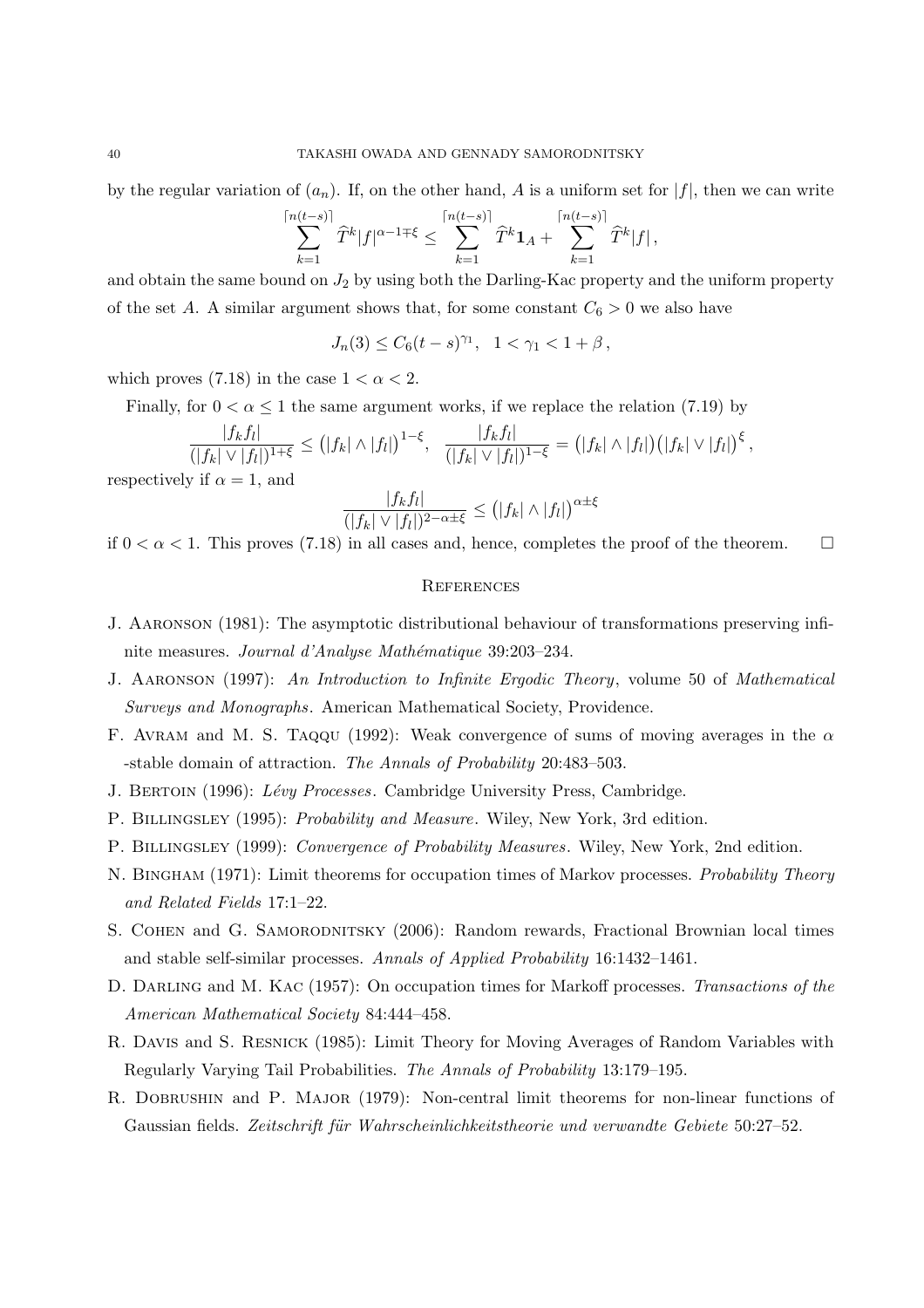- C. DOMBRY and N. GUILLOTIN-PLANTARD (2009): Discrete approximation of a stable self-similar stationary increments process. *Bernoulli* 15:195–222.
- W. EHM (1981): Sample functions of multi-parameter stable processes. Zeitschrift für Wahrschein*lichkeitstheorie und verwandte Gebiete* 56:195–228.
- R. GETOOR and H. KESTEN (1972): Continuity of local times for Markov processes. *Compositio Mathematica* 24:277–303.
- I. Gradshteyn and I. Ryzhik (1994): *Table of Integrals, Series, and Products*. Academic Press, San Diego, 5th edition.
- T. HARRIS and H. ROBBINS (1953): Ergodic theory of Markov chains admitting an infinite invariant measure. *Proc. Natl. Acad. Sci.* 39:860–864.
- O. Kallenberg (2002): *Foundations of Modern Probability*. Springer, New York, 2nd edition.
- A. Kyprianou (2006): *Introductory Lectures on Fluctuations of L´evy Processes with Applications* . Springer, Berlin.
- J. Lamperti (1962): Semi-stable stochastic processes. *Transaction of the American Mathematical Society* 104:62–78.
- M. MAEJIMA (1983): On a class of self-similar processes. Zeitschrift für Wahrscheinlichkeitstheorie *und verwandte Gebiete* 62:235–245.
- M. Marcus and J. Rosen (2006): *Markov Processes, Gaussian Processes and Local Times*. Cambridge University Press, Cambridge.
- G. Maruyama (1970): Infinitely divisible processes. *Theory Prob. Appl.* 15:1–22.
- M. MEERSCHAERT and H.-P. SCHEFFLER (2004): Limit theorems for continuous-time random walks with infinite mean waiting times. *Journal of Applied Probability* 3:623–638.
- F. MERLEVÉDE, M. PELIGRAD and S. UTEV (2006): Recent advances in invariance principles for stationary sequences. *Probability Surveys* 3:1–36.
- V. Paulauskas and D. Surgailis (2008): On the rate of approximation in limit theorems for sums of moving averages. *Theory of Probability and Its Applications* 52:361–370.
- J. Pratt (1960): On interchanging limits and integrals. *Annals of Mathematical Statistics* 31:74– 77.
- B. RAJPUT and J. ROSINSKI (1989): Spectral representations of infinitely divisible processes. *Probability Theory and Related Fields* 82:451–488.
- S. Resnick (1987): *Extreme Values, Regular Variation and Point Processes*. Springer-Verlag, New York.
- S. Resnick, G. Samorodnitsky and F. Xue (2000): Growth rates of sample covariances of stationary symmetric *α*-stable processes associated with null recurrent Markov chains. *Stochastic*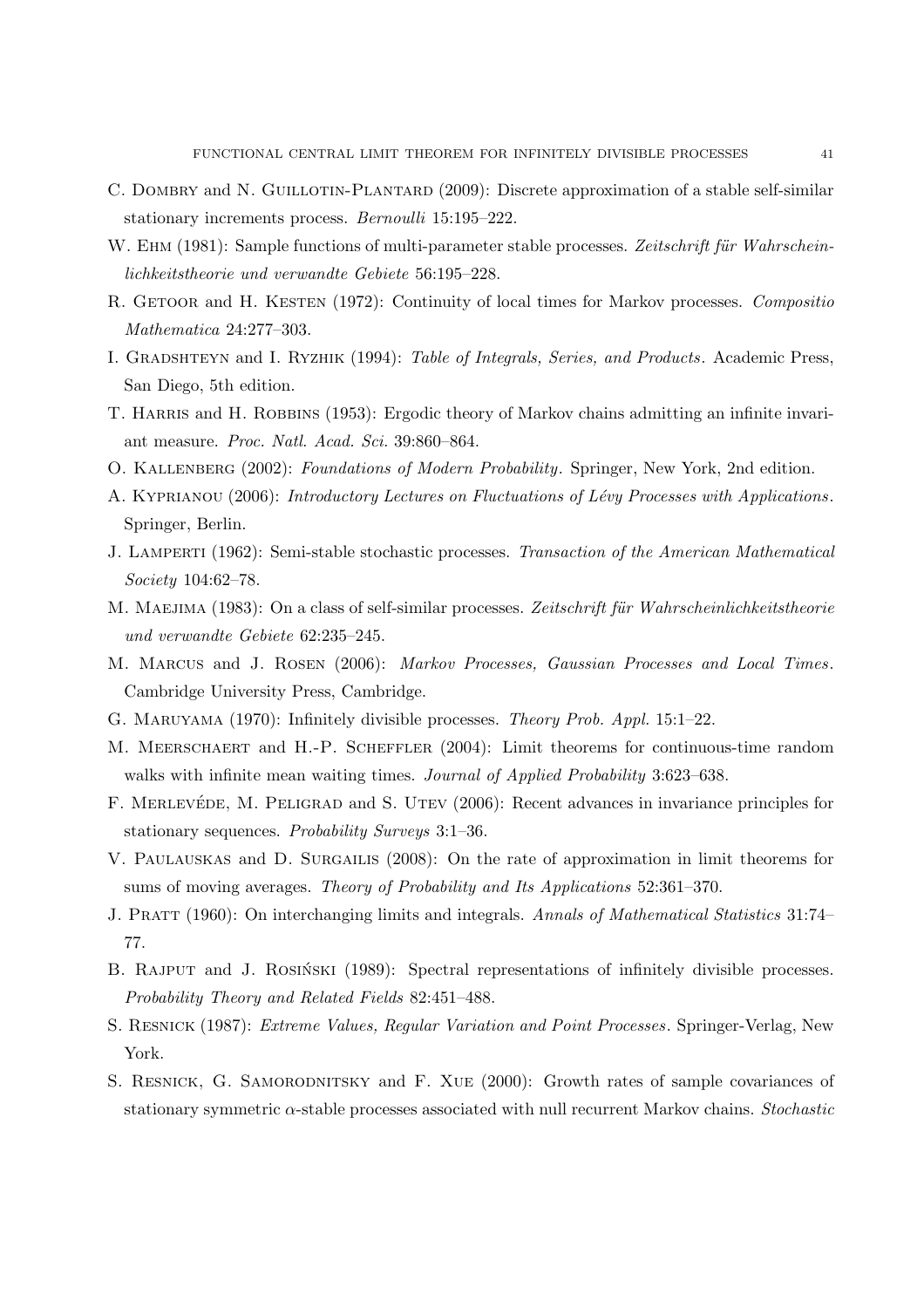*Processes and Their Applications* 85:321–339.

- M. Rosenblatt (1956): A central limit theorem and a strong mixing condition. *Proceedings of the National Academy of Sciences* 42:43–47.
- J. ROSINSKI (1995): On the structure of stationary stable processes. *The Annals of Probability* 23:1163–1187.
- J. ROSIŃSKI and G. SAMORODNITSKY (1993): Distributions of subadditive functionals of sample paths of infinitely divisible processes. *Annals of Probability* 21:996–1014.
- J. ROSIŃSKI and G. SAMORODNITSKY (1996): Classes of mixing stable processes. *Bernoulli* 2:3655– 378.
- J. ROSINSKI and T. ZAK (1996): Simple conditions for mixing of infinitely divisible processes. *Stochastic Processes and Their Applications* 61:277–288.
- J. ROSINSKI and T. ZAK (1997): The equivalence of ergodicity and weak mixing for infinitely divisible processes. *Journal of Theoretical Probability* 10:73–86.
- E. Roy (2008): Ergodic properties of Poissonian ID processes. *The Annals of Probability* 35:551– 576.
- G. SAMORODNITSKY (2004): Extreme value theory, ergodic theory, and the boundary between short memory and long memory for stationary stable processes. *Annals of Probability* 32:1438– 1468.
- G. SAMORODNITSKY (2005): Null flows, positive flows and the structure of stationary symmetric stable processes. *Annals of Probability* 33:1782–1803.
- G. Samorodnitsky (2006): *Long Range Dependence*, volume 1:3 of *Foundations and Trends in Stochastic Systems*. Now Publishers, Boston.
- G. Samorodnitsky and M. Taqqu (1994): *Stable Non-Gaussian Random Processes*. Chapman and Hall, New York.
- K. Sato (1999): *L´evy Processes and Infinitely Divisible Distributions*. Cambridge University Press, Cambridge.
- M. Taqqu (1979): Convergence of integrated processes of arbitrary Hermite rank. *Zeitschrift für Wahrscheinlichkeitstheorie und verwandte Gebiete* 50:53–83.
- M. Thaler (2001): *Infinite ergodic theory*. The Dynamic Odyssey course, CIRM.
- M. THALER and R. ZWEIMÜLLER (2006): Distributional limit theorems in infinite ergodic theory. *Probability Theory and Related Fields* 135:15–52.
- W. WHITT (2002): *Stochastic-Process Limits. An Introduction to Stochastic-Process Limits and Their Applications to Queues*. Springer, New York.